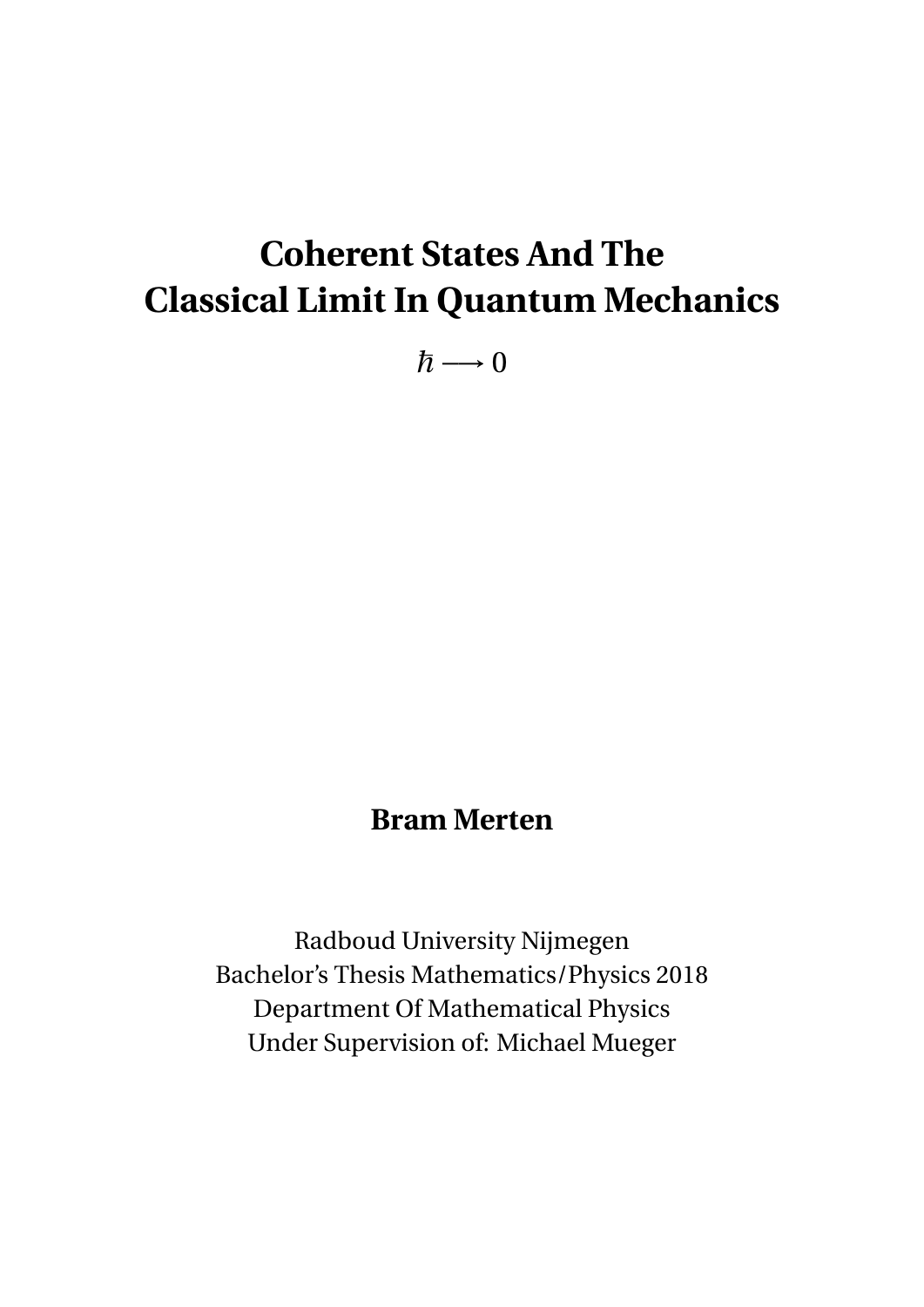#### **Abstract**

A thorough analysis is given of the academical paper titled "The Classical Limit for Quantum Mechanical Correlation Functions", written by the German physicist Klaus Hepp. This paper was published in 1974 in the journal of Communications in Mathematical Physics [\[1\]](#page-37-0).

The part of the paper that is analyzed summarizes to the following: "Suppose expectation values of products of Weyl operators are translated in time by a quantum mechanical Hamiltonian and are in coherent states centered in phase space around the coordinates ( $\hbar^{-1/2}$ π,  $\hbar^{-1/2}$ *ξ*), where (π, *ξ*) is an element of classical phase space, then, after one takes the classical limit  $\hbar \longrightarrow 0$ , the expectation values of products of Weyl operators become exponentials of coordinate functions of the classical orbit in phase space."

As will become clear in this thesis, authors tend to omit many non-trivial intermediate steps which I will precisely include. This could be of help to any undergraduate student who is willing to familiarize oneself with the reading of academical papers, but could also target any older student or professor who is doing research and interested in Klaus Hepp's work.

Preliminary chapters which will explain all the prerequisites to this paper are given as well.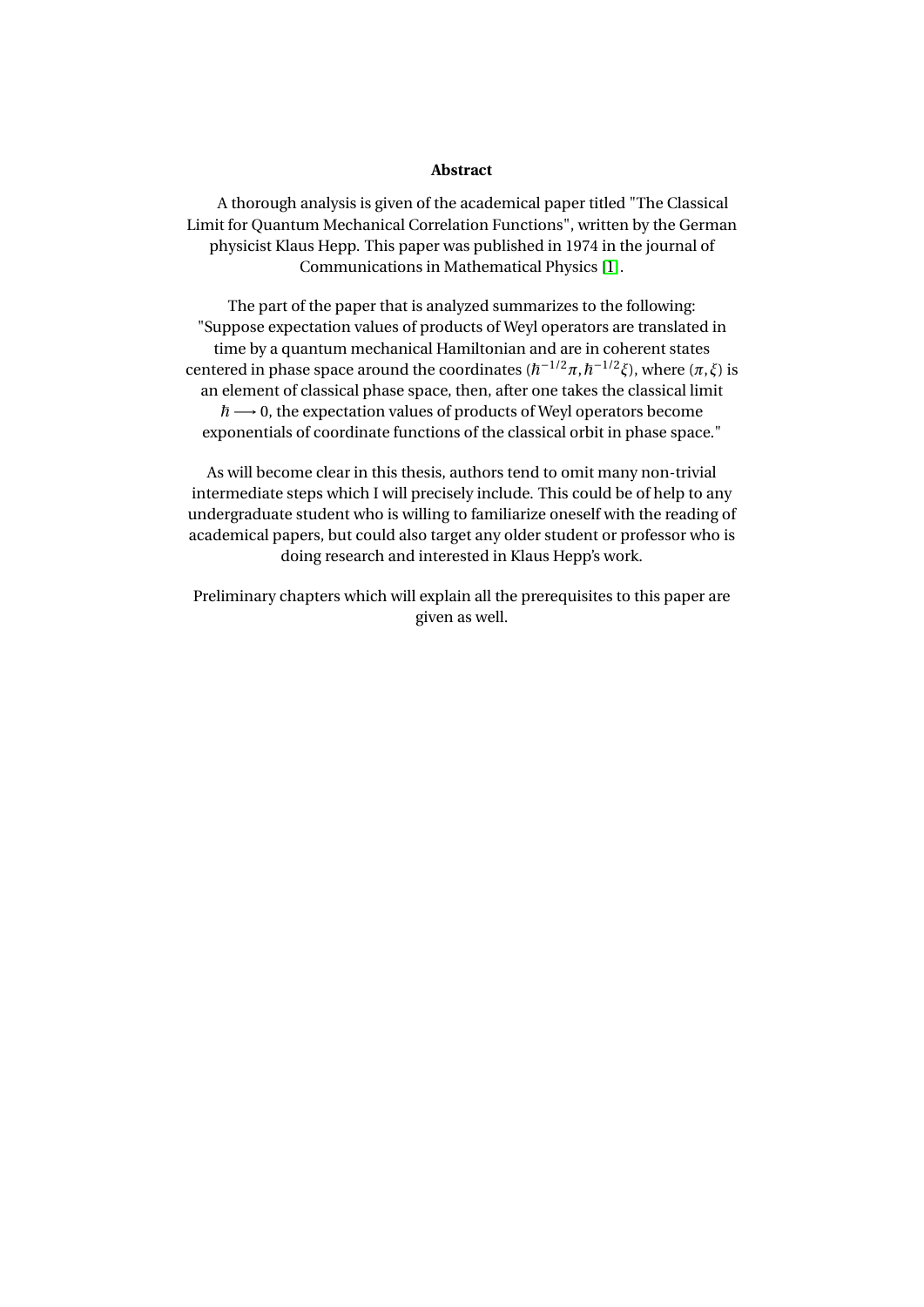# **Table of Contents**

| 0            | <b>Preface</b>                              |                                                                   | 1              |
|--------------|---------------------------------------------|-------------------------------------------------------------------|----------------|
| $\mathbf{1}$ |                                             | Introduction                                                      |                |
|              | 1.1                                         |                                                                   | $\overline{2}$ |
|              | 1.2 <sub>1</sub>                            |                                                                   | $\overline{2}$ |
|              | 1.3                                         | About The Correspondence of Classical and Quantum mechanics       | 3              |
|              | 2 Operator Theory                           |                                                                   | 4              |
|              | 2.1                                         |                                                                   | $\overline{4}$ |
|              | 2.2                                         |                                                                   | $\overline{7}$ |
|              | 2.3                                         | Important Results from Functional Analysis                        | 11             |
| 3            | <b>Coherent States</b>                      |                                                                   | 13             |
|              | 3.1                                         | The Quantum Mechanical Harmonic Oscillator                        | 13             |
|              |                                             | 3.2 Uncertainty Principles and Coherent States                    | 16             |
| 4            | <b>Weyl Systems And The Classical Limit</b> |                                                                   | 20             |
|              |                                             |                                                                   | 20             |
|              | 4.2                                         | Correspondence Of Classical and Quantum Mechanical Time Evolution | 24             |
|              | 4.3                                         |                                                                   | 26             |
| 5            | <b>Conclusion</b>                           |                                                                   | 34             |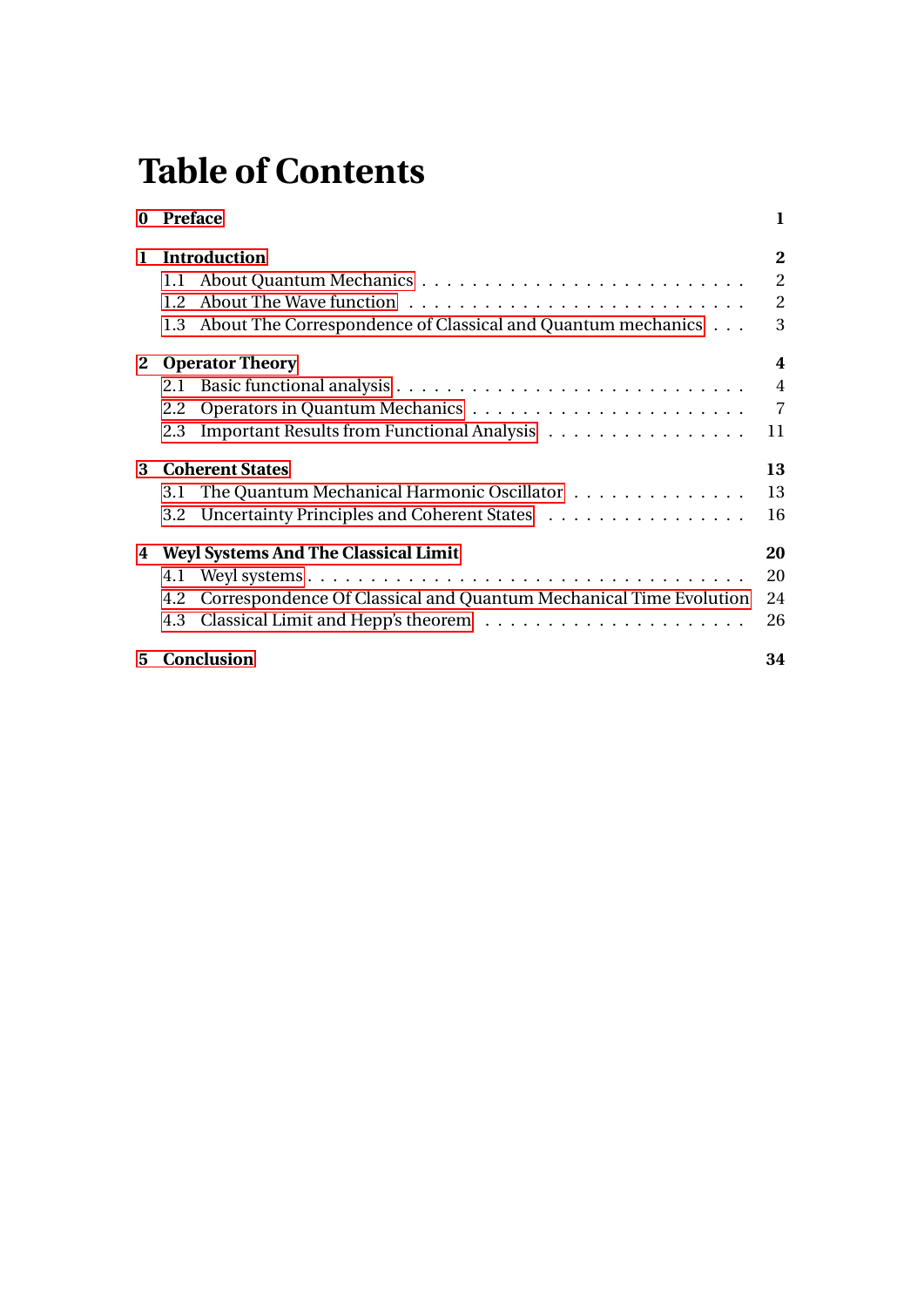## <span id="page-3-0"></span>**0 Preface**

This thesis gives a full overview of "The Classical Limit for Quantum Mechanical Correlation Functions" by Klaus Hepp. Including all the prerequisites needed in order to understand the paper.

**Chapter 1** 'Introduction' quickly refreshes the most basic principles of quantum mechanics and from this it argues why the correspondence between classical and quantum mechanics is of interest to many (mathematical) physicists. It is not meant to give a rigorous description of the concepts used, but rather to sketch a background to the topic.

**Chapter 2** 'Operator theory' is heavily related to the field of functional analysis and is needed in order to understand the preliminaries to the paper. We start with the most basic definitions and properties of operators and quickly move on to quantum mechanical operators that are used in modern day quantum mechanics and in the paper. The last subsection of this chapter lists important and more advanced theorems from functional analysis that are constantly used later on.

**Chapter 3** 'Coherent states' are a vital concept in order to understand the classical limit. It is explained what coherent states are from the example of the quantum mechanical harmonic oscillator. Furthermore, various properties of coherent states are proven. Since it is assumed in the paper that operators of interest are taken in coherent states, understanding of this topic is crucial.

**Chapter 4** 'Weyl systems and the classical limit', starts off with a discussion of Weyl systems, the Weyl algebra and, from that, Weyl operators. First results of classical limits in Weyl systems are calculated in order to get familiarize with the idea of taking a classical limit. Subsequently, The correspondence of classical and quantum mechanics as discussed in chapter 1 is taken apart and understood in more mathematical detail.

In the last long subsection of this chapter, Hepp's theorem is introduced and thoroughly analyzed.

**Chapter 5** 'Conclusion' gives quick final thoughts about the thesis.

The reader who thinks he or she is well known with all of the mathematical preliminaries listed in the table of contents and is solely interested in the analysis of Hepp's paper may wish to immediately skip to Section [\(4.3\)](#page-28-0).

Very basic knowledge of quantum mechanics and (functional) analysis is assumed.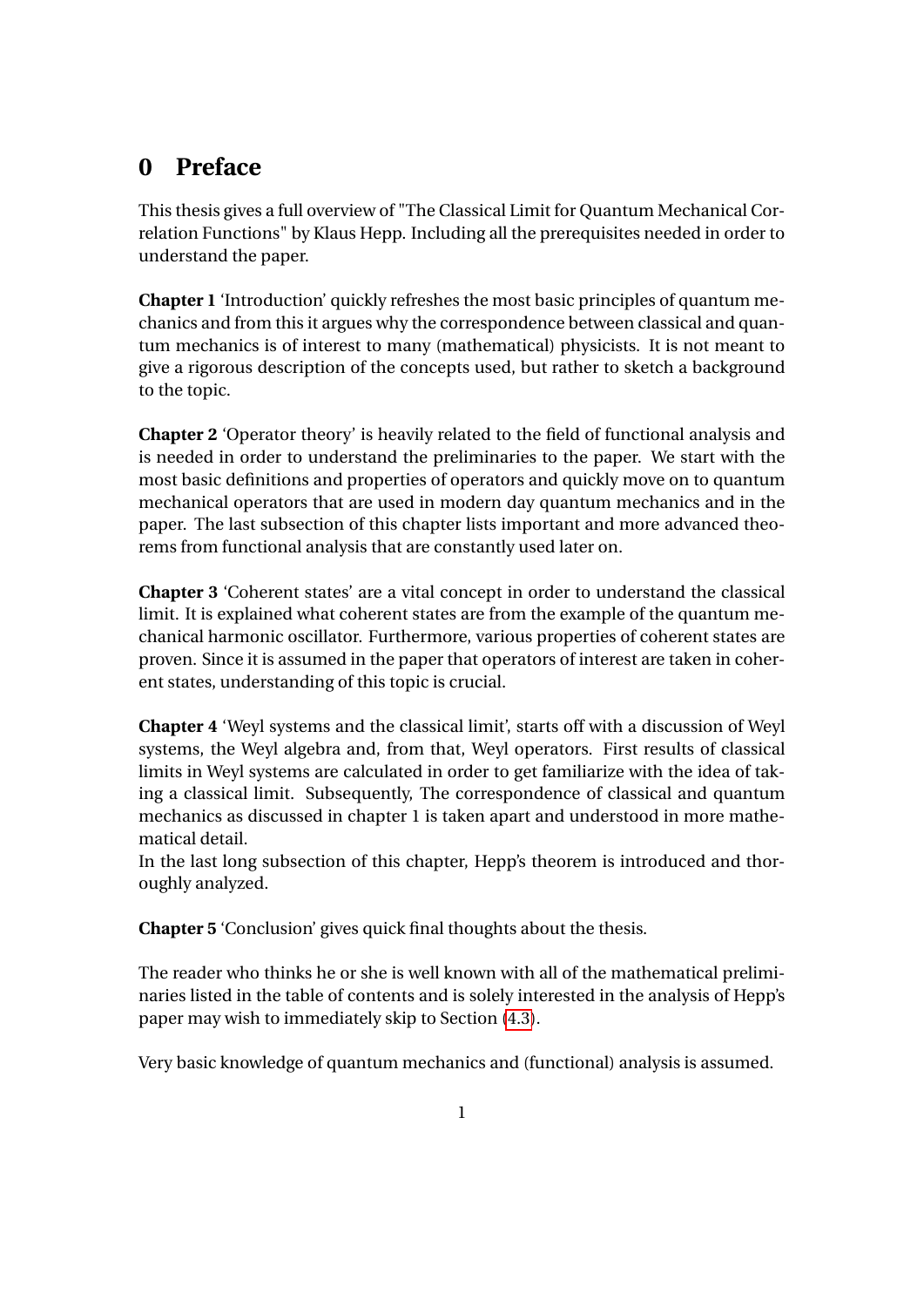## <span id="page-4-0"></span>**1 Introduction**

#### <span id="page-4-1"></span>**1.1 About Quantum Mechanics**

Quantum mechanics is an extremely successful theory. It has in fact been such a successful theory that its predictions have never been shown to fail before, although some specific applications are beyond the reach of current calculational ability. Nevertheless, quantum mechanics has features that are strange compared to classical mechanics and uses concepts that some physicists have found difficult to accept. Quantum mechanics is an *indeterministic* theory: even in principle, outcomes of experiments cannot possibly be predicted beforehand. It is postulated into the theory itself that this is the fundamental way in which nature works. Only *probabilities* for outcomes of those experiments can be predicted by calculation.

Another important postulate of quantum mechanics is the postulate of *wave-particle duality* which states that any object or any system consisting of particles exhibit both wave-like and particle-like behaviour.

#### <span id="page-4-2"></span>**1.2 About The Wave function**

In quantum mechanics, (ensembles of ) physical systems are characterized by a *wave function*  $\psi$ (**x**, *t*), which contains all information that can possibly be known about the system. We note that the wave function is a function that is solely dependent on the position variable  $\mathbf{x} \in \mathbb{R}^n$  and time coordinate *t*.

Even though the wave function *ψ* encodes all possible information that can be known about the system, it is never directly observable. If  $\psi$  is properly normalized (as should be) then its interpretation is given by *Born's statistical interpretation*:  $|\psi(\mathbf{x}, t)|^2$ is the probability distribution for the position of the particle.

From this interpretation it should be clear that it's nonsensical to talk about formulas determining direct variables such as position and momentum.

Rather, *expectation values* of dynamical variables are the only variables that can be calculated:

<span id="page-4-3"></span>
$$
\langle A \rangle = \frac{\langle \psi | \hat{A} | \psi \rangle}{\langle \psi | \psi \rangle}.
$$
\n(1.2.1)

This should also further clarify the fact that all information of a system is encoded in  $\psi$ : if  $\psi$  is determined then so are the expectation values of dynamical variables.

As *ψ* encodes everything we would like to know, we would like to know how *ψ* evolves in time.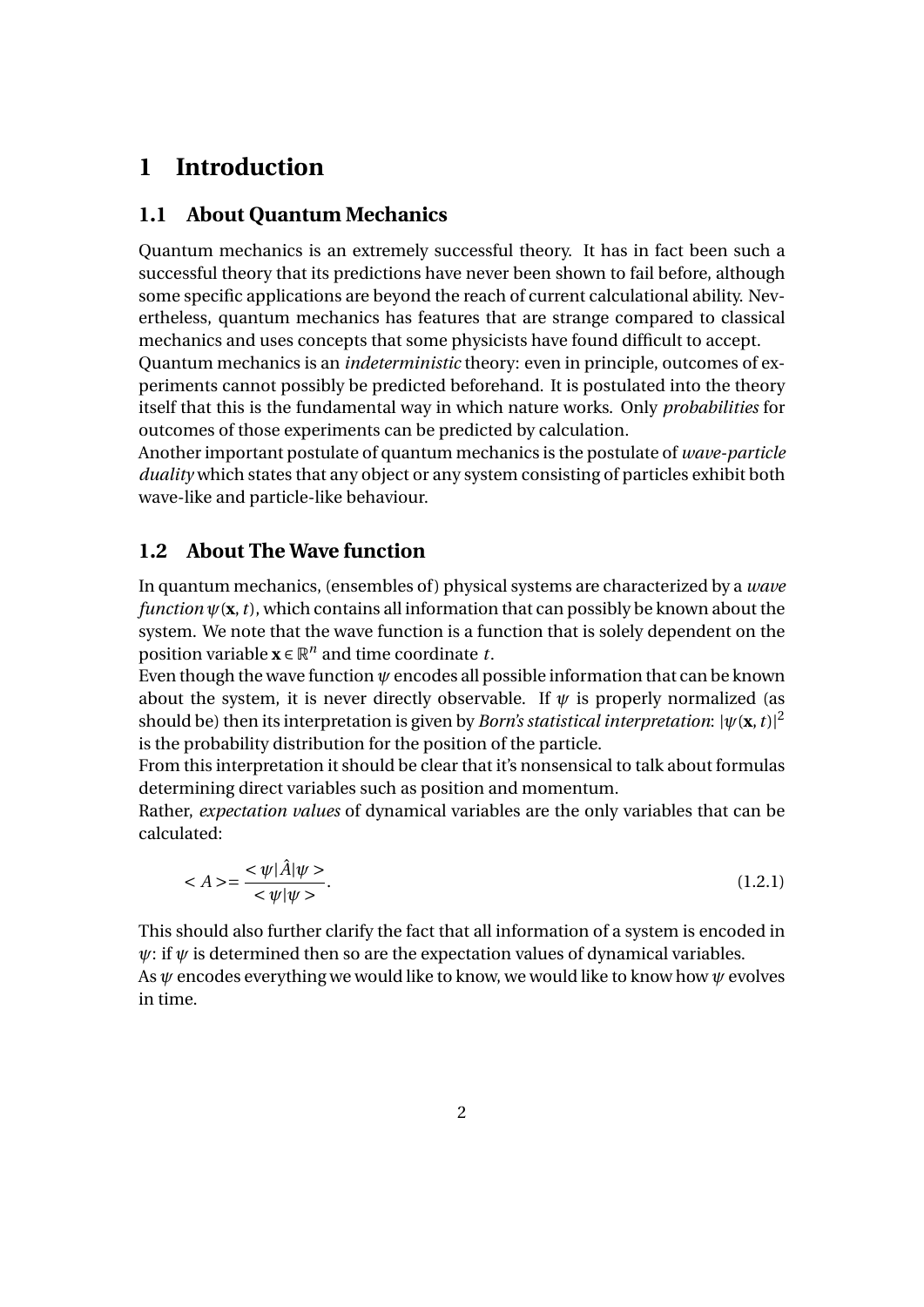Time evolution of *ψ* is given by the well known *time-dependent Schrödinger equation (TDSE)*:

 $i\hbar \partial_t \psi = \hat{H}\psi$ , (1.2.2)

and this time evolution of  $\psi$  determines how expectation values evolve in time according to [\(1.2.1\)](#page-4-3).

The wave function  $\psi$  and its time-evolution give rise to the wave-like aspect of quantum theory, while the interpretation of the wave function gives rise to the particle-like aspect.

### <span id="page-5-0"></span>**1.3 About The Correspondence of Classical and Quantum mechanics**

The discussion between classical mechanics and quantum mechanics and its intersection is as old as quantum theory itself.

Even though nature seems to abide to the rules of quantum mechanics, classical mechanics has (almost) always given reasonable estimates. Therefore, if one gets rid of the assumption of quantization ( $\hbar \longrightarrow 0$ ) introduced in quantum mechanics, one hopes to retrieve classical results or at least something close to it. Reality turns out to be a bit more difficult though.

Time evolution of classical orbits in phase space is governed by Hamilton's equations of motion and, given suitable initial conditions, this set of differential equations always has a locally unique solution (this will be treated more rigorously in chapter  $(4.2)$ .

Time evolution of quantum mechanical orbits in phase space is governed by the time evolution of the wave function  $\psi$ , which is given by the TDSE. The TDSE is a first order differential equation and, given suitable initial conditions, it can be shown that a global (but possibly non-unique) solution always exists. (This is also treated more thoroughly in chapter [\(4.2\)](#page-26-0))

The correspondence between these two time evolutions is the one that is of interest. In general, a few assumptions are needed to obtain a rigorous transition from quantum mechanical orbits to classical orbits.

The correspondence is most closely linked by the *Ehrenfest relations* (discussed in [\(3.2\)](#page-18-0)) and, indeed, when we assume  $\hbar \rightarrow 0$  in coherent states for  $q_h$  and  $p_h$  (see section [\(4.3\)](#page-28-0)) and centered around the large mean of specific coordinates, the Ehrenfest relations give a rigorous transition back to the classical counterpart as described by Hamilton's equations (see for example [\[2\]](#page-37-1)).

The paper written by Hepp exhibits a special case of this transition.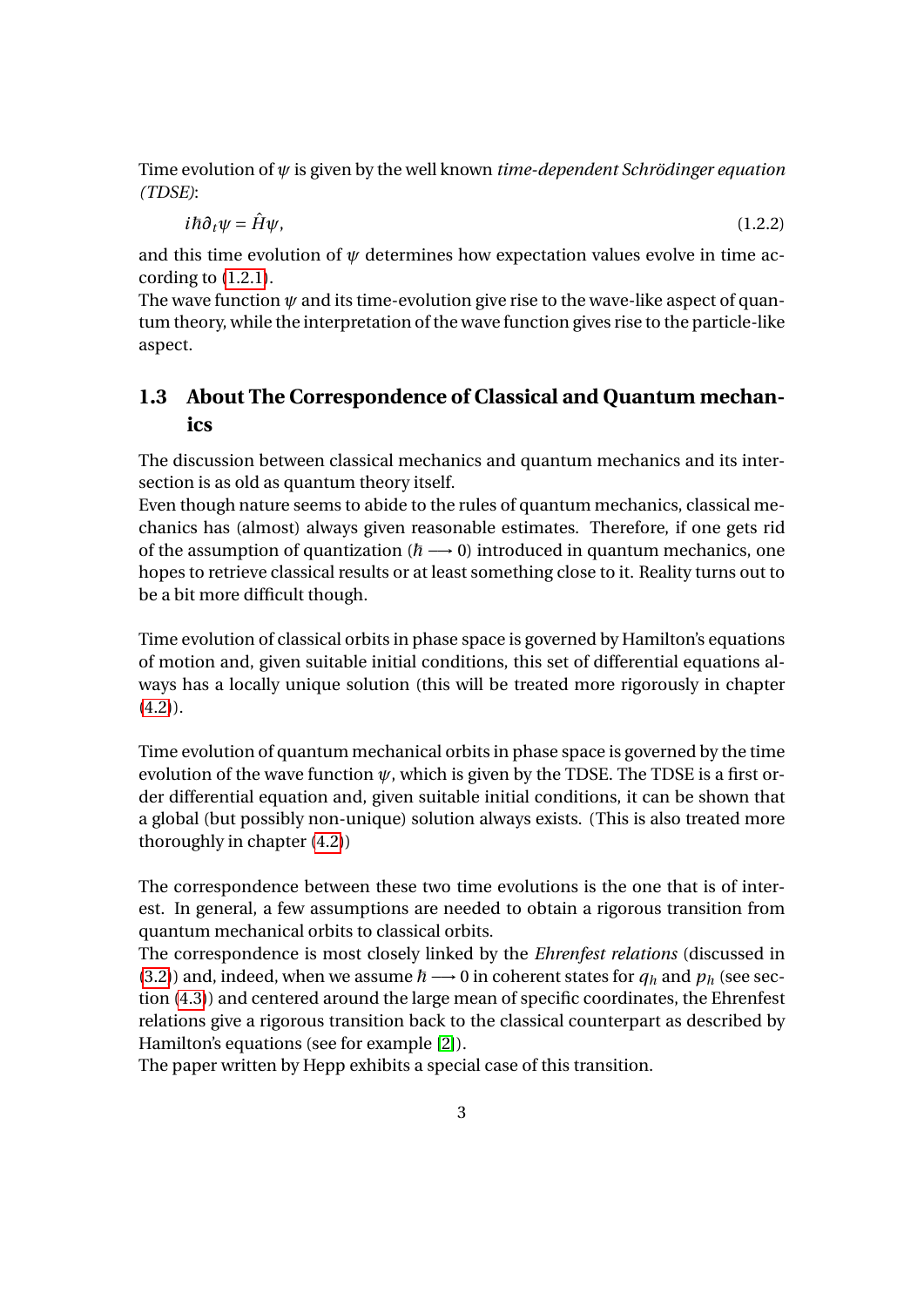## <span id="page-6-0"></span>**2 Operator Theory**

### <span id="page-6-1"></span>**2.1 Basic functional analysis**

Physical quantities in quantum mechanics are represented by their respective operators acting on a Hilbert space  $\mathcal{H}$ . In this section we will build up knowledge on how operators act on Hilbert spaces using functional analysis and introduce quantum mechanical operators and their technicalities.

**Definition 2.1.** An **operator** *A* is a mapping  $A: U \rightarrow V$  where *U* and *V* are vector spaces over a field *K*.

**Definition 2.2.** An operator *A* is called a **linear operator** if  $A(\alpha x_1 + \beta x_2) = \alpha A(x_1) + \beta A(x_2)$  $\beta A(x_2)$  for all  $x_1, x_2 \in U$  and  $\alpha, \beta \in K$ .

For the remainder of this thesis, we will set  $K = \mathbb{C}$ ,  $U = V$  and equip this vector space with an inner product such that it is complete in the metric  $d(x, y) = ||x - y|| = \langle x - y \rangle$ *y, x – y\*  $^{1/2}$ , making it a complex Hilbert space  $\mathscr{H}.$ 

**Definition 2.3.** A linear operator  $A: \mathcal{H} \longrightarrow \mathcal{H}$  is called **bounded** if ∃*C* ∈ R:  $||A\psi|| \leq C||\psi||$  for all  $\psi \in \mathcal{H}$ .

Obviously, not every operator has to be bounded. Operators that are not bounded are called **unbounded operators**.

In fact, most quantum mechanical operators are unbounded and it is necessary to define tools to deal with those unbounded operators. A little more terminology is necessary before elaborating on this topic:

**Definition 2.4.** Let *A* be a bounded operator. The **adjoint operator** *A* <sup>∗</sup> of *A* is the unique operator satisfying  $\langle \phi, A\psi \rangle = \langle A^* \phi, \psi \rangle$  for all  $\psi, \phi \in \mathcal{H}$ . A bounded operator *A* is called **self-adjoint** if  $A^* = A$ .

We demand our quantum mechanical operators to be self-adjoint. Reasons for this are, for example, that the spectral theorem is only defined for normal operators (and self-adjoint operators are normal) and Stone's theorem demands that the infinitesimal generator *A* of a one-parameter unitary group *U*(*t*) is self-adjoint (See section (2.3) for more detail).

Quantum mechanical operators are most of the time unbounded and in order to talk about self-adjointness of unbounded operators we introduce more tools.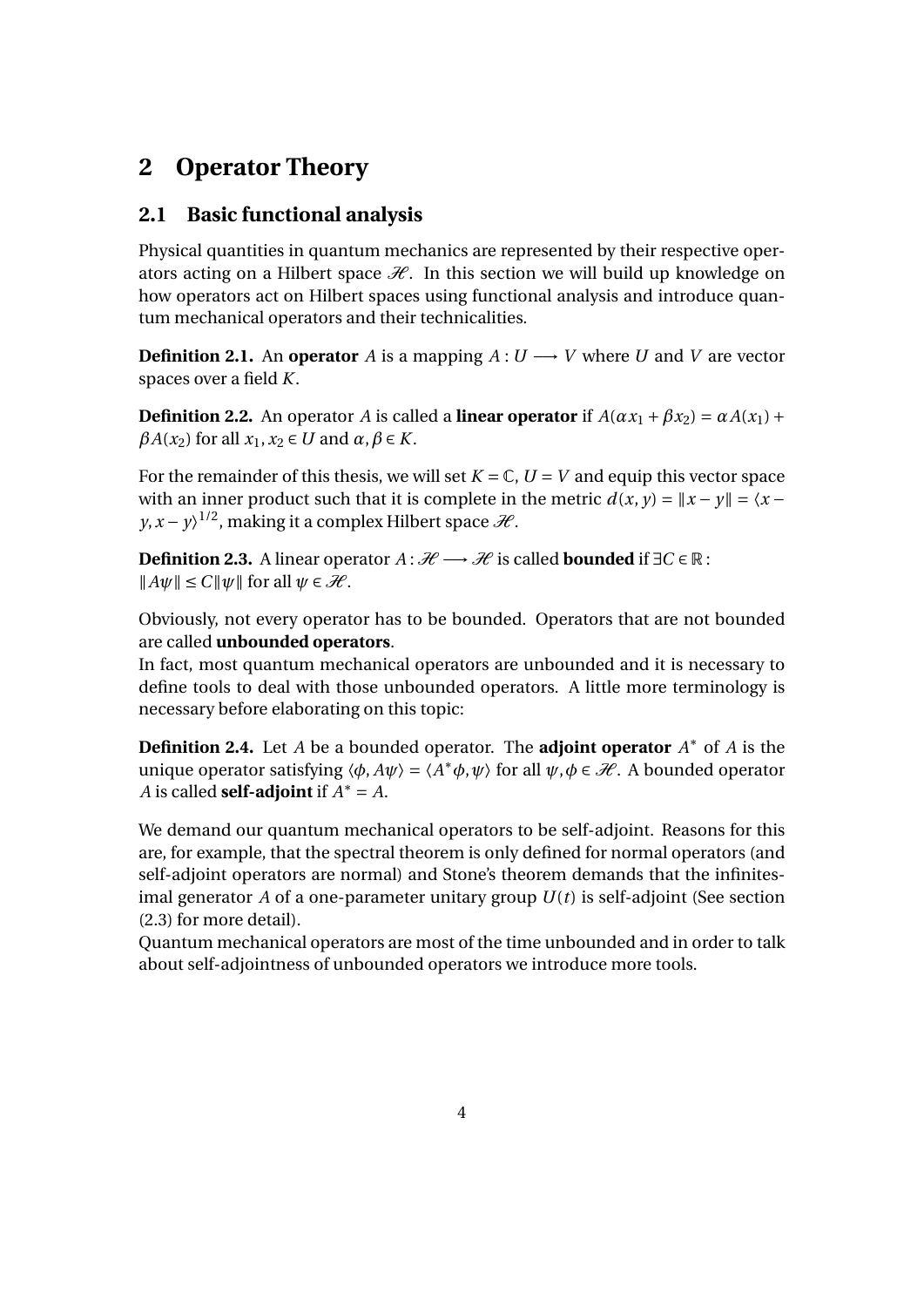<span id="page-7-0"></span>**Theorem 2.1.** Let A be a linear, self-adjoint operator defined on all of  $H$ , then A is *bounded.*

*Proof.* The proof will be given shortly, after some more definitions.  $\Box$ 

*Remark.* The negation of theorem [\(2.1\)](#page-7-0)is important: If *A* is a linear, self-adjoint and unbounded operator, then it is impossible to define *A* on the entirety of the Hilbert space  $\mathcal{H}$ . Unbounded operators are subsequently only defined on a subspace of the relevant Hilbert space, which is called the **domain** of an operator. More formally:

**Definition 2.5.** An **unbounded operator** *A* on a Hilbert space  $\mathcal{H}$  is a linear map *A* : *Dom*(*A*)  $\rightarrow \mathcal{H}$  with *Dom*(*A*)  $\neq \mathcal{H}$  a dense subspace of  $\mathcal{H}$  such that every element of  $Dom(A)$  is properly mapped into  $\mathcal H$  under A.

From this definition, we can define the adjoint operator of an unbounded operator, and subsequently self-adjointness of unbounded operators.

**Definition 2.6.** Let *A* be an unbounded operator on a Hilbert space  $\mathcal{H}$ . We construct the **Adjoint Operator**  $A^*$  of  $\overline{A}$  as follows: For any vector  $\phi \in \mathcal{H}$ , we say that  $\phi \in Dom(A^*)$  if and only if the linear functional  $\langle \phi, A\psi \rangle$ , defined on  $Dom(A)$ , is bounded for all  $\psi \in \mathcal{H}$ .

Then, for all  $\phi \in Dom(A^*)$ , let  $A^*\phi$  be the unique vector such that  $\langle A^*\phi, \psi \rangle = \langle \phi, A\psi \rangle$ for all  $\psi \in \mathcal{H}$ . Note that Riesz theorem (if this theorem is unfamiliar, see for example [\[3,](#page-37-2) page 35]) guarantees the uniqueness and existence of the vector *A* <sup>∗</sup>*φ*. The operator *A* ∗ is the **Adjoint Operator** of *A*.

**Definition 2.7.** An unbounded operator *A* on a Hilbert space  $\mathcal{H}$  is called **Symmetric** if  $\langle \phi, A\psi \rangle = \langle A\phi, \psi \rangle$  for all  $\phi, \psi \in \mathcal{H}$ .

**Definition 2.8.** An unbounded operator *A* is **self-adjoint** if  $Dom(A^*) = Dom(A)$  and  $A^* \psi = A \psi$  for all  $\psi \in \mathcal{H}$  or, equivalently,  $A^* = A$ . We note that by definition every self-adjoint operator is symmetric.

**Definition 2.9.** An unbounded operator *A* is called an **extension** of an unbounded operator *B* if  $Dom(B) \subseteq Dom(A)$  and  $A = B$  on  $Dom(B)$ .

Extensions of certain quantum mechanical operators will be handled in more depth in section [\(2.2\)](#page-9-0). We now prove a small but important theorem about extensions of unbounded operators.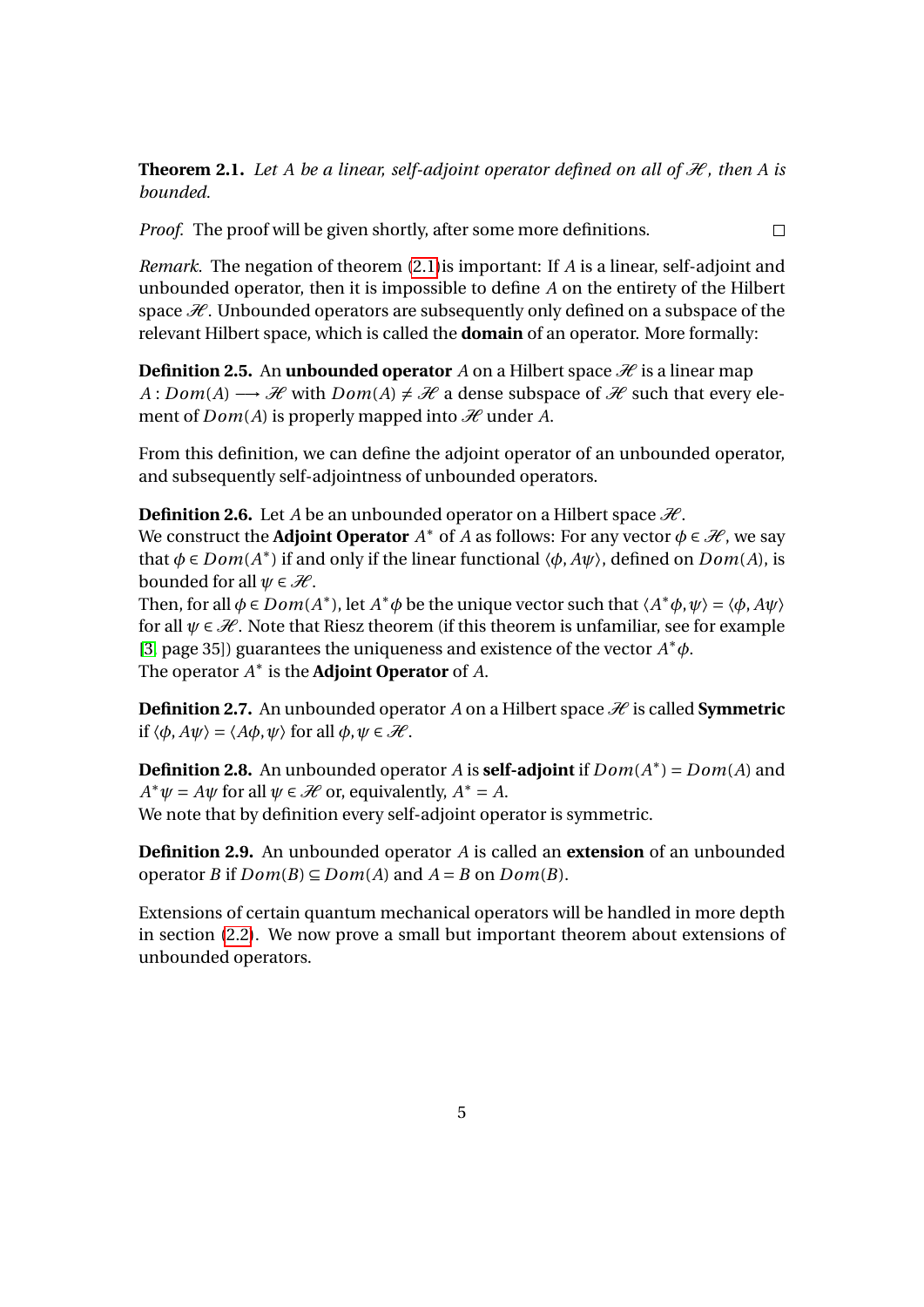<span id="page-8-0"></span>**Theorem 2.2.** *The operator A*<sup>∗</sup> *is an extension of the unbounded operator A if and only if A is symmetric.*

*Proof.*  $\implies$  If  $A^*$  is an extension of *A* then

$$
\langle \phi, A\psi \rangle = \langle A^* \phi, \psi \rangle = \langle A\phi, \psi \rangle \tag{2.1.1}
$$

for all  $\phi, \psi \in Dom(A)$ . Therefore *A* is symmetric.

⇐= If *A* is symmetric then we use the Cauchy-Schwarz inequality:

$$
|\langle \phi, A\psi \rangle| = |\langle A\phi, \psi \rangle| \le ||A\phi|| ||\psi|| \tag{2.1.2}
$$

for all  $\psi, \phi \in Dom(A)$ . Therefore  $\phi \in Dom(A^*)$  and we see that the unique vector *A*<sup>\*</sup>φ for which  $\langle \phi, A\psi \rangle = \langle A^* \phi, \psi \rangle$  is exactly *A*φ. Hence they *A*<sup>\*</sup> coincides with *A* on *Dom*(*A*).  $\Box$ 

**Definition 2.10.** An unbounded operator *A* on a Hilbert space  $\mathcal{H}$  is **closed** if the graph  $\Gamma(A) = \{(\psi, A\psi), \psi \in \mathcal{H}\}\$  of *A* is a closed subset of  $\mathcal{H} \times \mathcal{H}$ . The operator *A* is **closable** if the closure in  $\mathcal{H} \times \mathcal{H}$  of the graph  $\Gamma(A)$  is the graph of a function.

We are now ready to state a lemma which we will use to prove theorem  $(2.1)$ .

<span id="page-8-1"></span>**Lemma 2.3.** If A is an unbounded operator on a Hilbert space  $\mathcal{H}$  then the graph  $\Gamma(A^*)$ of the operator A<sup>\*</sup> is closed in H × H. Moreover, a symmetric operator is always clos*able.*

*Proof.* Consider a sequence  $\psi_n \in Dom(A^*)$  that converges to some  $\psi \in \mathcal{H}$ . Suppose also that  $A^* \psi_n$  converges to some  $\phi \in \mathcal{H}$  then  $\langle \psi_n, A\Phi \rangle = \langle A^* \psi_n, \Phi \rangle$  for any  $\Phi \in \mathcal{H}$ and, for any vector  $\xi \in Dom(A)$ , we have that:

$$
\langle \psi, A\xi \rangle = \lim_{n \to \infty} \langle \psi_n, A\xi \rangle = \lim_{n \to \infty} \langle A^* \psi_n, \xi \rangle = \langle \phi, \xi \rangle.
$$
 (2.1.3)

Hence  $\psi \in Dom(A^*)$  and  $A^*\psi = \xi$  so that  $\Gamma(A^*)$  is closed.

If the operator *A* is symmetric then by theorem [\(2.2\)](#page-8-0)  $A^*$  is an extension of *A*.  $A^*$  is closed so *A* has a closed extension and is therefore also closable.  $\Box$ 

We are finally able to give the proof of Theorem  $(2.1)$ :

*Proof. A* is self-adjoint and therefore symmetric. By lemma [\(2.3\)](#page-8-1), *A* is closable. Since *A* is bounded,  $Dom(A) = H$  so that the closure of *A* is *A* itself. Therefore, *A* is a closed operator on all of  $\mathcal H$  and by the closed-graph theorem *A* is bounded.  $\Box$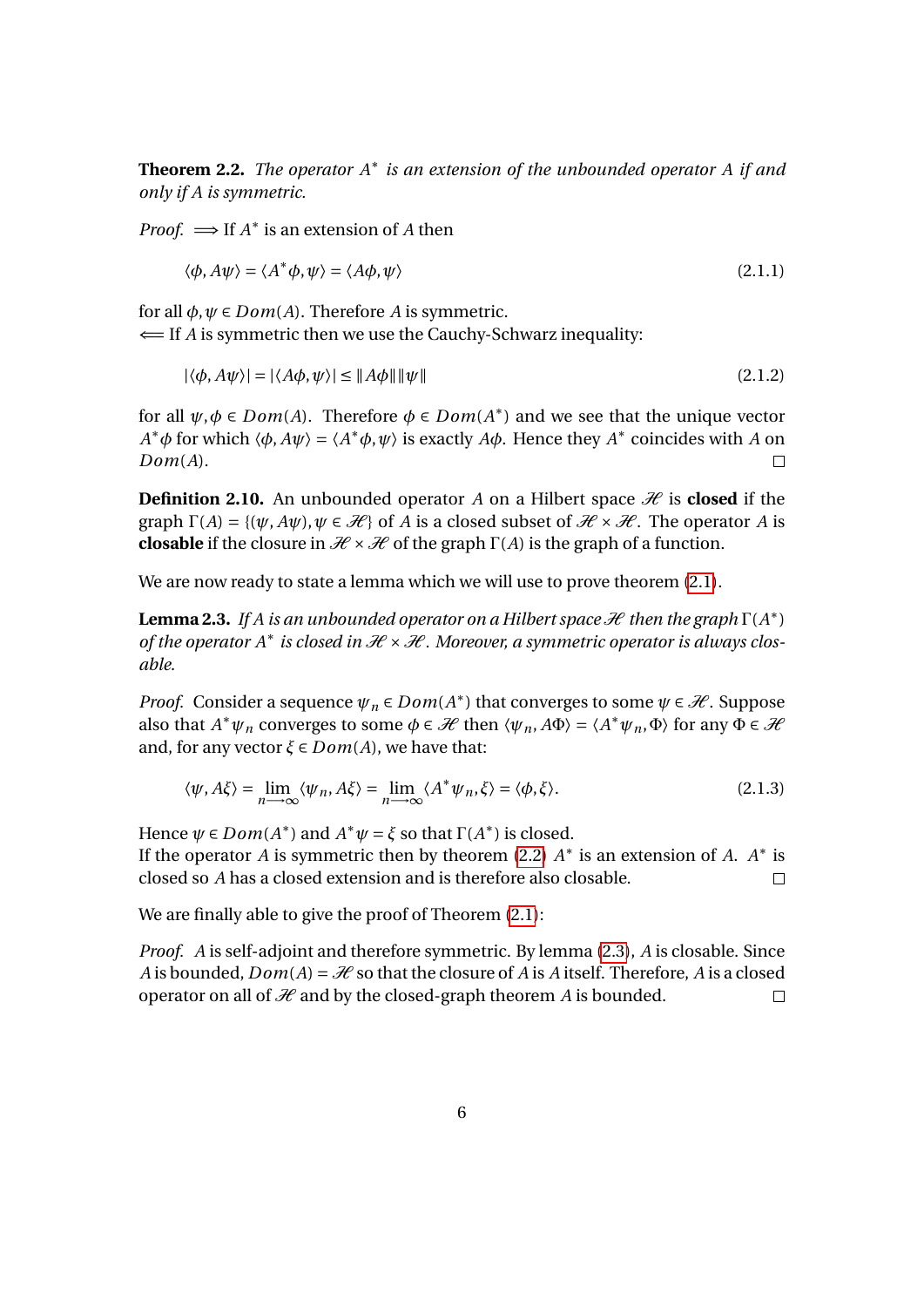#### <span id="page-9-0"></span>**2.2 Operators in Quantum Mechanics**

In quantum mechanics we demand probabilities calculated from the wave function to be finite and normalized to sum up to 1. We therefore demand that:

$$
\int_{-\infty}^{\infty} |\psi(x)|^2 dx < \infty
$$
\n(2.2.1)

for all  $\psi \in \mathcal{H}$ . The space of measurable functions that satisfies this condition is Hilbert space, called the Hilbert space of **square integrable functions** and is denoted by *L* 2 (R). This space is therefore also called the **quantum Hilbert space** or "the arena" of quantum mechanics. Its inner product is simply  $\langle \psi | \phi \rangle = \int_{-\infty}^{\infty} \overline{\psi(x)} \phi(x) dx$ .

**Definition 2.11.** Let the quantum mechanical Hilbert space be  $\mathcal{H} = L^2(\mathbb{R})$ . The **position operator X** and **momentum operator P** respectively are defined as:

$$
(X\psi)(x) = x\psi(x), \qquad (P\psi)(x) = -i\hbar \frac{d\psi}{dx}.
$$

We now immediately touch the relevancy of the previous subsection. If  $\psi \in L^2(\mathbb{R})$ then the function  $X\psi(x) = x\psi(x)$  can easily fail to be in  $L^2(\mathbb{R})$ . Similarly, a function  $\psi \in L^2(\mathbb{R})$  doesn't have to be differentiable and even if it is differentiable then  $\frac{d\psi}{dx}$ doesn't have to be in  $L^2(\mathbb{R})$ .

The position and momentum operators are therefore *unbounded operators* and they are only defined on their respective, suitable dense subspaces *Dom*(*X*) and *Dom*(*P*) of  $L^2(\mathbb{R})$ .

We immediately note that the operators *X* and *P* do not commute trivially. The **canonical commutation relation** of *X* and *P* is given by:

$$
[X,P] \equiv XP - PX = i\hbar I. \tag{2.2.2}
$$

**Theorem 2.4.** *The unbounded operators X and P are symmetric operators.*

*Proof.* Suppose  $\phi$ ,  $\psi$ ,  $x\phi(x)$ ,  $x\psi(x) \in L^2(\mathbb{R})$ . Then:

$$
\langle \phi, X\psi \rangle = \int_{-\infty}^{\infty} \overline{\phi(x)} x \psi(x) dx = \int_{-\infty}^{\infty} \overline{x \phi(x)} \psi(x) dx = \langle X\phi, \psi \rangle.
$$

Since  $x \in \mathbb{R}$  and multiplications of elements in  $L^2(\mathbb{R})$  are in  $L^2(\mathbb{R})$  too. Suppose  $\phi$ ,  $\psi$ ,  $\frac{d\phi}{dx}$ ,  $\frac{d\psi}{dx}$   $\in L^2(\mathbb{R})$  . Then:

$$
\langle \phi, P\psi \rangle = \int_{-\infty}^{\infty} \overline{\phi(x)} \Big( -i\hbar \frac{d\psi}{dx} dx \Big) = -i\hbar \overline{\phi(x)} \psi(x) \Big|_{-\infty}^{\infty} + i\hbar \int_{-\infty}^{\infty} \overline{\frac{d\phi}{dx}} \psi(x) dx
$$

$$
= \int_{-\infty}^{\infty} \Big( -i\hbar \frac{d\phi}{dx} \Big) \psi(x) dx = \langle P\phi, \psi \rangle.
$$

The second last step is true as  $\psi(x)$  and  $\phi(x)$  tend to 0 as  $x \rightarrow \infty$ , therefore the first part of the partial integral vanishes.  $\Box$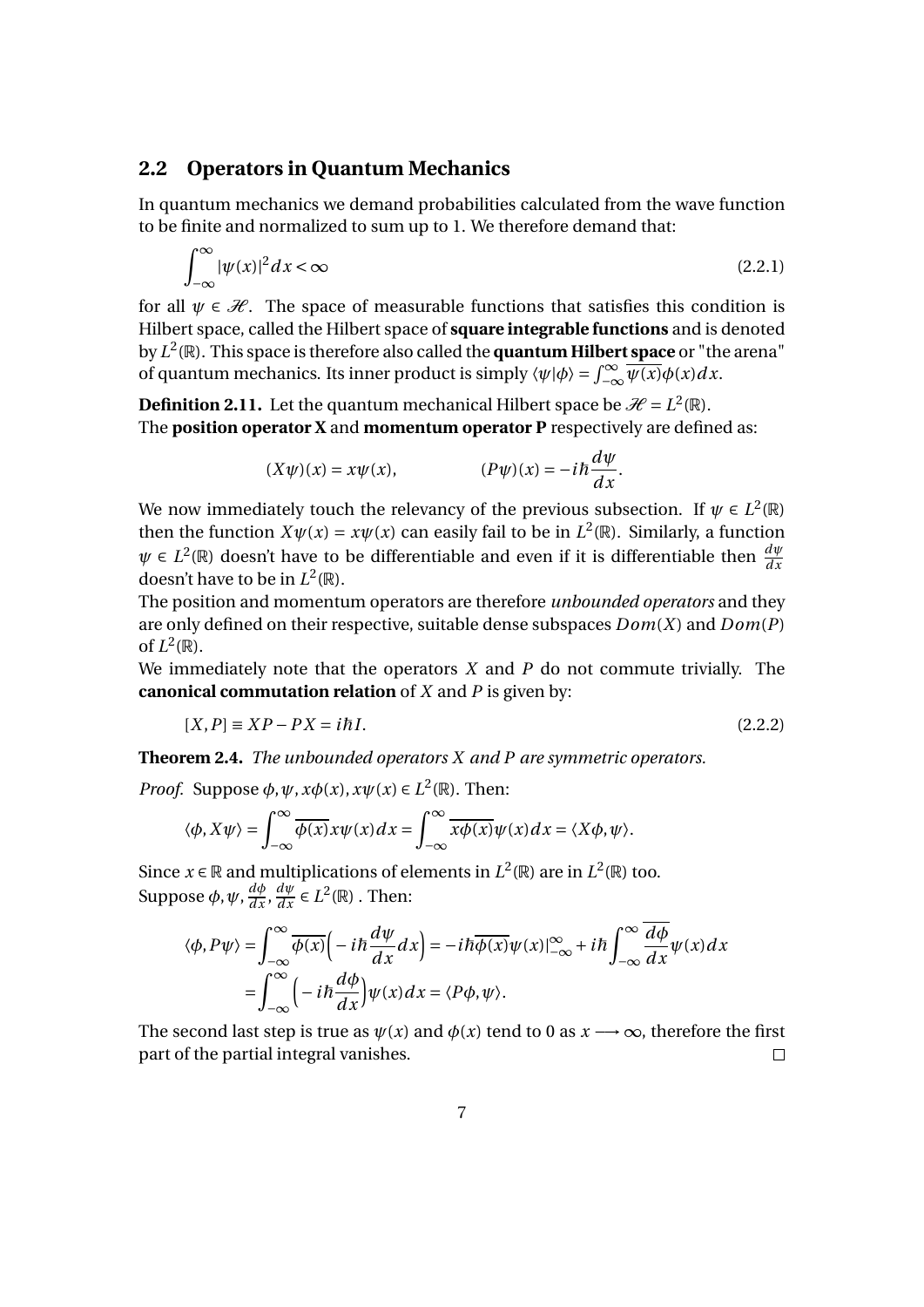We now turn our attention to several unbounded self-adjoint quantum mechanical operators and describe the dense domains on which they are properly defined. We analyze each operator and combine them to form the dense domain of the Hamiltonian operator corresponding to the Schrödinger equation.

This will naturally lead us to define domains of sums of operators too.

**Theorem 2.5.** Let  $V : \mathbb{R}^n \longrightarrow \mathbb{R}$  be a measurable function (such as the potential func*tion). Let*  $V(X)$  *be the unbounded operator given by:* 

$$
[V(X)\psi](\vec{x}) = V(\vec{x})\psi(\vec{x}),\tag{2.2.3}
$$

*where*  $\vec{x} = (x_1, ..., x_n) \in \mathbb{R}^n$ , *with its respective domain:* 

$$
Dom(V(X)) = \{ \psi \in L^{2}(\mathbb{R}^{n}) \mid V(\vec{x})\psi(\vec{x}) \in L^{2}(\mathbb{R}^{n}) \} \subseteq L^{2}(\mathbb{R}^{n}).
$$
\n(2.2.4)

*Then*  $Dom(V(X))$  *is dense in*  $L^2(\mathbb{R}^n)$  *and*  $V(X)$  *is self-adjoint on*  $Dom(V(X))$ 

*Proof.* We define subsets  $A_m \subseteq \mathbb{R}^n$  by:

$$
A_m = \{ \vec{x} \in \mathbb{R}^n \mid |V(\vec{x})| < m \} \tag{2.2.5}
$$

Then  $\cup_m A_m = \mathbb{R}^n$  and for any  $\psi \in L^2(\mathbb{R}^n)$  we have  $1_{A_m}\psi \in Dom(V(X))$  (Where  $1_{A_m}$ is the indicator function). We use the dominated convergence theorem to conclude  $1_{A_m}\psi$  →  $\psi$  as  $m \rightarrow \infty$ . Therefore *Dom*(*V*(*X*)) is dense in  $L^2(\mathbb{R}^n)$ .

As  $V(X)$  is a real-valued measurable function  $V : \mathbb{R}^n \longrightarrow \mathbb{R}$  we trivially have:

$$
\langle V(X)\psi,\phi\rangle = \langle \psi, V(X)\phi\rangle
$$
\n(2.2.6)

for all  $\psi, \phi \in Dom(V(X))$ . Therefore  $V(X)$  is symmetric on  $Dom(V(X))$  such that  $V(X)^*$  is an extension of  $V(X)$ .

Now let  $\phi \in Dom(V(X)^*)$ , recall that this means that the mapping:

$$
\psi \mapsto \int_{X} \overline{\phi(x)} V(x) \psi(x) dx \tag{2.2.7}
$$

is a bounded linear functional for all  $\psi \in Dom(V(X))$ . There exists a unique bounded extension for this linear functional onto  $L^2(\mathbb{R}^n)$  such that there is a unique  $\xi \in L^2(\mathbb{R}^n)$ that satisfies:

$$
\int_{X} \overline{\psi(x)} V(x) \phi(x) dx = \int_{X} \overline{\xi(x)} \phi(x) dx.
$$
\n(2.2.8)

Therefore, for all  $\xi \in Dom(V(X))$ :

$$
\int_{X} \left[ \overline{\psi(x)} V(x) - \overline{\xi(x)} \right] \phi(x) dx = 0. \tag{2.2.9}
$$

If we let  $\phi = (\psi V - \xi)1_{A_m}$  then  $\psi V - \xi = 0$  almost everywhere on  $A_m$  and therefore almost everywhere on  $\mathbb{R}^n$ . This implies  $\psi V = \xi \in Dom(V(X))$  so that  $Dom(V(X)^*)$  =  $Dom(V(X)).$ 

We conclude that  $V(X)$  is self-adjoint on  $Dom(V(X))$ .

 $\Box$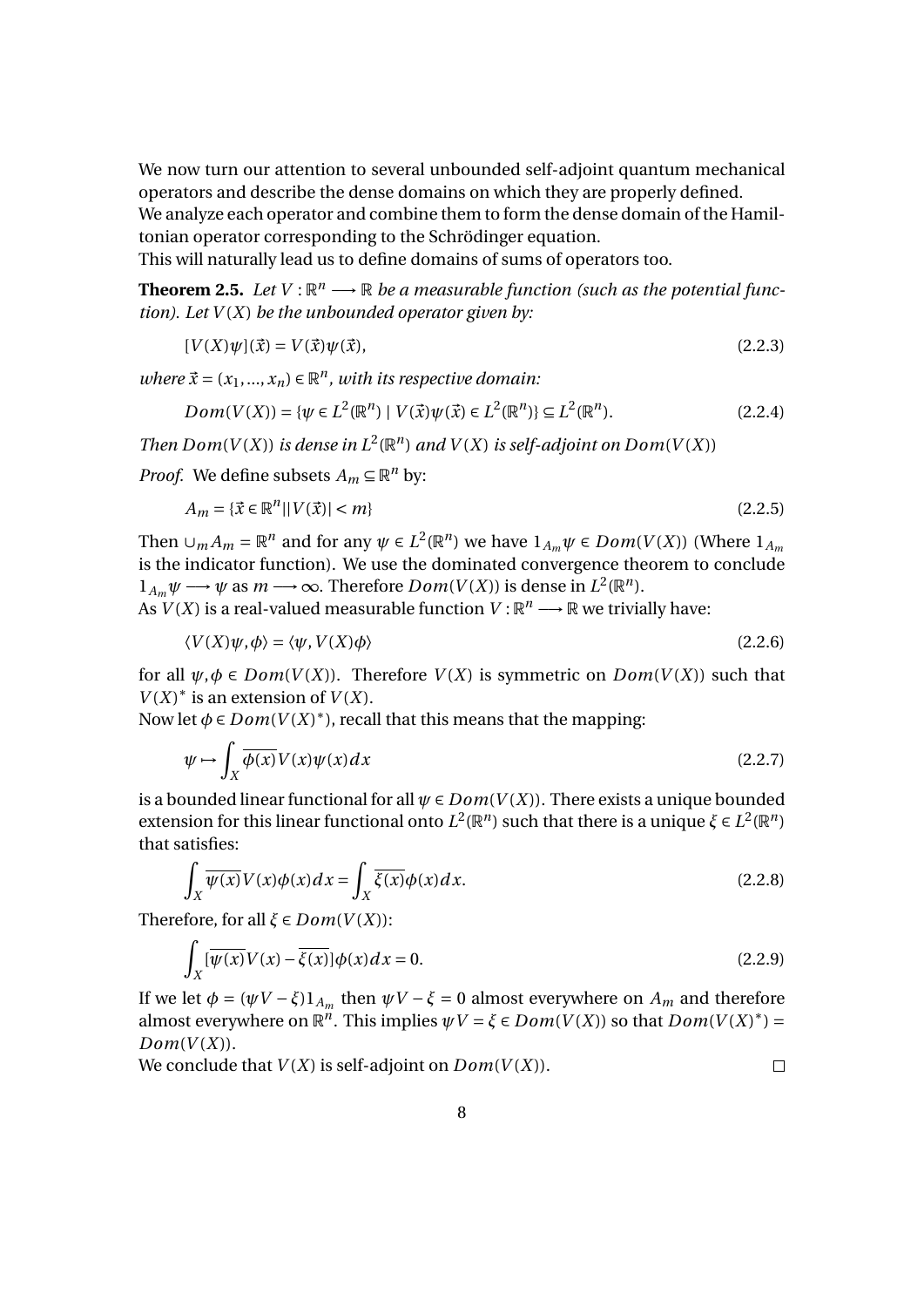*Remark.* If we let  $V(X) = x_j$  for some  $j \in \{1, ..., n\}$  then we obtain the result for the position operator:

*Corollary* 2.5.1*. The position operator X<sup>j</sup> is self-adjoint on:*

$$
Dom(X_j) = \{ \psi \in L^2(\mathbb{R}^n) \mid x_j \psi(\vec{x}) \in L^2(\mathbb{R}^n) \} \subseteq L^2(\mathbb{R}^n). \tag{2.2.10}
$$

<span id="page-11-0"></span>**Theorem 2.6.** *Let*  $P_i$  *be the momentum operator for some*  $j \in \{1, ..., n\}$ *. The domain of the momentum operator is then as follows:*

$$
Dom(P_j) = \{ \psi \in L^2(\mathbb{R}^n) \mid k_j \hat{\psi}(\vec{k}) \in L^2(\mathbb{R}^n) \} \subseteq L^2(\mathbb{R}^n). \tag{2.2.11}
$$

*Here, ψ*ˆ *is the Fourier transform of ψ. We define the momentum operator P<sup>j</sup> on this domain as follows:*

$$
P_j \psi = \mathcal{F}^{-1}(\hbar k_j \hat{\psi}(\vec{k})). \tag{2.2.12}
$$

*Here*  $\mathcal{F}^{-1}$  is the inverse Fourier transform operator. Then  $P_j$  is self-adjoint on  $Dom(P_j)$ .

*Proof.* See for example [\[4,](#page-37-3) Section 9.8], note that the unitary of the Fourier transform is crucial here.  $\Box$ 

**Theorem 2.7.** *Let*  $\Delta = \nabla^2$  *be the Laplace operator. Then:* 

$$
Dom(\Delta) = \{ \psi \in L^{2}(\mathbb{R}^{n}) \mid |\vec{k}|^{2} \hat{\psi}(\vec{k}) \in L^{2}(\mathbb{R}^{n}) \}
$$
\n(2.2.13)

*and define Delta on this domain as follows:*

$$
\Delta \psi = -\mathscr{F}^{-1}(|\vec{k}|^2 \hat{\psi}(\vec{k})).
$$

*Here*  $\mathcal{F}^{-1}$  *is the inverse Fourier transform operator and*  $\hat{\psi}$  *is the Fourier transform of ψ. Then* ∆ *is self-adjoint on Dom*(∆)

*Proof.* Note that this proof has to be very similar to that of Theorem [\(2.6\)](#page-11-0). See [\[4,](#page-37-3) Section 9.8] for more detail.  $\Box$ 

*Remark.* The kinetic energy operator

$$
\hat{K} = \frac{-\hbar^2}{2m} \Delta
$$

is self-adjoint on the same domain as ∆, as can easily be seen by the previous theorem.

We have now defined the proper dense domains in  $L^2(\mathbb{R}^n)$  for the relevant self-adjoint quantum mechanical operators which make up the Hamiltonian operator.

The only task remaining is to sum these operators to obtain the Hamiltonian operator itself.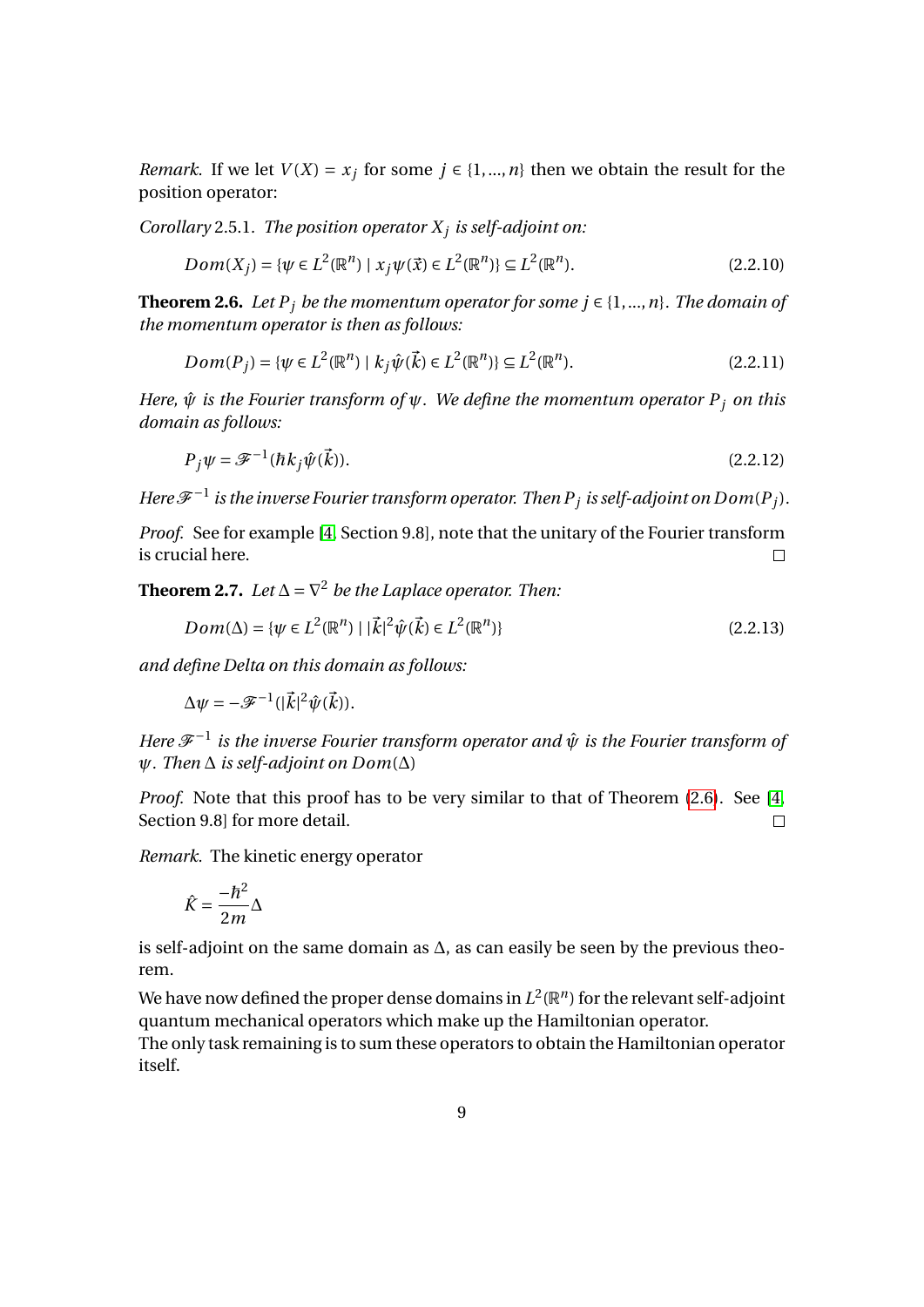**Definition 2.12.** Let *A* and *B* be unbounded operators on a Hilbert space  $\mathcal{H}$ , then *A* + *B* is the operator given by  $(A + B)\psi = A\psi + B\psi$  with the following domain:

$$
Dom(A+B) = Dom(A) \cap Dom(B). \tag{2.2.14}
$$

**Theorem 2.8.** *(Kato-Rellich Theorem):*

*Suppose A, B* to be unbounded self-adjoint operators on a Hilbert space  $\mathcal H$  and  $Dom(A) \subseteq$ *Dom*(*B*) *and*  $\exists a, b \in \mathbb{R}_{>0}$ ,  $a < 1$  *such that the following condition holds for all*  $\psi \in$ *Dom*(*A*)*:*

$$
||B\psi|| \le a||A\psi|| + b||\psi|| \tag{2.2.15}
$$

*Then the operator*  $A + B$  *is self-adjoint on Dom(A).* 

*Proof.* See [\[4,](#page-37-3) Section 9.8] again for the advanced proof of this theorem. Some of these proofs are unfortunately a bit too technical for the relevancy to this thesis.  $\Box$ 

However, this theorem will greatly help us to prove our 'final result' of this chapter, which we will see being used in Hepp's paper too.

**Theorem 2.9.** *Suppose*  $V : \mathbb{R}^n \longrightarrow \mathbb{R}$  *is a measurable function where*  $n \in \{1,2,3\}$  *that can be decomposed as*  $V = V_1 \cup V_2$ . Here,  $V_1 \in L^2(\mathbb{R}^n)$  *is a real-valued measurable function and V*<sup>2</sup> *a bounded, real valued measurable function. Then the Hamiltonian operator*  $\hat{H} = \frac{\hbar^2}{2n}$  $\frac{\hbar^2}{2m}\Delta$  + *V*(*X*) *is self-adjoint on Dom*( $\Delta$ )

*Proof.* Let  $A = \frac{-\hbar^2}{2m}$  $\frac{-\hbar^2}{2m}$ Δ and *B* = *V*(*X*). Let *ε* > 0 and  $\psi$  ∈ *Dom*(Δ), according to [\[5,](#page-37-4) Vol.2 Theorem X.20-X.29], there exists a constant  $c_{\epsilon} > 0$  such that for all  $x \in \mathbb{R}^n$ :

$$
|\psi(\vec{x})| \le \epsilon \|\Delta \psi\| + c_{\epsilon} \|\psi\| \tag{2.2.16}
$$

Therefore we have:

$$
||V\psi|| \le \sup |\psi(\vec{x})| ||V_1|| + \sup |V_2(\vec{x})| ||\psi|| \le \epsilon ||V_1|| ||\Delta \psi|| + (c_{\epsilon} ||V_1|| + \sup |V_2(\vec{x})|) ||\psi||
$$
\n(2.2.17)

Such that  $Dom(\Delta) ⊆ Dom(V(X))$ . It is implicit in the statement of the theorem and definition of *V*(*X*) that *Dom*(*V*(*X*)) ⊆ *Dom*( $\Delta$ ). If we choose  $\epsilon$  < 1 then the Kato-Rellich theorem concludes the proof.  $\Box$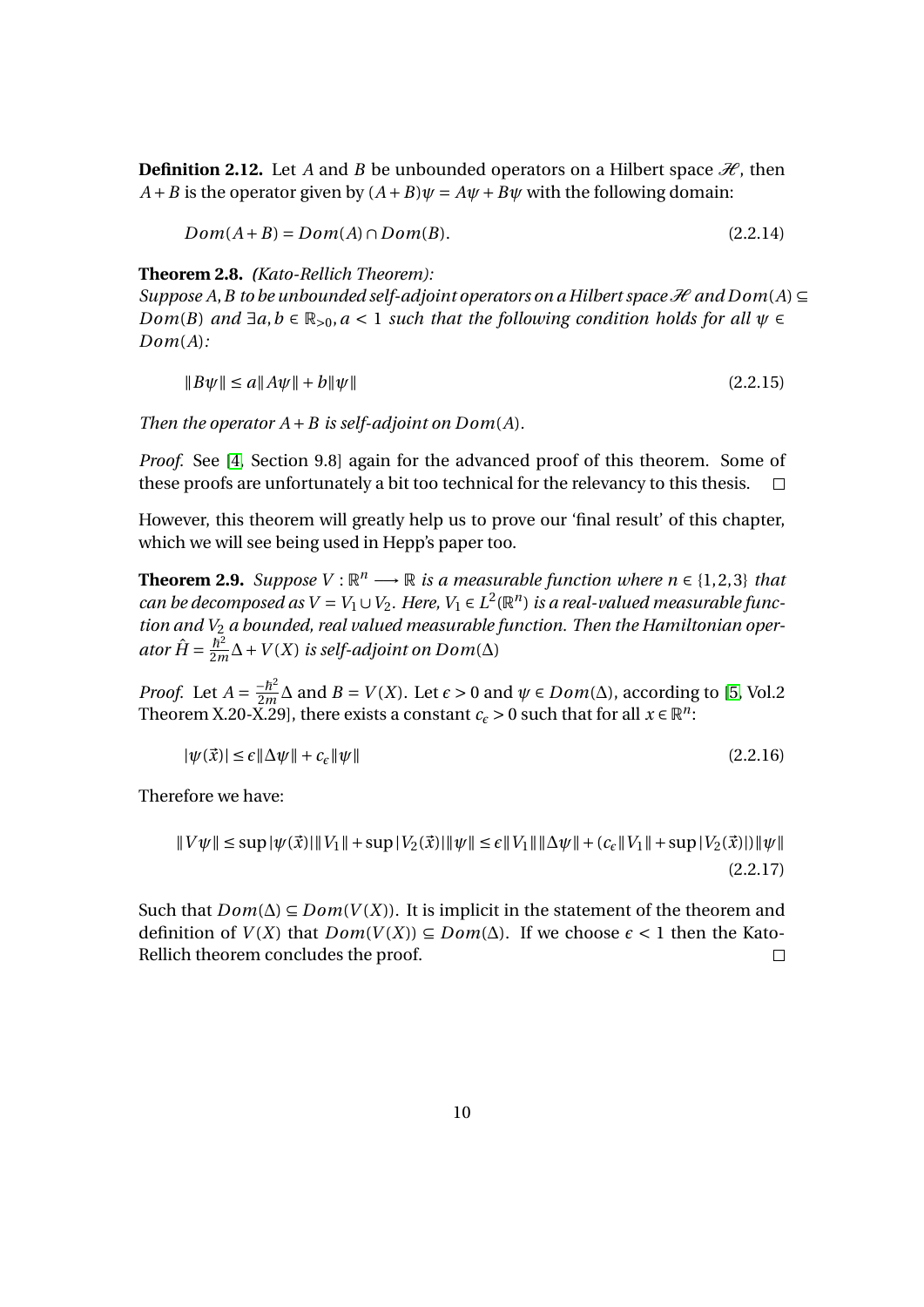#### <span id="page-13-0"></span>**2.3 Important Results from Functional Analysis**

We conclude this section with some essential results from functional analysis whose proofs are too technical and long to give, but are very important and constantly used in quantum mechanics and in this paper.

**Definition 2.13.** A **one-parameter group** on  $\mathcal{H}$  is a collection of unitary operators *U*(*t*) with  $t \in \mathbb{R}$  such that  $U(0) = I$  and  $U(x + y) = U(x)U(y)$  for all  $x, y \in \mathbb{R}$ . A one-parameter group is called **strongly continuous** if  $\lim_{y\to x} ||U(x)\psi - U(y)\psi|| = 0$ for every  $\psi \in \mathcal{H}$  and  $x, y \in \mathbb{R}$ .

**Definition 2.14.** If *U*(*t*) is a strongly continuous one-parameter group of unitary operators on a Hilbert space  $\mathcal{H}$ , then the **infinitesimal generator** *A* of  $U(t)$  is defined as the operator:

$$
A\psi = \lim_{t \to 0} \frac{1}{i} \frac{U(t)\psi - \psi}{t}.
$$
\n(2.3.1)

The dense domain *Dom*(*A*) of the infinitesimal operator is:

$$
Dom(A) = \{ \psi \in \mathcal{H} \mid \lim_{t \to 0} \frac{1}{t} \frac{U(t)\psi - \psi}{t} \text{ exists in the norm topology on } \mathcal{H} \}. \tag{2.3.2}
$$

#### **Theorem 2.10.** *(Stone's theorem):*

*LetU*(*t*) *be a strongly continuous one-parameter group of unitary operators on a Hilbert space*  $\mathcal{H}$ *, then for the infinitesimal operator A of U(t): U(t)* = exp(*itA*) *for all*  $t \in \mathbb{R}$ *and A is densely defined and self-adjoint.*

#### **Theorem 2.11.** *(The spectral theorem for unbounded self-adjoint operators):*

*Let A be a self-adjoint operator on*  $H$ *. Then there exists a*  $\sigma$ *-finite measure space*  $(X, \mathcal{M}, \mu)$ *, a unitary map*  $U : \mathcal{H} \longrightarrow L(X, \mathcal{M}, \mu)$  *and a measurable function f on* X *such that:*

$$
U(Dom(A)) = \{ \psi \in L^{2}(X, \mathcal{M}, \mu) \mid f\psi \in L^{2}(X, \mathcal{M}, \mu) \}
$$
\n(2.3.3)

*and*

$$
(UAU^{-1}(\psi)) = f(x)\psi(x)
$$
\n(2.3.4)

*for all*  $\psi \in U(Dom(A)).$ 

**Theorem 2.12.** *(Baker-Campbell-Hausdorff 's theorem): If operators X and Y are in some lie algebra* g *over a field of characteristic 0, then the expression:*

$$
Z = log(e^X e^Y) \tag{2.3.5}
$$

*can be written as an infinite sum of elements of* g*.*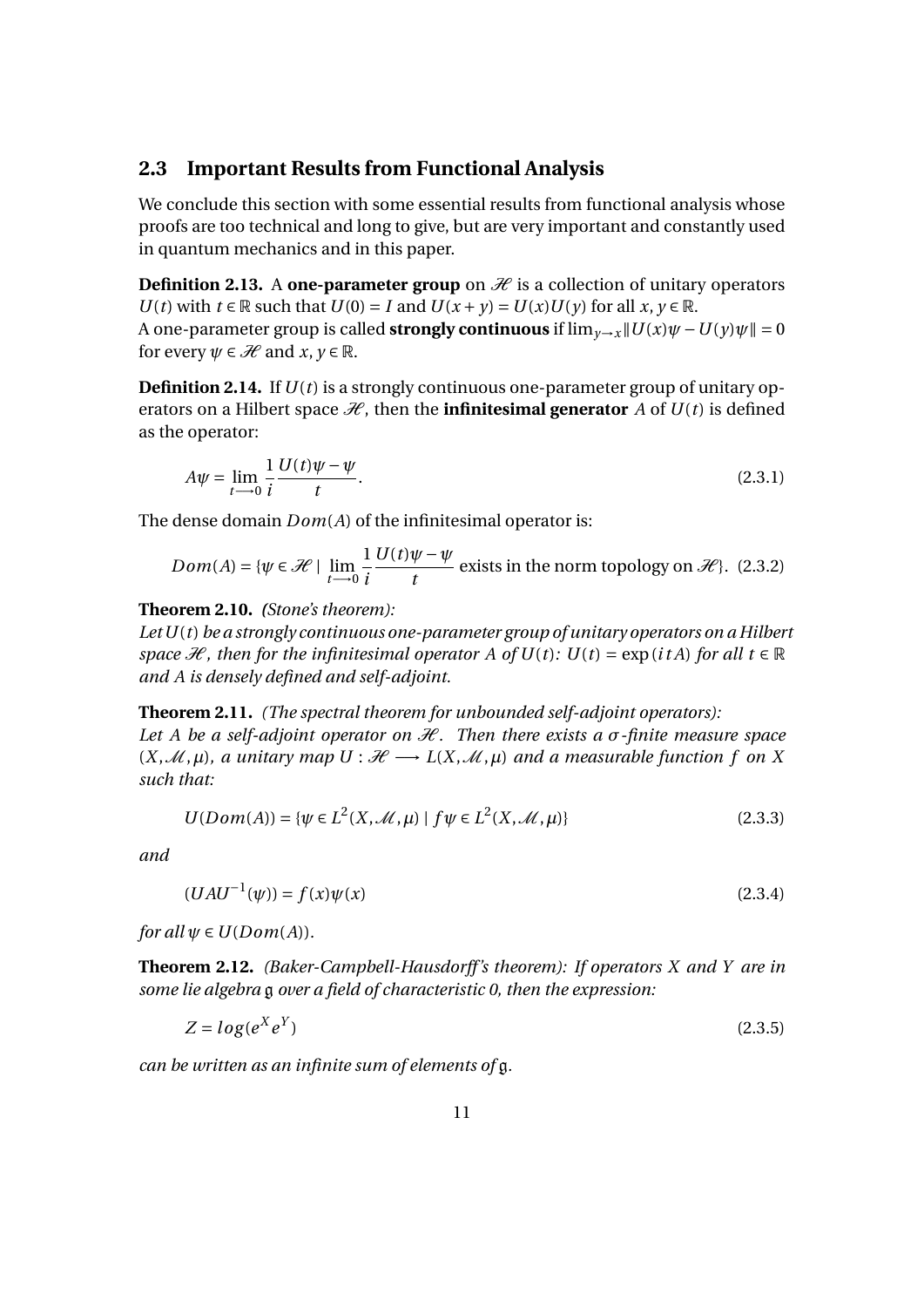We consider a special case of the Baker-Campbell-Hausdorff theorem, which will be an important tool to work with exponents of operators.

**Corollary 2.12.1.** Let  $ad_XY = [X, Y]$  be a linear operator on a lie algebra g for some *fixed*  $X \in \mathfrak{g}$ *. Then let*  $Ad_A$  *be the linear transformation of*  $\mathfrak{g}$  *given by*  $Ad_A Y = AYA^{-1}$ *for some matrix Lie group G and A ∈ G. Then:* 

<span id="page-14-1"></span>
$$
Ad_{e^X}Y = e^X Y e^{-X} = e^{ad_X}Y = Y + [X, Y] + \frac{1}{2!}[X, [X, Y]] + \dots
$$
\n(2.3.6)

*Specially, if* [*X*,*Y* ] *is central (that is, commuting with both X and Y ), then:*

$$
e^{sX}Ye^{-sX} = Y + s[X, Y].
$$
\n(2.3.7)

*Moreover:*

$$
e^A e^B = e^{A+B+\frac{1}{2}[A,B]}
$$
 (2.3.8)

*or, equivalently:*

$$
e^{A+B} = e^{-\frac{1}{2}[A,B]}e^A e^B.
$$
\n(2.3.9)

*In the special case that*  $A$ ,  $B$  are unbounded self-adjoint operators such that  $[A, B] =$ *i*ħ*I then:*

<span id="page-14-0"></span>
$$
e^{i(sA+tB)} = e^{ist\hbar/2}e^{isA}e^{itB} = e^{-ist\hbar/2}e^{itB}e^{isA},
$$
\n(2.3.10)

*such that:*

$$
e^{isA}e^{itB} = e^{-ist\hbar}e^{itB}e^{isA}.\tag{2.3.11}
$$

*Which is a commutation relation that is constantly used in quantum mechanics. See for example [\[6,](#page-37-5) Prop. 2.20] for more reading.*

#### **Theorem 2.13.** *(Duhamel's Formula):*

*If*  $[A_{i,j}(t)]_{1\leq i,j\leq n}$  *is a matrix-valued function of*  $t \in \mathbb{R}$  *that is*  $C^{\infty}$  *for every matrix element of*  $A_{i,j}(t)$  *then:* 

<span id="page-14-2"></span>
$$
\frac{d}{dt}e^{A(t)} = \int_0^1 e^{sA} A'(t)e^{(1-s)A(t)} ds.
$$
\n(2.3.12)

*See for example [\[7\]](#page-37-6) for more reading.*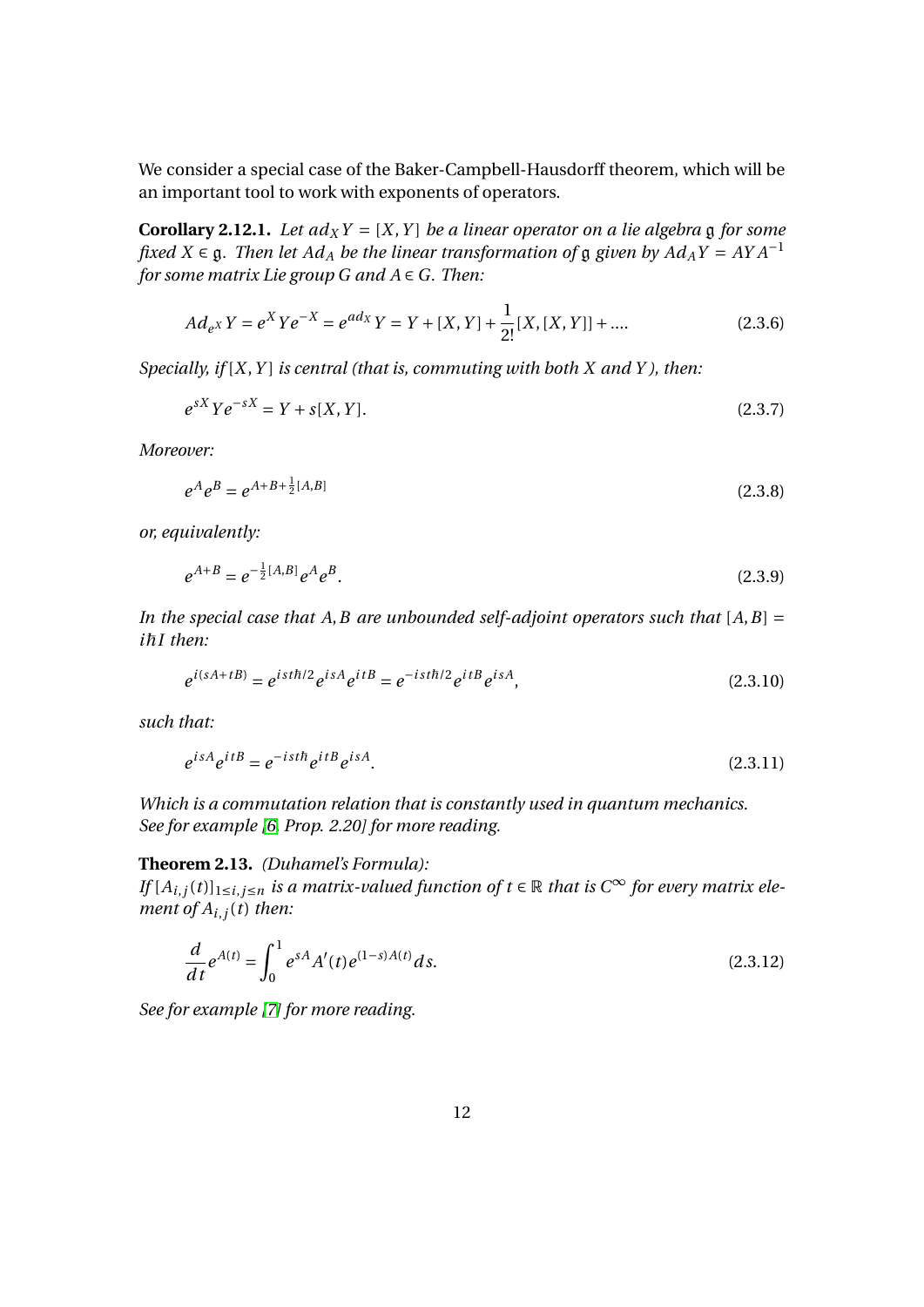## <span id="page-15-0"></span>**3 Coherent States**

Coherent states are a vital part of understanding classical limits in quantum mechanics. Loosely stated coherent states are the states of the quantum mechanical harmonic oscillator that most closely resemble the oscillatory behaviour of the classical harmonic oscillator.

Intuitively it should then be clear that these are the states in which quantum mechanical operators are in states of minimal uncertainty.

We shall see that expectation values of quantum mechanical operators taken in coherent states obey classical equations of motion, which could undoubtedly be helpful for examining classical limits.

#### <span id="page-15-1"></span>**3.1 The Quantum Mechanical Harmonic Oscillator**

We motivate the idea of coherent states from the quantum mechanical linear harmonic oscillator.

Let *m* be the mass of a 1-dimensional particle attracted to the origin by a force proportional to the displacement from the centre. This force is given by Hooke's law:  $F = -kx$  with  $k$  the force constant, therefore:

$$
V(x) = -\int F dx = \frac{1}{2}kx^2.
$$
 (3.1.1)

It should be noted that this potential is of great importance in both classical and quantum physics, as it can be used as an approximation of an arbitrary continuous potential  $W(x)$  which is nearby a stable equilibrium position of a point  $x = a$  (this can informally be visualized as a well in a potential).

To elaborate on this small intermezzo quickly we note that if we expand a sufficiently regular potential  $W(x)$  around  $a$  then:

$$
W(x) = W(a) + W'(a)(x - a) + \frac{1}{2}W''(a)(x - a)^{2} + \dots
$$
\n(3.1.2)

Since  $W(x)$  is at stable equilibrium at  $x = a$  we have  $W'(a) = 0$  and  $W''(a) > 0$ .

If we let *a* be the origin of coordinates and  $W(a)$  the origin of the energy scale then the potential of the harmonic oscillator with  $k = W''(a) =$  constant is the first order approximation to  $W(x)$ .

The quantum mechanical linear harmonic oscillator is therefore of great importance to quantum systems for which there exist small vibrations about a point of stable equilibrium such as vibrational motion in molecules.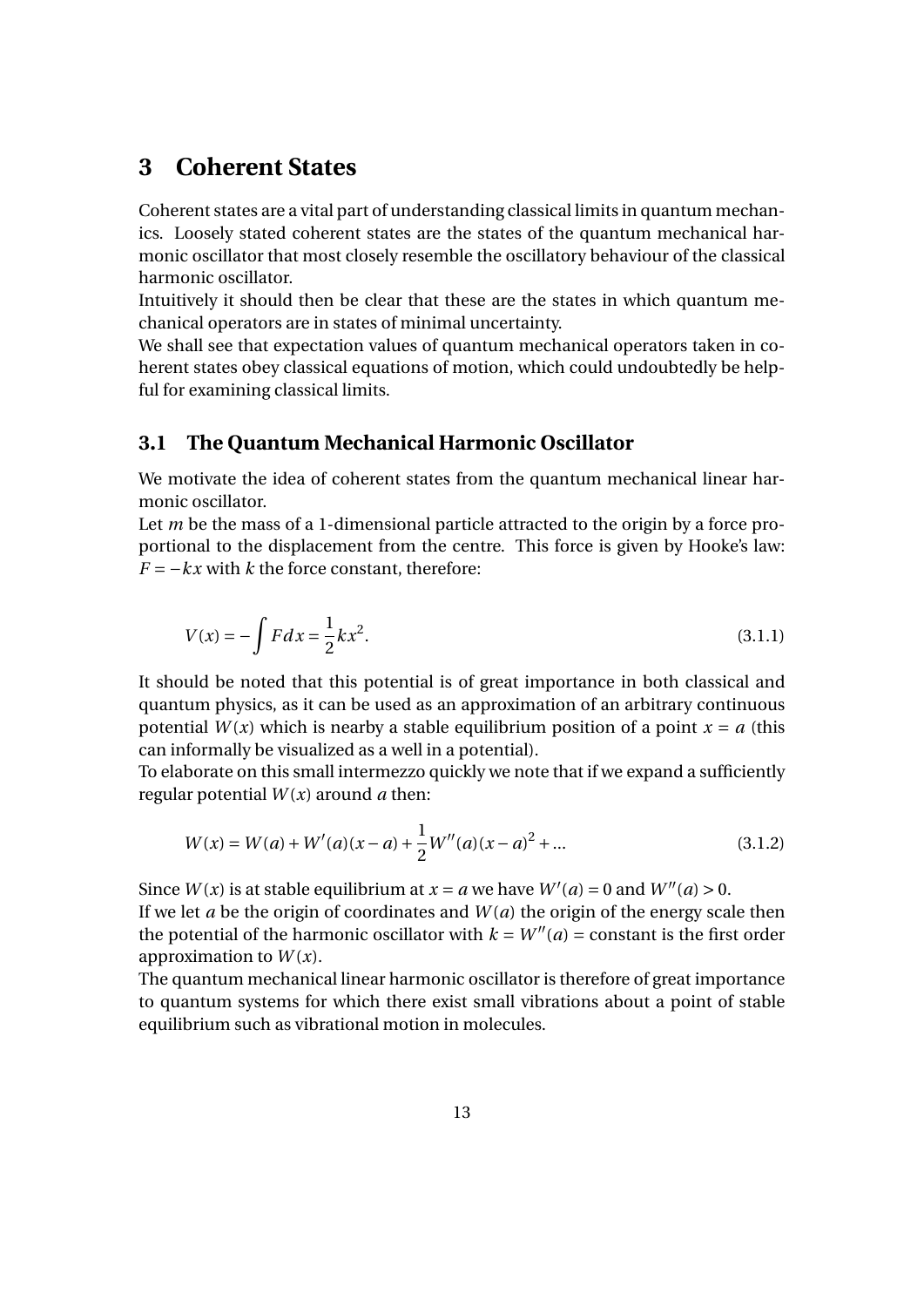It is convenient to write use  $\omega = \sqrt{\frac{k}{n}}$  $\frac{k}{m}$  and  $V(x) = \frac{1}{2r}$  $\frac{1}{2m}(m\omega x)^2$  so that the Hamiltonian operator can be written as:

$$
\hat{H} = \frac{1}{2m} [P^2 + (m\omega X)^2].
$$
\n(3.1.3)

The basic idea in order to evaluate the Hamiltonian and thereafter the Schrödinger equation is to factor the Hamiltonian operator, this will be done using so-called ladder operators.

**Definition 3.1.** The **ladder operators**  $a_{\pm}$  are defined as:

$$
a_{\pm} \equiv \frac{1}{\sqrt{2\hbar m\omega}} (\mp i P + m\omega X). \tag{3.1.4}
$$

*a*+ is called the **raising operator** and *a*− is called the **lowering operator**.

We immediately note that we can write the *X* and *P* operator in terms of ladder operators:

$$
X = \sqrt{\frac{\hbar}{2m\omega}}(a_{-} + a_{+}), \qquad P = \frac{1}{i}\sqrt{\frac{\hbar m\omega}{2}}(a_{-} - a_{+}). \qquad (3.1.5)
$$

And similarly:

$$
X^{2} = \frac{\hbar}{2m\omega}(a_{-} + a_{+})^{2}, \qquad P^{2} = -\frac{\hbar m\omega}{2}(a_{-} - a_{+})^{2}.
$$
 (3.1.6)

Which will be relevant for determining uncertainties of operators as defined in the next subsection.

The commutation relations between ladder operators can easily be calculated from their definitions:

$$
a_{-}a_{+} = \frac{1}{\hbar\omega}\hat{H} + \frac{1}{2}I, \qquad a_{+}a_{-} = \frac{1}{\hbar\omega}\hat{H} - \frac{1}{2}I. \tag{3.1.7}
$$

From that we easily note the relations:

$$
[a_-, a_+] = I, \qquad \hat{H} = \hbar \omega \Big( a_- a_+ - \frac{1}{2} I \Big) = \hbar \omega \Big( a_+ a_- + \frac{1}{2} I \Big). \tag{3.1.8}
$$

And also the following commutation relations:

$$
[\hat{H}, a_{-}] = \hbar \omega a_{-}[a_{+}, a_{-}] = -\hbar \omega a_{-}, \qquad [\hat{H}, a_{+}] = \hbar \omega a_{+}[a_{-}, a_{+}] = \hbar \omega a_{+}. \tag{3.1.9}
$$

The time-independent Schrödinger equation (TISE) for the harmonic oscillator then takes the following form:

$$
\hbar\omega\Big(a_{\pm}a_{\mp}\pm\frac{1}{2}I\Big)\psi=E\psi.\tag{3.1.10}
$$

Now follows the first important result, we also switch to the usual Dirac bra-ket notation to stress the effect of the operators.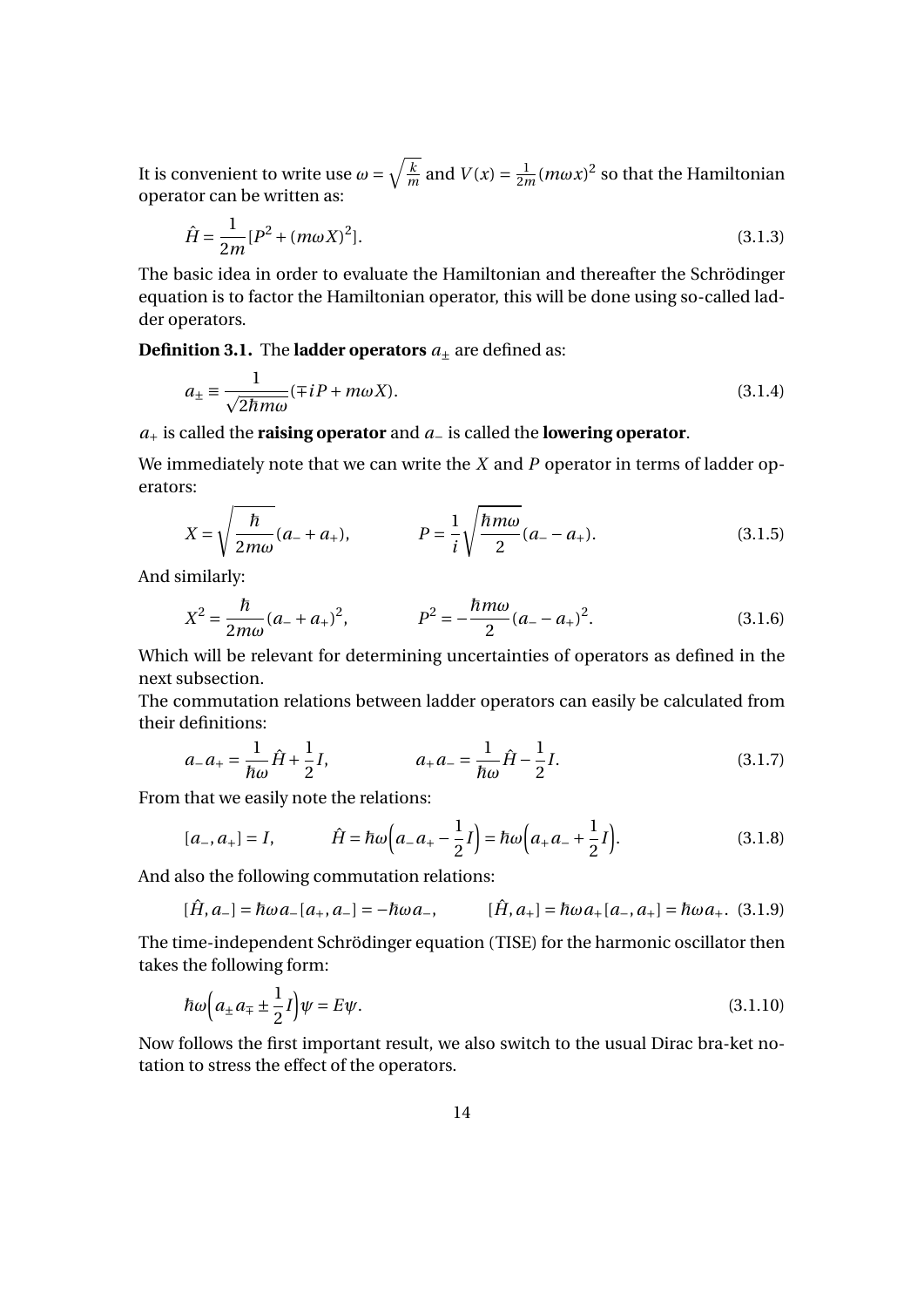**Theorem 3.1.** *If*  $\psi \in L^2(\mathbb{R})$  *satisfies the TISE with energy E, that is:*  $\hat{H}|\psi\rangle = E|\psi\rangle$  *then*  $a_+|\psi\rangle$  *and*  $a_-|\psi\rangle$  *satisfy the TISE with respective energy levels* ( $E + \hbar \omega$ ) *and* ( $E - \hbar \omega$ )*.* 

*Proof.*

$$
\hat{H}a_+|\psi\rangle = (a_+\hat{H} + \hbar\omega a_+)|\psi\rangle = a_+(E + \hbar\omega)|\psi\rangle = (E + \hbar\omega)a_+|\psi\rangle,
$$
  

$$
\hat{H}a_-|\psi\rangle = (a_-\hat{H} - \hbar\omega a_-)|\psi\rangle = a_-(E - \hbar\omega)|\psi\rangle = (E + \hbar\omega)a_-|\psi\rangle.
$$

After applying the lowering operator repeatedly, there must be some state after which the application of the lowering operator has no more effect, as states with negative energies don't exist. This is then the state of lowest energy and is called the ground state.

 $\Box$ 

**Definition 3.2.** The **ground state** of a quantum mechanical system is the state |0〉 such that if the lowering operator is applied on  $|0\rangle$ , then it gives a 0 solution to the TISE, that is:  $a_{-}|0\rangle = 0$ .

It is possible to determine the explicit form of this ground state, and from the ground state construct all possible stationary states of the harmonic oscillator by repeatedly applying the raising operator.

**Theorem 3.2.** *The ground state* |0〉 *is given by:*

$$
|0\rangle = \left(\frac{m\omega}{\pi\hbar}\right)^{1/4} e^{-\frac{m\omega}{2\hbar}x^2} \in L^2(\mathbb{R}).\tag{3.1.11}
$$

*Proof.* Since

$$
a_{-}|0\rangle = \frac{1}{\sqrt{2\hbar m\omega}} \Big(\hbar \frac{d}{dx} + m\omega X\Big)|0\rangle = |0\rangle,
$$
\n(3.1.12)

we have that:

$$
\frac{d|0\rangle}{dx} = \frac{-m\omega}{\hbar}x|0\rangle.
$$
\n(3.1.13)

Which is a differential equation that is easily solved by integrating both sides and noting that the solution must be an exponential function with integration constant *A*:

$$
|0\rangle = Ae^{-\frac{m\omega}{2\hbar}x^2}.
$$

We normalize this state to unity:

$$
1 = |A|^2 \int_{-\infty}^{\infty} e^{-\frac{m\omega}{\hbar}x^2} = |A|^2 \sqrt{\frac{\pi\hbar}{m\omega}}
$$
 (3.1.14)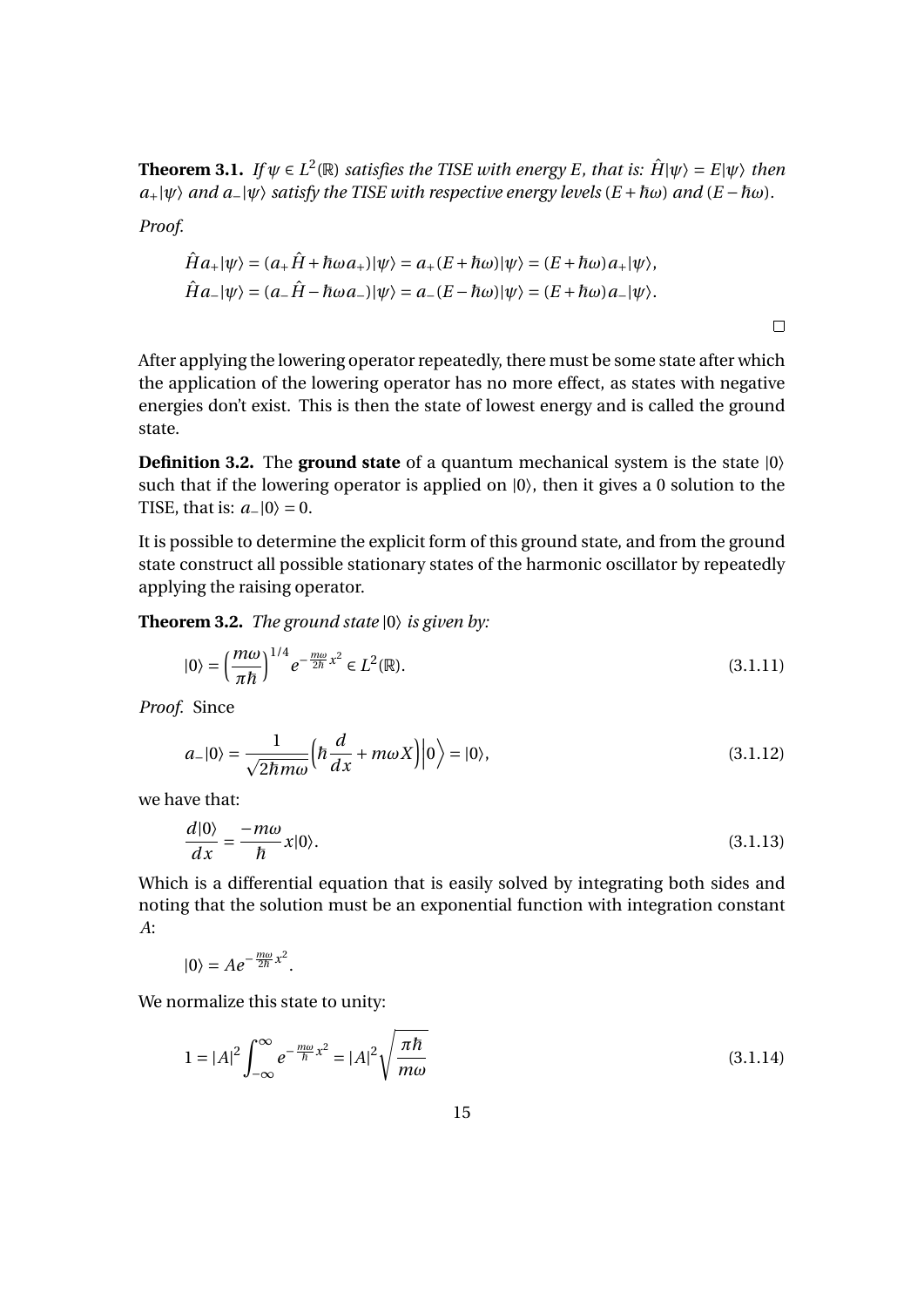such that  $A^2 = \sqrt{\frac{m\omega}{\pi\hbar}}$  $\frac{m\omega}{\pi\hbar}$  and therefore:

$$
|0\rangle = \left(\frac{m\omega}{\pi\hbar}\right)^{1/4} e^{-\frac{m\omega}{2\hbar}x^2}.
$$
\n(3.1.15)

We can now find any stationary excited state  $|n\rangle$  of the harmonic oscillator by repeatedly applying the raising operator:

 $|n\rangle = A_n(a_+)^n |0\rangle \in L^2(\mathbb{R}).$ 

With  $A_n = \frac{1}{\sqrt{n}}$  $\frac{1}{n}$  the normalization constant as can easily be checked from the well known relations  $a_+|n\rangle = \sqrt{n+1}|n+1\rangle$  and  $a_-|n\rangle = \sqrt{n}|n-1\rangle$ .

#### <span id="page-18-0"></span>**3.2 Uncertainty Principles and Coherent States**

We now introduce the generalized uncertainty principle, from which coherent states readily follow.

**Definition 3.3.** Let *A* be a symmetric operator on  $\mathcal{H}$ , then the uncertainty  $\Delta_{\psi} A$  of *A* in a state  $\psi$  with  $\psi \in Dom(A)$  is given by:

$$
(\Delta_{\psi} A)^2 = \langle (A - \langle A \rangle_{\psi} I)^2 \rangle = \langle (A - \langle A \rangle_{\psi} I) \psi, (A - \langle A \rangle_{\psi} I) \psi \rangle = \langle A \psi, A \psi \rangle - (\langle \psi, A \psi \rangle)^2.
$$
\n(3.2.1)

**Theorem 3.3.** *Suppose A and B are symmetric operators in a state*  $\psi$  *such that*  $\psi \in$ *Dom*(*AB*)∩*Dom*(*B A*) *where:*

$$
Dom(AB) = \{ \psi \in Dom(B) | B\psi \in Dom(A) \}
$$
\n
$$
(3.2.2)
$$

*then*

$$
(\Delta_{\psi}A)^2(\Delta_{\psi}B)^2 \ge \frac{1}{4}|\langle [A,B]\rangle_{\psi}|^2.
$$
\n(3.2.3)

*Proof.* Define the operators  $A' = A - \langle \psi, A\psi \rangle I$  and  $B' = B - \langle \psi, B\psi \rangle I$ . Clearly A' and B' are symmetric. We use the Cauchy-Schwartz inequality to note:

$$
\langle A'\psi, A'\psi \rangle \langle B'\psi, B'\psi \rangle \ge |\langle A'\psi, B'\psi \rangle|^2
$$
  
\n
$$
\ge |\Im \langle A'\psi, B'\psi \rangle|^2
$$
  
\n
$$
= \frac{1}{4} |\langle A'\psi, B'\psi \rangle - \langle B'\psi, A'\psi \rangle|^2
$$
  
\n
$$
\ge \frac{1}{4} |\langle \psi, A'B'\psi \rangle - \langle \psi, B'A'\psi \rangle|^2
$$
  
\n
$$
= \frac{1}{4} |\langle \psi, [A', B'], \psi \rangle|^2 = \frac{1}{4} |\langle \psi, [A, B], \psi \rangle|^2.
$$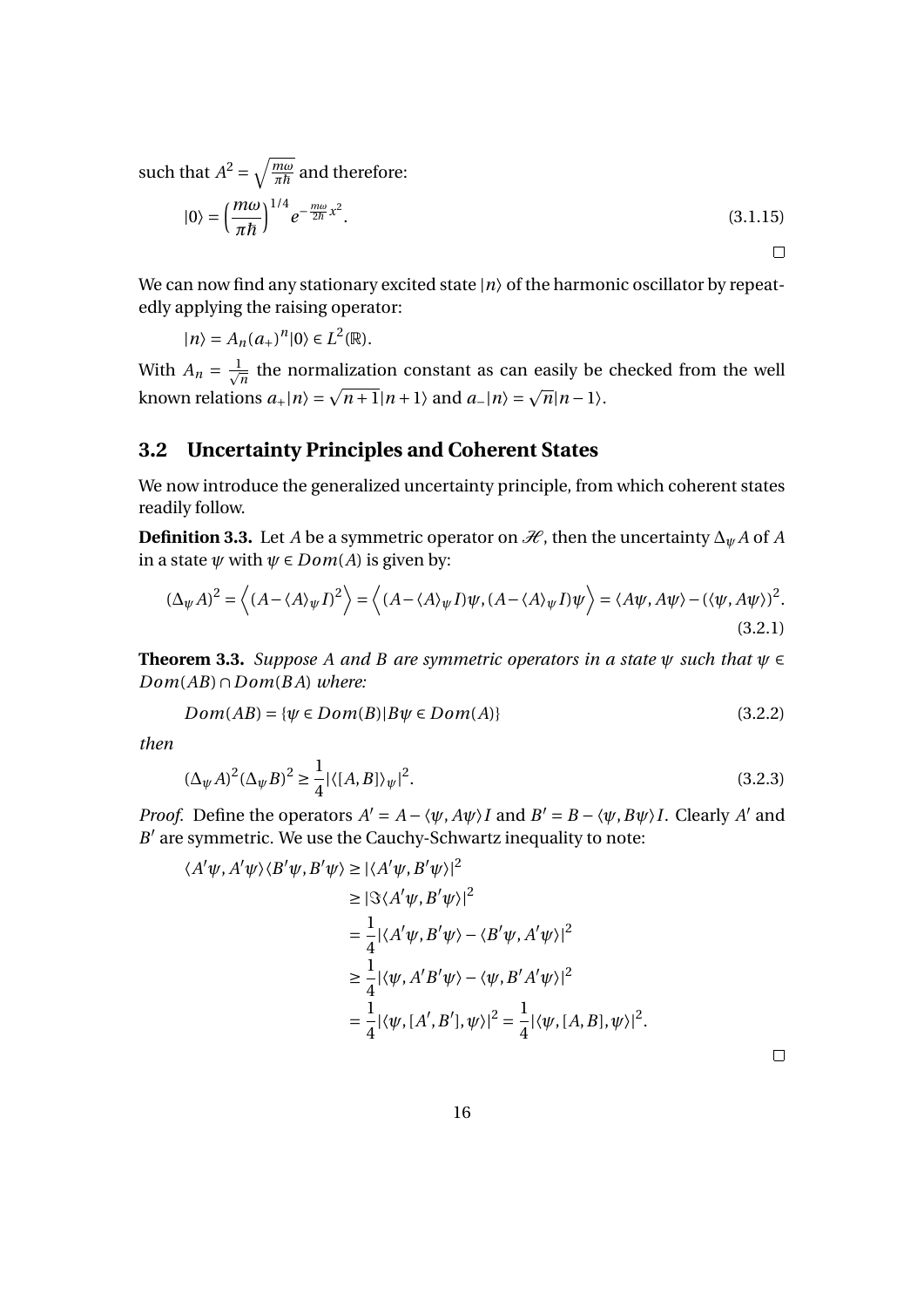**Corollary 3.3.1.** *Since P and X are symmetric operators satisfying :*

$$
[X,P] = i\hbar I,\tag{3.2.4}
$$

*we have Heisenberg's uncertainty principle:*

$$
(\Delta_{\psi} X)(\Delta_{\psi} P) \ge \frac{\hbar}{2},\tag{3.2.5}
$$

*for states*  $\psi \in Dom(XP) \cap Dom(PX) \subseteq L^2(\mathbb{R})$ *.* 

**Definition 3.4.** States in which the uncertainty of operators satisfy Heisenberg's uncertainty principle with equality are called **states of minimal uncertainty**.

**Theorem 3.4.** *The ground-state* |0〉 *is a state of minimal uncertainty.*

*Proof.* Since:

$$
\langle 0|(a_{-}+a_{+})^{2}|0\rangle = \langle 0|a_{-}a_{-}+a_{-}a_{+}+a_{-}a_{+}+a_{+}a_{+}|0\rangle = \langle 0|a_{-}a_{+}|0\rangle = 1,
$$
  

$$
\langle 0|(a_{-}-a_{+})^{2}|0\rangle = \langle 0|a_{-}a_{-}-a_{-}a_{+}-a_{-}a_{+}+a_{+}a_{+}|0\rangle = \langle 0|-a_{-}a_{+}|0\rangle = -1,
$$
 (3.2.6)

we have:

$$
\langle X \rangle_0 = \sqrt{\frac{\hbar}{2m\omega}} \langle 0 | (a_- + a_+) | 0 \rangle = 0,
$$
  
\n
$$
\langle P \rangle_0 = \frac{1}{i} \sqrt{\frac{\hbar m\omega}{2}} \langle 0 | (a_- + a_+) | 0 \rangle = 0.
$$
\n(3.2.7)

And also:

$$
\langle X^2 \rangle_0 = \frac{\hbar}{2m\omega} \langle 0 | (a_- + a_+)^2 | 0 \rangle = \frac{\hbar}{2m\omega},
$$
  

$$
\langle P^2 \rangle_0 = -\frac{\hbar m\omega}{2} \langle 0 | (a_- + a_+)^2 | 0 \rangle = -\frac{\hbar m\omega}{2}.
$$
 (3.2.8)

Therefore:

$$
\langle (\Delta_0 X)^2 \rangle \langle (\Delta_0 P)^2 \rangle = \frac{\hbar^2}{4}.
$$
\n(3.2.9)

 $\Box$ 

**Definition 3.5.** Coherent states are states  $|\alpha\rangle$  such that  $a_{-}|\alpha\rangle = \alpha|\alpha\rangle$ . These coherent states have an explicit form in terms of wavefunctions of the harmonic oscillator, as these form a basis for  $L^2(\mathbb{R})$ . This is called the n-representation for coherent states:

$$
|\alpha\rangle = \sum_{n=0}^{\infty} c_n |n\rangle = e^{-\frac{1}{2}|\alpha|^2} \sum_{n=0}^{\infty} \frac{\alpha^n}{\sqrt{n!}} |n\rangle
$$
 (3.2.10)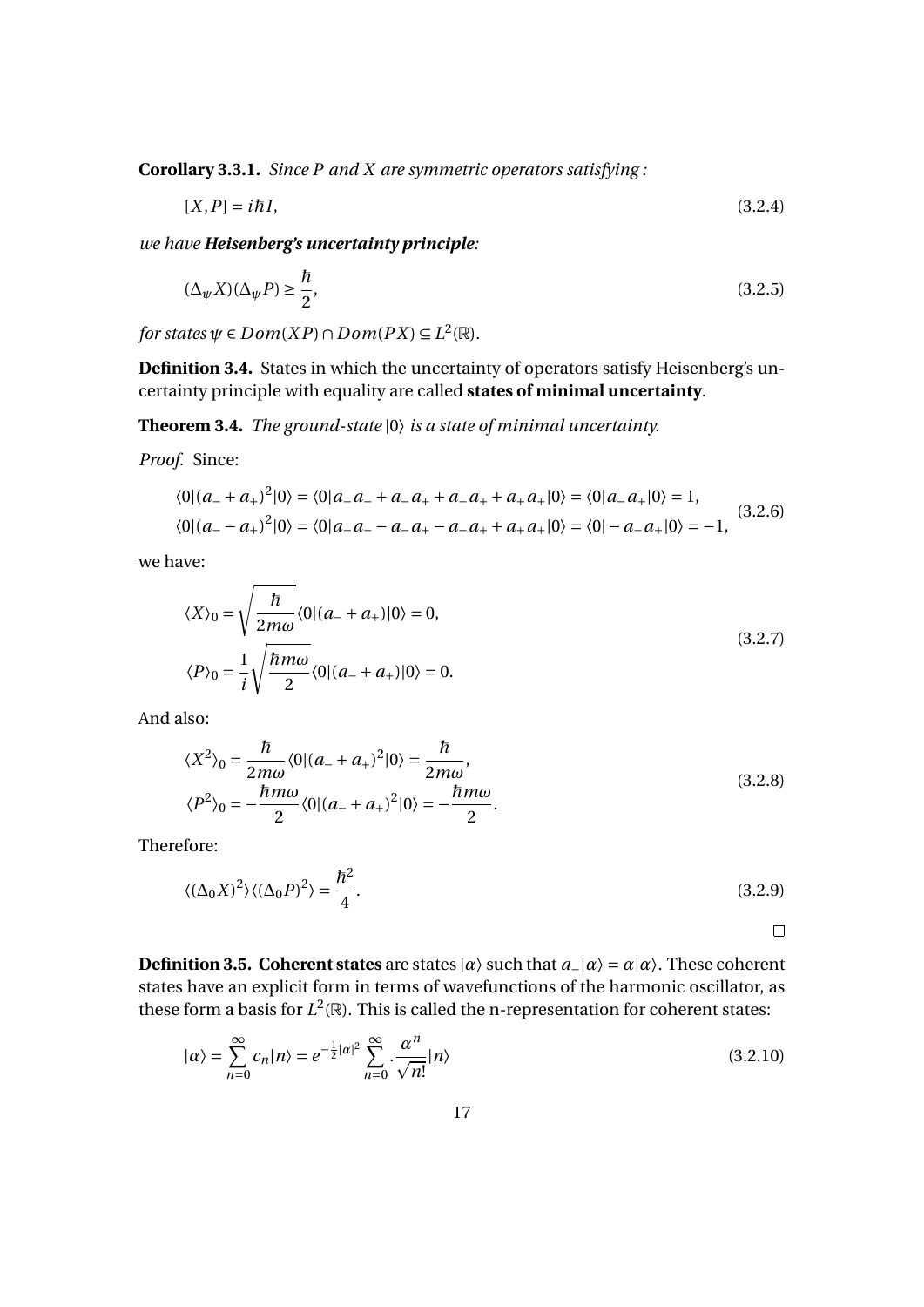#### **Corollary 3.4.1.** *The ground state* |0〉 *is a coherent state.*

#### **Theorem 3.5.** *Coherent states are states of minimal uncertainty.*

*Proof.*  $a_{-}|\alpha\rangle = \alpha|\alpha\rangle$  implies that  $\langle \alpha|a_{+} = \langle \alpha|\overline{\alpha}$  therefore:

$$
\langle \alpha | a_{-} a_{+} | \alpha \rangle = |\alpha|^{2},
$$
  
\n
$$
\langle \alpha | a_{-} + a_{+} | \alpha \rangle = \alpha + \overline{\alpha},
$$
  
\n
$$
\langle \alpha | a_{-} - a_{+} | \alpha \rangle = \alpha - \overline{\alpha},
$$
  
\n
$$
\langle \alpha | (a_{-} + a_{+})^{2} | \alpha \rangle = \alpha^{2} + \overline{\alpha}^{2} + 1 + 2\alpha \overline{\alpha} = (\alpha + \overline{\alpha})^{2} + 1,
$$
  
\n
$$
\langle \alpha | (a_{-} - a_{+})^{2} | \alpha \rangle = \alpha^{2} + \overline{\alpha}^{2} - 1 - 2\alpha \overline{\alpha} = (\alpha - \overline{\alpha})^{2} - 1,
$$
\n(3.2.11)

so that:

$$
(\Delta_{\alpha} X)^2 = \langle X^2 \rangle_{\alpha} - \langle X \rangle_{\alpha}^2 = \frac{\hbar}{2m\omega} (\langle \alpha | (a_- + a_+)^2 | \alpha \rangle - \langle \alpha | (a_- + a_+) | \alpha \rangle
$$
  
\n
$$
= \frac{\hbar}{2m\omega} [(\alpha + \overline{\alpha})^2 + 1 - (\alpha + \overline{\alpha})^2] = \frac{\hbar}{2m\omega},
$$
  
\n
$$
(\Delta_{\alpha} P)^2 = \langle P^2 \rangle_{\alpha} - \langle P \rangle_{\alpha}^2 = -\frac{\hbar m\omega}{2} (\langle \alpha | (a_- - a_+)^2 | \alpha \rangle - \langle \alpha | (a_- - a_+) | \alpha \rangle)
$$
  
\n
$$
= -\frac{\hbar m\omega}{2} [(\alpha - \overline{\alpha})^2 - 1 - (\alpha - \overline{\alpha})^2] = \frac{\hbar m\omega}{2}.
$$
  
\n(3.2.12)

And therefore:

$$
(\Delta_{\alpha}X)^2(\Delta_{\alpha}P)^2 = \frac{\hbar^2}{4}.
$$
\n(3.2.13)

 $\Box$ 

**Theorem 3.6.** Ehrenfest's theorem: Let A be a symmetric operator in state  $\psi \in L^2(\mathbb{R})$ . *Then the time evolution of the expectation value of A is given by:*

$$
\frac{d}{dt}\langle \hat{A}\rangle_{\psi} = \frac{1}{i\hbar}\langle [\hat{A},\hat{H}]\rangle_{\psi} + \langle \frac{\partial \hat{A}}{\partial t}\rangle_{\psi}.
$$
\n(3.2.14)

*Proof.* We have:

$$
\frac{d}{dt}\langle \hat{A}\rangle_{\psi} = \frac{d}{dt}\langle \psi|\hat{A}|\psi\rangle = \langle \frac{d\psi}{dt}|\hat{A}|\psi\rangle + \langle \psi|\frac{\partial \hat{A}}{\partial t}|\psi\rangle + \langle \psi|\hat{A}|\frac{d\psi}{dt}\rangle.
$$
(3.2.15)

substituting the TDSE  $\partial_t \psi = -\frac{i}{\hbar} \hat{H} \psi$  gives: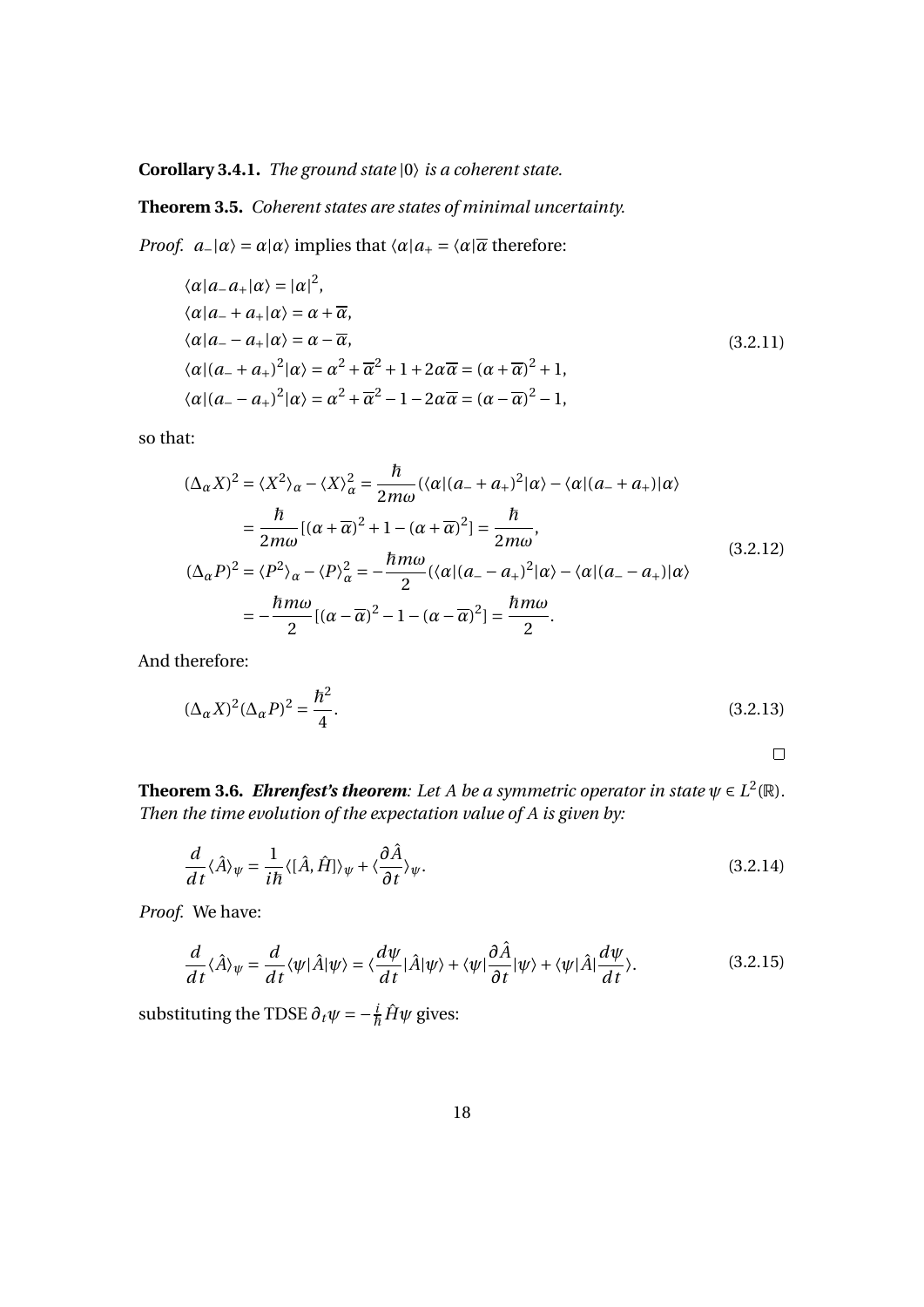$$
= \langle -\frac{i}{\hbar} \hat{H}\psi | \hat{A} | \psi \rangle + \langle \psi | \hat{A} | -\frac{i}{\hbar} \hat{H}\psi \rangle + \langle \psi | \frac{\partial \hat{A}}{\partial t} | \psi \rangle
$$
  
\n
$$
= \frac{i}{\hbar} \langle \psi | \hat{H} \hat{A} - \hat{A} \hat{H} | \psi \rangle + \langle \frac{\partial \hat{A}}{\partial t} \rangle_{\psi}
$$
  
\n
$$
= \frac{1}{i\hbar} \langle \psi | \hat{A}, \hat{H} | \psi \rangle + \langle \frac{\partial \hat{A}}{\partial t} \rangle_{\psi}
$$
  
\n
$$
= \frac{1}{i\hbar} \langle [\hat{A}, \hat{H}] \rangle_{\psi} + \langle \frac{\partial \hat{A}}{\partial t} \rangle_{\psi}.
$$
  
\n(3.2.16)

 $\Box$ 

We now conclude with the main result of this chapter which rambles all previous knowledge together:

**Theorem 3.7.** *The expectation values of the symmetric operators P and X taken in coherent states of the harmonic oscillator satisfy the classical equations of motion.*

*Proof.* We use Ehrenfest's theorem and properties of coherent states:

$$
\frac{d}{dt}\langle X\rangle_0 = \frac{1}{i\hbar}\langle [X, \frac{1}{2m}(P^2 + (m\omega X)^2)]\rangle_0 + \langle \frac{\partial X}{\partial t} \rangle_0 = \frac{1}{i\hbar}\langle [X, \frac{P^2}{2m}]\rangle_0 = \frac{1}{m}\langle P\rangle_0
$$
\n
$$
\frac{d}{dt}\langle P\rangle_0 = \frac{1}{i\hbar}\langle [P, \frac{1}{2m}(P^2 + (m\omega X)^2)]\rangle_0 + \langle \frac{\partial P}{\partial t} \rangle_0 = \frac{1}{i\hbar}\langle [P, \frac{m\omega^2 X^2}{2}]\rangle_0 = m\omega\langle X\rangle_0 = -k\langle X\rangle_0.
$$
\n(3.2.17)

Which can be compared to their classical counterparts  $F = \frac{dp}{dt} = -kx$  and  $p = mv =$  $m\frac{dx}{dt}$ .  $\Box$ 

We have shown that expectation values of *P* and *X* in coherent states of the harmonic oscillator satisfy classical equations of motion. As the harmonic oscillator can be used to approximate arbitrary continuous potentials, this can be of great use to study the classical limit in many cases.

Time-evolution of coherent states are given by a simple rotation in *α* space:

$$
|\alpha(t)\rangle \equiv \exp\frac{-i\hat{H}t}{\hbar}|\alpha\rangle = e^{\frac{-i\omega t}{2}}|\alpha e^{-i\omega t}\rangle.
$$
 (3.2.18)

Therefore coherent states remain coherent under time evolution, and thus coherent states remain to obey classical equations of motion throughout time.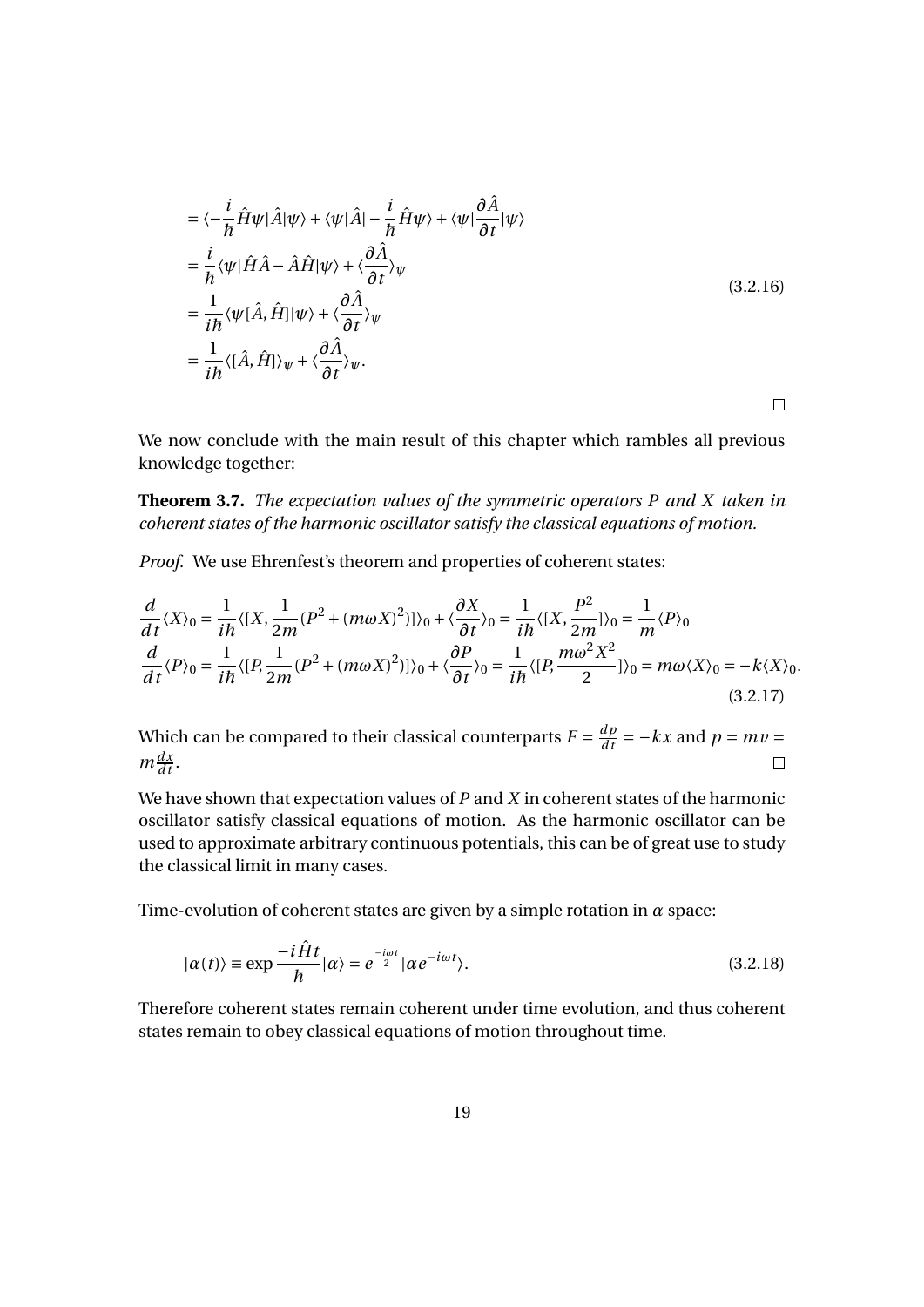## <span id="page-22-0"></span>**4 Weyl Systems And The Classical Limit**

Consider a system of *n* particles ( $j = 1, ..., n$ ) and let  $\hbar = 1$ . A postulate in quantum mechanics is that classical displacements in position and momenta correspond to the one-parameter groups associated with the position and momentum coordinates  $\mathbf{x}_j$  and  $\mathbf{p}_j$ .

#### <span id="page-22-1"></span>**4.1 Weyl systems**

We have seen in chapter 2 that in quantum mechanics, using Stone's theorem, there is a one-to-one correspondence between self-adjoint operators and strongly continuous one-parameter unitary groups.

The position and momentum operators are unbounded so that  $\mathbf{x}_i$  and  $\mathbf{p}_i$  do not have bounded spectra. In order not to worry about the domain we work in, we introduce their corresponding unitary groups defined by the means of the spectral theorem:

$$
e^{i\sum_{j=1}^{n}x_j \cdot s_j} \quad \text{and} \quad e^{i\sum_{j=1}^{n} p_j \cdot r_j} \quad \text{with} \quad s_j, r_j \in \mathbb{R}^3. \tag{4.1.1}
$$

For the operators  $x_i$  and  $p_i$ , these correspond to multiplication by  $\exp{(i\,t x_i)}$  and pullback by translation  $x \rightarrow x + r$ .

The one-parameter group of automorphisms corresponding to these bounded operators under a certain multiplication law generate an algebra.

**Theorem 4.1.** *Under the following multiplication law:*

$$
e^{i\sum_{j=1}^{n} p_j \cdot r_j} e^{i\sum_{j=1}^{n} x_j \cdot s_j} e^{-i\sum_{j=1}^{n} p_j \cdot r_j} = e^{i\sum_{j=1}^{n} (x_j + r_j) \cdot s_j} \quad \forall s_j, r_j \in \mathbb{R}^3.
$$
 (4.1.2)

*The operators form an algebra* W *called the Weyl algebra.*

*Proof.* We check the that the given multiplication law satisfies the three properties of an algebra.

Let 
$$
\alpha \in \mathbb{C}
$$
,  $a = \exp(i \sum_{j=1}^{n} p_j \cdot r_j)$ ,  $b = \exp(i \sum_{j=1}^{n} x_j \cdot s_j)$ ,  $c = \exp(i \sum_{j=1}^{n} x'_j \cdot s'_j)$  then:  
\n(A1) $a * (b + c) = \exp(i \sum_{j=1}^{n} p_j \cdot r_j) \Big( \exp(i \sum_{j=1}^{n} x_j \cdot s_j) + \exp(i \sum_{j=1}^{n} x'_j \cdot s'_j) \Big) \exp(-i \sum_{j=1}^{n} p_j \cdot r_j)$   
\n $= \exp(i \sum_{j=1}^{n} p_j \cdot r_j) (\exp(i \sum_{j=1}^{n} x_j \cdot s_j) \exp(-i \sum_{j=1}^{n} p_j \cdot r_j) + \exp(i \sum_{j=1}^{n} p_j \cdot r_j) (\exp(i \sum_{j=1}^{n} x'_j \cdot s'_j) \exp(-i \sum_{j=1}^{n} p_j \cdot r_j)$   
\n $= exp(i \sum_{j=1}^{n} (x_j + r_j) \cdot s_j) + exp(i \sum_{j=1}^{n} (x'_j + r_j) \cdot s'_j)$   
\n $= a * b + a * c$ .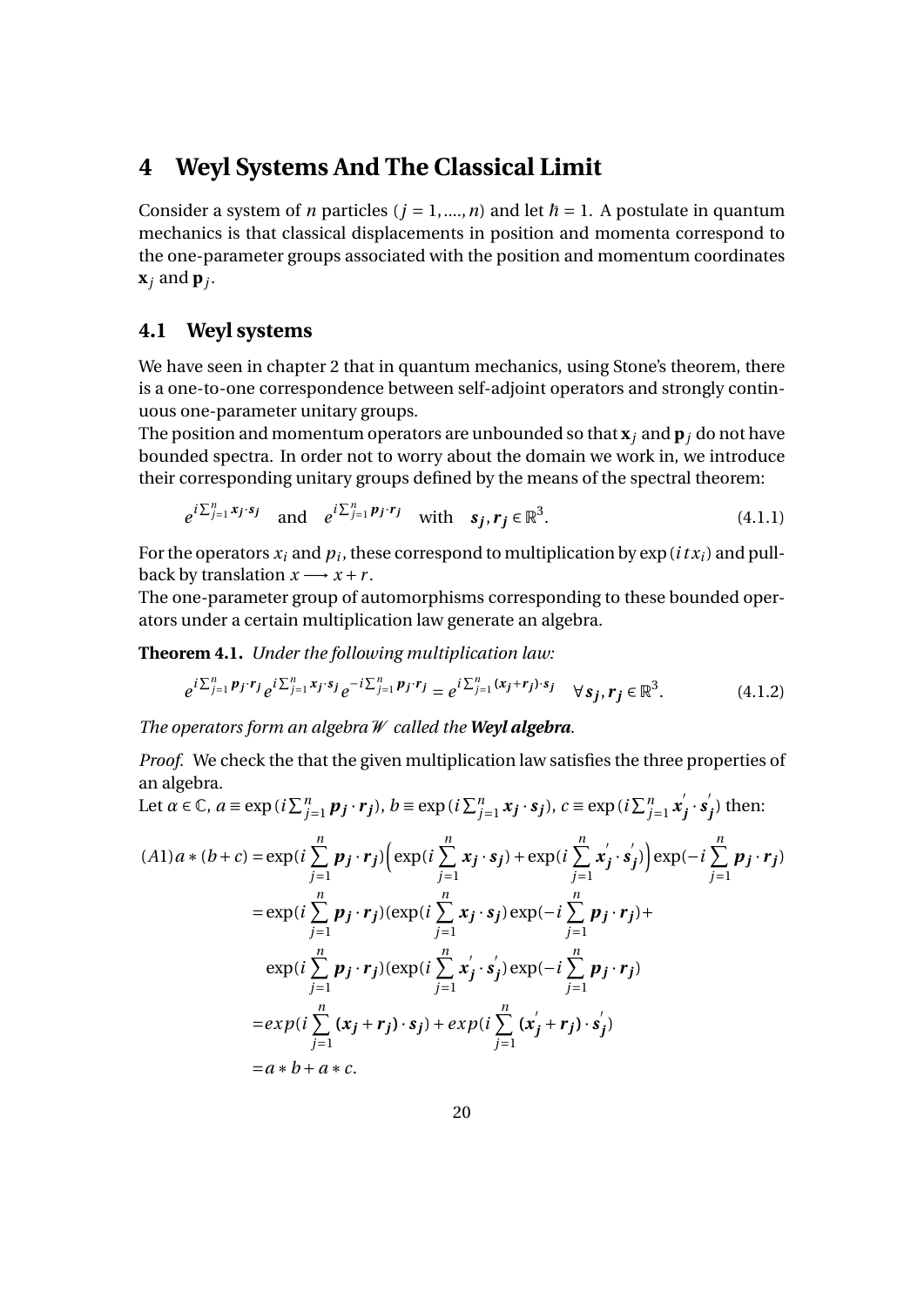$$
(A2)a * (b * c) = \exp\left(i \sum_{j=1}^{n} p_{j} \cdot r_{j}\right) * (\exp\left(i \sum_{j=1}^{n} x_{j} \cdot s_{j}\right) (\exp\left(i \sum_{j=1}^{n} x_{j} \cdot s_{j}\right) \exp\left(-i \sum_{j=1}^{n} x_{j} \cdot s_{j}\right)
$$
\n
$$
= \exp\left(i \sum_{j=1}^{n} p_{j} \cdot r_{j}\right) * \exp\left(i \sum_{j=1}^{n} (x_{j}^{'} + s_{j}) \cdot s_{j}^{'}\right)
$$
\n
$$
= \exp\left(i \sum_{j=1}^{n} p_{j} \cdot r_{j}\right) \exp\left(i \sum_{j=1}^{n} (x_{j}^{'} + s_{j}) \cdot s_{j}^{'}\right) \exp\left(-i \sum_{j=1}^{n} p_{j} \cdot r_{j}\right)
$$
\n
$$
= \exp\left(i \sum_{j=1}^{n} ((x_{j}^{'} + s_{j}) + r_{j}) \cdot s_{j}^{'}\right)
$$
\n
$$
= \exp\left(i \sum_{j=1}^{n} ((x_{j}^{'} + r_{j}) + s_{j}) \cdot s_{j}^{'}\right)
$$
\n
$$
= \exp\left(i \sum_{j=1}^{n} x_{j} \cdot s_{j}\right) \exp\left(i \sum_{j=1}^{n} (x_{j}^{'} + r_{j}) \cdot s_{j}^{'}\right) \exp\left(-i \sum_{j=1}^{n} x_{j} \cdot s_{j}\right)
$$
\n
$$
= \exp\left(i \sum_{j=1}^{n} x_{j} \cdot s_{j}\right) \exp\left(i \sum_{j=1}^{n} s_{j} \cdot r_{j}\right) \exp\left(-i \sum_{j=1}^{n} x_{j} \cdot r_{j}\right) \exp\left(-i \sum_{j=1}^{n} x_{j} \cdot r_{j}\right)
$$
\n
$$
= \exp\left(i \sum_{j=1}^{n} (x_{j} + r_{j}) \cdot s_{j}\right) \exp\left(i \sum_{j=1}^{n} x_{j}^{'} \cdot s_{j}^{'}\right)
$$
\n
$$
= \exp\left(i \sum_{j=1}^{n} (x_{j} + r_{j}) \cdot s_{j}\right) \exp\left(i \sum_{j=1}^{
$$

The unit element obviously is just 1. Hence  $\mathcal W$  is an algebra.

**Definition 4.1.** For  $z_j \equiv r_j + is_j \in \mathbb{C}^{3n}$  over a Hilbert space  $\mathcal{H}$ , we define the Weyl **operator** by:

$$
W(z) \equiv e^{-\frac{i}{2}\sum_{j=1}^{n} \mathbf{r}_{j} \cdot \mathbf{s}_{j}} e^{i \sum_{j=1}^{n} \mathbf{r}_{j} \cdot \mathbf{p}_{j}} e^{i \sum_{j=1}^{n} \mathbf{s}_{j} \cdot \mathbf{x}_{j}}.
$$
 (4.1.3)

 $\Box$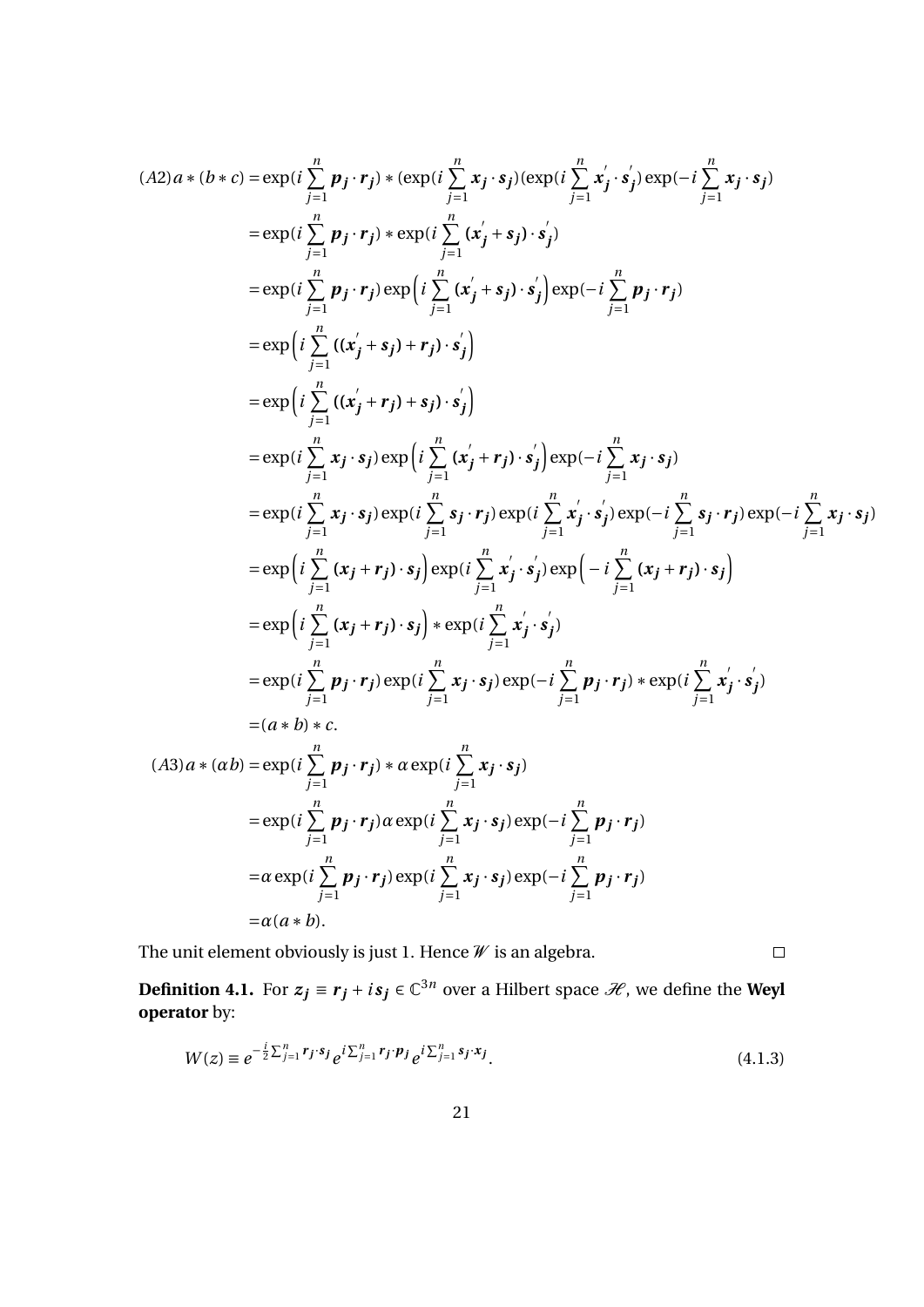Where the inner product is given  $\langle z, z' \rangle = \sum_{j=1}^{n} z_j^*$  $\int \limits_{j}^{*}{\cdot z^{j}}$ *j* .

We quickly check the following properties:

**Corollary 4.1.1.** *The multiplication law of the Weyl algebra* W *can be written more*  $compactly as W(z)W(z') = e^{(\frac{i}{2}\Im(z,z'))}W(z+z') \text{ and } W(z) = W^*(-z).$ 

*Proof.* To avoid confusion, the first part is evaluated piece-wise:

$$
\exp\left(\frac{i}{2}\Im\langle z,z'\rangle\right) = \exp\left(\frac{i}{2}\Im\left(\sum_{j=1}^{n}z_j^*\cdot z_j'\right)\right)
$$
\n
$$
= \exp\left[\frac{i}{2}\Im\left(\sum_{j=1}^{n}(r_j-is_j)\cdot(r_j'+is_j')\right)\right]
$$
\n
$$
= \exp\left[\frac{i}{2}\Im\left(\sum_{j=1}^{n}(r_jr_j'+s_js_j')+i(r_js_j'-r_js_j)\right)\right]
$$
\n
$$
= \exp\left(\frac{i}{2}\sum_{j=1}^{n}(r_js_j'-r_js_j)\right).
$$
\n
$$
W(z+z') = \exp\left(-\frac{i}{2}\sum_{j=1}^{n}(r_j+r_j')\cdot(s_j+s_j')\right)\exp\left(i\sum_{j=1}^{n}(r_j+r_j')\cdot p_j\right)\exp\left(i\sum_{j=1}^{n}(s_j+s_j')\cdot x_j\right)
$$
\n
$$
= \exp\left(-\frac{i}{2}\sum_{j=1}^{n}(r_j\cdot s_j+r_j\cdot s_j'+r_j'\cdot s_j+r_j'\cdot s_j')\right)\exp\left(i\sum_{j=1}^{n}(r_j+r_j')\cdot p_j\right)\exp\left(i\sum_{j=1}^{n}(s_j+s_j')\cdot x_j\right).
$$

Such that:

$$
\exp\left(\frac{i}{2}\Im\langle z,z'\rangle\right)W(z+z') =
$$
\n
$$
\exp\left(\frac{i}{2}\sum_{j=1}^{n}(\mathbf{r}_{j}\mathbf{s}_{j}^{'}-\mathbf{r}_{j}^{'}\mathbf{s}_{j})\right)\exp\left(-\frac{i}{2}\sum_{j=1}^{n}(\mathbf{r}_{j}\cdot\mathbf{s}_{j}+\mathbf{r}_{j}\cdot\mathbf{s}_{j}^{'}+\mathbf{r}_{j}^{'}\cdot\mathbf{s}_{j}+\mathbf{r}_{j}^{'}\cdot\mathbf{s}_{j}^{'})\right)
$$
\n
$$
\exp\left(i\sum_{j=1}^{n}(\mathbf{r}_{j}+\mathbf{r}_{j}^{'})\cdot\mathbf{p}_{j}\right)\exp\left(i\sum_{j=1}^{n}(\mathbf{s}_{j}+\mathbf{s}_{j}^{'})\cdot\mathbf{x}_{j}\right)
$$
\n
$$
=\exp\left(-\frac{i}{2}\sum_{j=1}^{n}(\mathbf{r}_{j}\cdot\mathbf{s}_{j}+\mathbf{r}_{j}^{'}\cdot\mathbf{s}_{j}^{'})\right)\exp\left(i\sum_{j=1}^{n}(\mathbf{r}_{j}+\mathbf{r}_{j}^{'})\cdot\mathbf{p}_{j}\right)\exp\left(i\sum_{j=1}^{n}(\mathbf{s}_{j}+\mathbf{s}_{j}^{'})\cdot\mathbf{x}_{j}\right)
$$
\n
$$
=\exp(-\frac{i}{2}\sum_{j=1}^{n}\mathbf{r}_{j}\cdot\mathbf{s}_{j})\exp(i\sum_{j=1}^{n}\mathbf{r}_{j}\cdot\mathbf{p}_{j})\exp(i\sum_{j=1}^{n}\mathbf{s}_{j}^{'}\cdot\mathbf{x}_{j})
$$
\n
$$
\exp(i\sum_{j=1}^{n}\mathbf{r}_{j}^{'}\cdot\mathbf{p}_{j})\exp(i\sum_{j=1}^{n}\mathbf{s}_{j}^{'}\cdot\mathbf{x}_{j})
$$
\n
$$
=W(z)W(z').
$$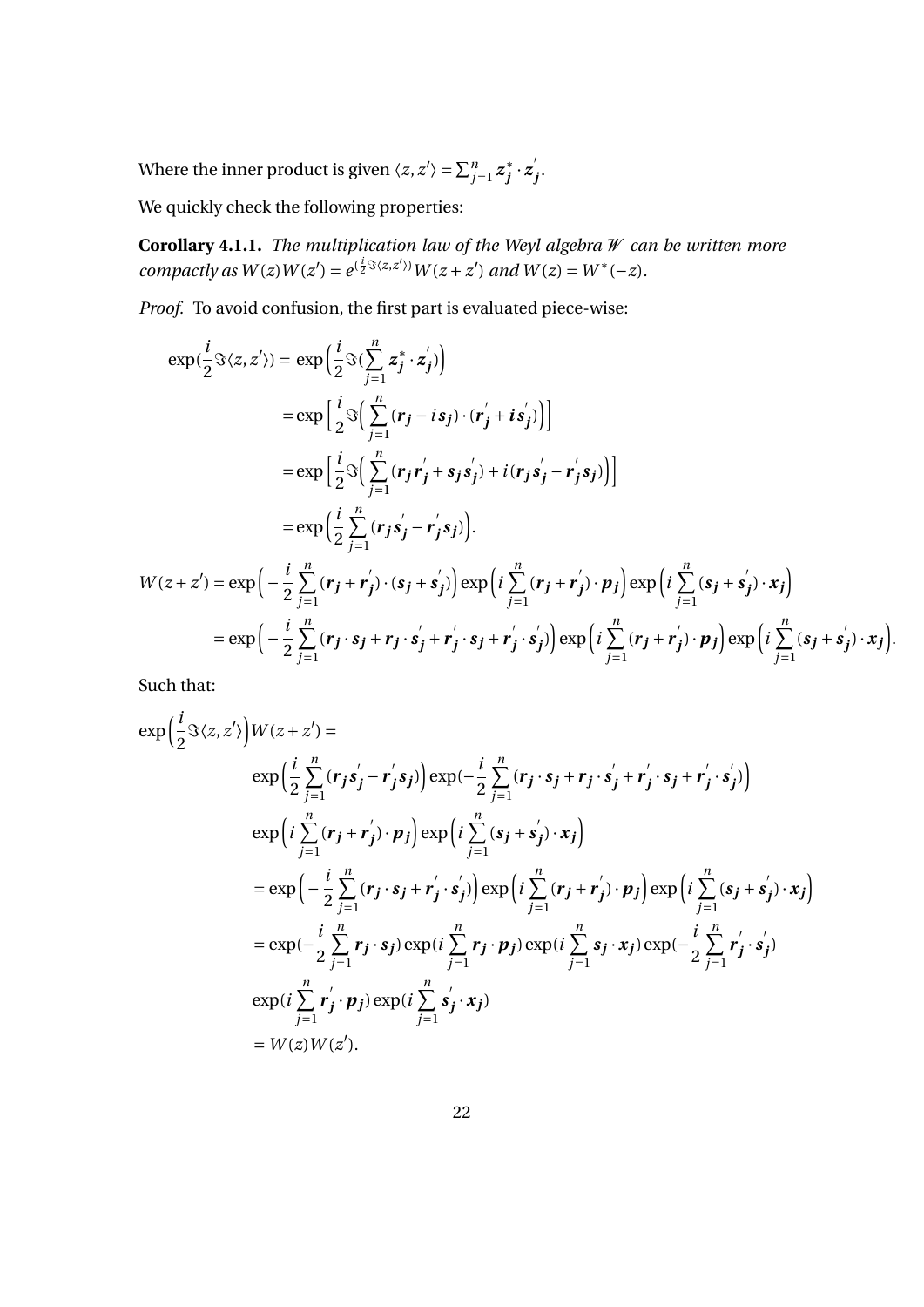Moreover, by formula [\(2.3.11\)](#page-14-0):

$$
W^*(-z) = \exp\left(-i\sum_{j=1}^n (-s_j) \cdot x_j\right) \exp\left(-i\sum_{j=1}^n (-r_j) \cdot p_j\right) \left(\frac{i}{2} \sum_{j=1}^n (-r_j) \cdot (-s_j)\right)
$$
  

$$
= \exp\left(\frac{i}{2} \sum_{j=1}^n r_j \cdot s_j\right) \exp\left(i\sum_{j=1}^n r_j \cdot p_j\right) \exp\left(i\sum_{j=1}^n s_j \cdot x_j\right)
$$
  

$$
= \exp\left(\frac{i}{2} \sum_{j=1}^n r_j \cdot s_j\right) \exp\left(i\sum_{j=1}^n s_j \cdot x_j\right) \exp\left(-i\sum_{j=1}^n r_j \cdot p_j\right)
$$
  

$$
= W(z).
$$

To see what happens when we take the classical limit  $\hbar \longrightarrow 0$ , we define  $q_{\hbar} \equiv q$ It happens when we take the classical limit  $\hbar \longrightarrow 0$ , we define  $q_{\hbar} \equiv q \sqrt{\hbar}$ and  $p_h \equiv p\sqrt{h} = i\sqrt{h}\frac{d}{dq}$ .

 $\Box$ 

**Theorem 4.2.** If we use  $W(z \hbar^{-1/2})$  to cause a respective displacement r  $\hbar^{-1/2}$  and s $\hbar^{-1/2}$ *on the Hilbert spaces*  $\mathcal{H} = L^2(\mathbb{R}, dq)$  and  $\mathcal{H} = L^2(\mathbb{R}, dp)$  *respectively, then, after taking the classical limit*  $\hbar \rightarrow 0$ ,  $q_{\hbar}$  *and*  $p_{\hbar}$  *converge respectively to*  $\mathbf{r} \cdot \mathbf{1}$  *and*  $\mathbf{s} \cdot \mathbf{1}$ .

*Proof.*

$$
W(z\hbar^{-1/2}) \exp(is(q_{\hbar}-r))W(-zh^{-1/2}) = W(z\hbar^{-1/2}) \exp(is(q_{\hbar}-r))W^*(zh^{-1/2})
$$
  
\n
$$
= \exp\left(\frac{-i}{2\sqrt{\hbar}}r \cdot s\right) \exp\left(\frac{i}{\sqrt{\hbar}}r \cdot p\right) \exp\left(\frac{i}{\sqrt{\hbar}}s \cdot q\right) \exp(is(q_{\hbar}-r))
$$
  
\n
$$
\exp\left(\frac{-i}{\sqrt{\hbar}}s \cdot q\right) \exp\left(\frac{-i}{\sqrt{\hbar}}r \cdot p\right) \exp\left(\frac{i}{2\sqrt{\hbar}}r \cdot s\right)
$$
  
\n
$$
= \exp(-isr) \exp\left(\frac{i}{\sqrt{\hbar}}r \cdot p\right) \exp\left(\frac{i}{\sqrt{\hbar}}s \cdot q\right) \exp(isq_{\hbar}) \exp\left(\frac{-i}{\sqrt{\hbar}}s \cdot q\right) \exp\left(\frac{-i}{\sqrt{\hbar}}r \cdot p\right)
$$
  
\n
$$
= \exp(-isr) \exp\left(i\frac{r}{\sqrt{\hbar}} \cdot p\right) \exp(isq_{\hbar}) \exp\left(-i\frac{r}{\sqrt{\hbar}} \cdot p\right)
$$
  
\n
$$
= \exp(-isr) \exp(isq_{\hbar}+r))
$$
  
\n
$$
= \exp(isq_{\hbar}).
$$

As  $\hbar \longrightarrow 0$ ,  $\exp(isq_{\hbar}) = (\exp(isq))$  $\sqrt{h} \longrightarrow 1$ , therefore:

$$
W(z\hbar^{-1/2})\exp(i s(q_{\hbar}))W(-z\hbar^{-1/2}) \longrightarrow \exp(isr).
$$
 (4.1.4)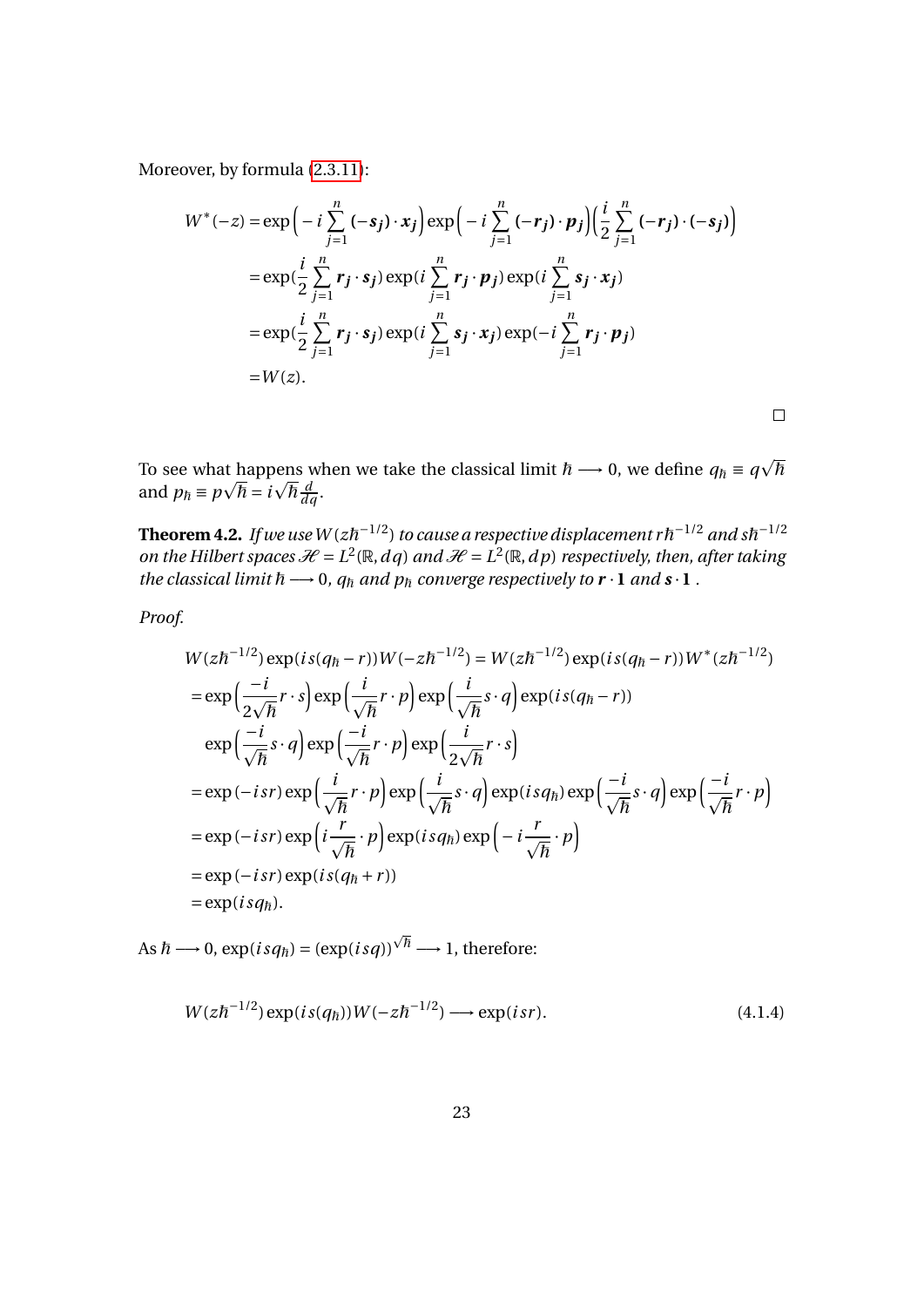Very similarly:

$$
W(z\hbar^{-1/2}) \exp(is(p_{\hbar}-r))W(-zh^{-1/2}) = W(z\hbar^{-1/2}) \exp(is(p_{\hbar}-r))W^*(zh^{-1/2})
$$
  
\n
$$
= \exp\left(\frac{-i}{2\sqrt{\hbar}}r \cdot s\right) \exp\left(\frac{i}{\sqrt{\hbar}}r \cdot p\right) \exp\left(\frac{i}{\sqrt{\hbar}}s \cdot q\right) \exp(isp_{\hbar}-r))
$$
  
\n
$$
\exp\left(\frac{-i}{\sqrt{\hbar}}s \cdot q\right) \exp\left(\frac{-i}{\sqrt{\hbar}}r \cdot p\right) \exp\left(\frac{i}{2\sqrt{\hbar}}r \cdot s\right)
$$
  
\n
$$
= \exp(-isr) \exp\left(\frac{i}{\sqrt{\hbar}}r \cdot p\right) \exp\left(\frac{i}{\sqrt{\hbar}}s \cdot q\right) \exp(isp_{\hbar}) \exp\left(\frac{-i}{\sqrt{\hbar}}s \cdot q\right) \exp\left(\frac{-i}{\sqrt{\hbar}}r \cdot p\right)
$$
  
\n
$$
= \exp(-isr) \exp\left(i\frac{r}{\sqrt{\hbar}}\cdot p\right) \exp(isp_{\hbar}) \exp\left(-i\frac{r}{\sqrt{\hbar}}\cdot p\right)
$$
  
\n
$$
= \exp(-isr) \exp(is(p_{\hbar}+r))
$$
  
\n
$$
= \exp(isp_{\hbar}).
$$

 $\text{As } \hbar \longrightarrow 0$ ,  $\exp(itp_{\hbar}) = (\exp(itp))$  $\sqrt{\hbar} \longrightarrow 1$ , therefore:

$$
W(z\hbar^{-1/2})\exp(it(p_{\hbar}))W(-z\hbar^{-1/2})\longrightarrow \exp(its). \tag{4.1.5}
$$

 $\Box$ 

Convergence of a sequence of self-adjoint operators  $a_n \rightarrow a$  means that all sequences of bounded functions *f* of  $a_n$  converge:  $f(a_n) \rightarrow f(a)$ . It suffices to have convergence for the class of functions  $f(a) = \exp(iat)$  for all  $t \in \mathbb{R}$ . This shows that  $Wx_{\hbar}W^{-1}$ and  $W p_{\hbar} W^{-1}$  converge strongly to respectively *r* and *s*.

We have therefore shown that quantum mechanical time-automorphisms for linear equations of motion are equivalent to their classical linear equations of motion.

## <span id="page-26-0"></span>**4.2 Correspondence Of Classical and Quantum Mechanical Time Evolution**

Because the Schrödinger equation is a first order differential equation in the time variable *t*, once  $\psi(t_0)$  is known at a fixed time  $t_0$  (Initial condition of the DE) then  $\psi(t)$ is determined at all times.  $\psi(t)$  and  $\psi(t_0)$  are related by the unitary time-evolution operator  $U(t, t_0)$ :

$$
\psi(t) = U(t, t_0)\psi(t_0), \qquad U(t_0, t_0) = I. \tag{4.2.1}
$$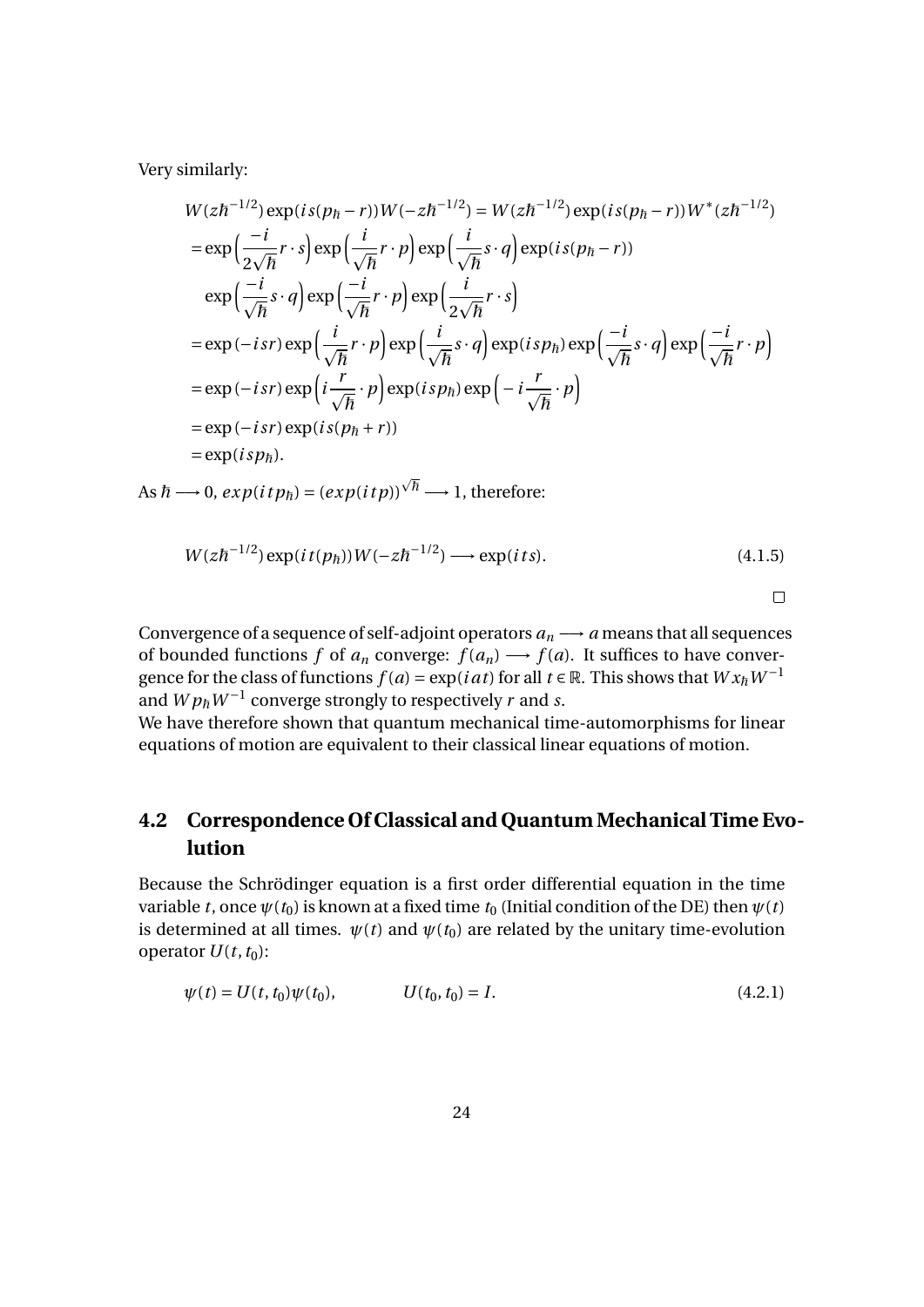<span id="page-27-0"></span>Substituting  $\psi(t) = U(t, t_0)\psi(t_0)$  into the time-dependent Schrödinger equation yields:

$$
\hat{H}\psi(x, y, z, t) = \left(\frac{-\hbar^2}{2m}\nabla^2 + V(t)\right)\psi(x, y, z, t) = i\hbar\frac{\partial\psi(x, y, z, t)}{\partial t},
$$
\n
$$
\longrightarrow i\hbar\frac{\partial}{\partial t}U(t, t_0) = \hat{H}U(t, t_0).
$$
\n(4.2.2)

Using the condition that  $U(t_0, t_0) = I$ , and assuming the Hamiltonian *H* is timeindependent, the unique solution of this differential equation is:

$$
U(t, t_0) = \exp\left(-\frac{i}{\hbar}\hat{H}(t - t_0)\right),
$$
\n(4.2.3)

as is very easily seen by substitution into [\(4.2.2\)](#page-27-0).

When the Hamiltonian is time-dependent on the other hand, the solution becomes slightly more difficult. Suppose *H* is time-dependent, then the unique solution of [\(4.2.2\)](#page-27-0) is:

$$
U(t, t_0) = 1 + \sum_{n=1}^{\infty} (-i)^n \int_{t_0}^t dt_1 \int_{t_0}^{t_1} dt_2 ... \int_{t_0}^{t_{n-1}} dt_n H(t_1) H(t_2) ... H(t_n)
$$
  
=  $\hat{T} \Big[ \exp \Big( - \frac{i}{\hbar} \int_{t_0}^t dt' H(t') \Big) \Big].$  (4.2.4)

Where  $\hat{T}$  is the time ordering operator defined by:

$$
\hat{T}(a(t_1)a(t_2)...a(t_n)) \equiv a(t_{i1})a(t_{i2})...a(t_{in})
$$

with  $t_{i1} \geq t_{i2} \geq ... \geq t_{in}$ , as is also easily seen by substitution into [\(4.2.2\)](#page-27-0). This solution will be relevant for further investigation into the classical limit.

<span id="page-27-2"></span>Let

<span id="page-27-1"></span>
$$
H(\pi(t), \xi(t)) = \frac{\pi^2(t)}{2m} + V(\xi(t))
$$
\n(4.2.5)

be the Hamiltonian of a classical system where  $(\pi, \xi) \in \mathbb{R}^{2f}$ , the usual 2f-dimensional phase space in which all possible states of the system are represented. The classical time evolution of this system is uniquely defined by Hamilton's classical equations of motion:

$$
\dot{\pi}(t) = \frac{\delta \pi(t)}{\delta t} = -\frac{\delta H(\pi, \xi)}{\delta \xi(t)} = -\nabla V(\xi(t)), \qquad m\xi(t) = m\frac{\delta \xi(t)}{\delta t} = m\frac{\delta H(\pi, \xi)}{\delta \pi(t)} = m\frac{2\pi(t)}{2m} = \pi(t).
$$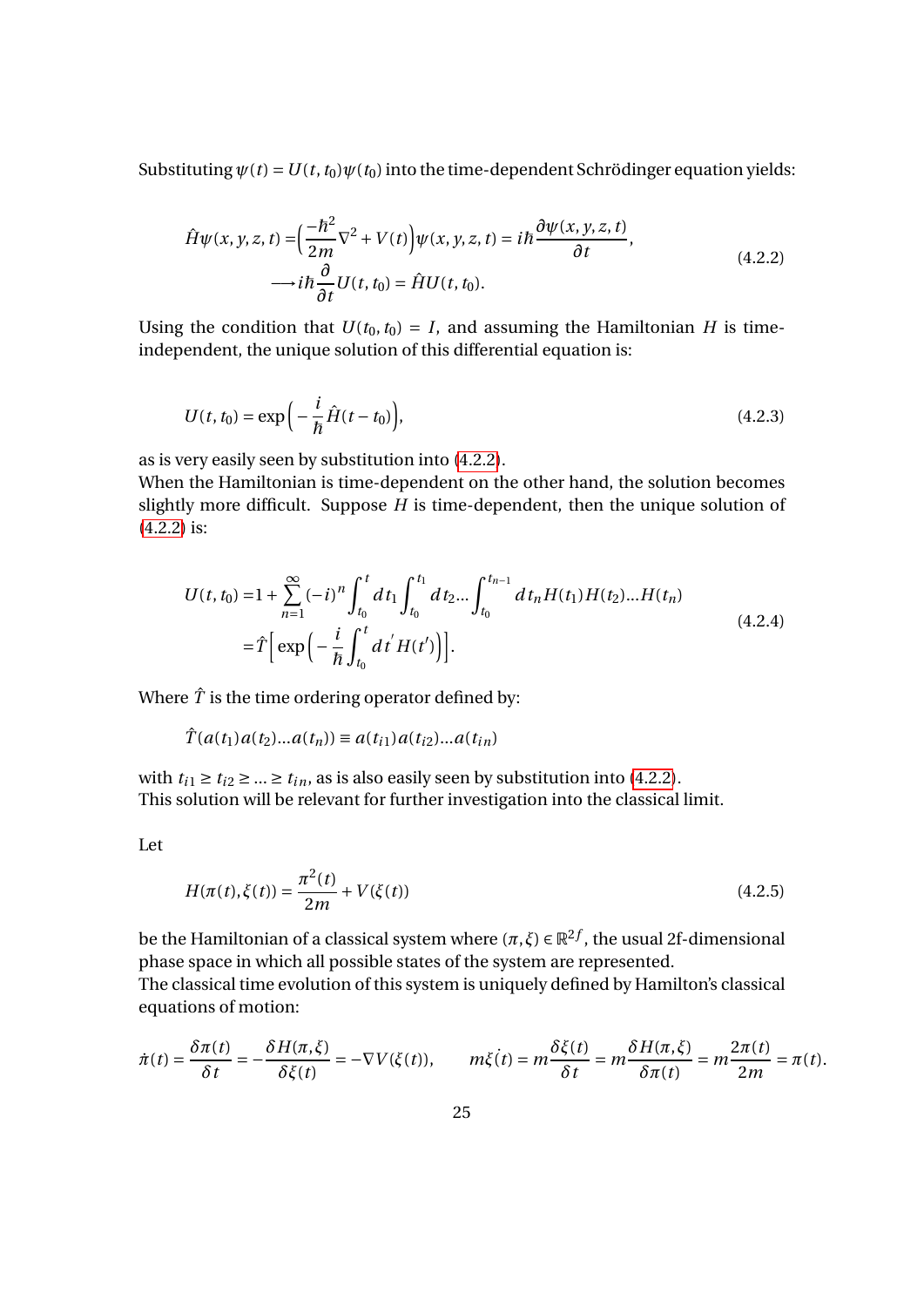(4.2.6)

If we consider initial data

$$
\xi(\alpha,0) \equiv \xi, \qquad \pi(\alpha,0) \equiv \pi, \qquad \alpha \equiv \frac{\xi + i\pi}{\sqrt{2}}, \tag{4.2.7}
$$

and if we consider  $\nabla V$  to be Lipschitz around  $\xi$ , then it follows from the local version of the Picard-Lindelöf theorem (taught in any undergraduate ODE course) that there is a unique solution to [\(4.2.6\)](#page-27-1) namely ( $\xi(\alpha, t), \pi(\alpha, t)$ ) for  $t < T(\alpha) \leq \infty$  where we assume *H* to be continuous on the interval  $[t, T(\alpha)]$ . This unique solution then describes the classical time evolution of the system completely.

The quantum mechanical equivalent of this problem is given by promoting the classical variables to their corresponding quantum mechanical operators, giving the famous TDSE:

<span id="page-28-1"></span>
$$
i\hbar \frac{\delta \psi(x,t)}{\delta t} = -\frac{\hbar}{2m} \nabla^2 \psi(x,t) + V(x)\psi(x,t). \tag{4.2.8}
$$

In  $\mathcal{H} = L^2(\mathbb{R}^f)$  under certain assumptions on the domains of the operators, this ODE always has (non-unique) global solutions for  $\psi_t$ , which describes the complete quantum mechanical time evolution of the state of the system it is in.

The relationship between the quantum mechanical solutions of [\(4.2.8\)](#page-28-1) and the classical solutions of [\(4.2.5\)](#page-27-2) is the one that is of main interest. It has also been a vivid topic of discussion between quantum physicists ever since the birth of quantum mechanics itself.

We have worked with Ehrenfest's theorem in chapter 3 in order to derive the **Ehrenfest relations**, which gives the simplest connection between classical and quantum mechanics:

$$
\frac{d}{dt}\langle q\rangle = \frac{\langle p\rangle}{m}, \qquad \frac{d}{dt}\langle p\rangle = -\langle V'(q)\rangle, \tag{4.2.9}
$$

however, the Ehrenfest relations do, in general, not offer a solution to [\(4.2.6\)](#page-27-1) since  $-\langle V'(x) \rangle \neq V'(\langle q \rangle)$  unless  $\nabla V$  is linear as is the case of the harmonic oscillator.

#### <span id="page-28-0"></span>**4.3 Classical Limit and Hepp's theorem**

There is hope that classical time evolution can be re-obtained as we let  $\hbar \longrightarrow 0$  because then fluctuations in the potential can be neglected. Indeed, if we recall the operators:

$$
p_{\hbar} \equiv \sqrt{\hbar} p = -\sqrt{\hbar} i \frac{d}{dx}, \qquad q_{\hbar} \equiv \sqrt{\hbar} q = \sqrt{\hbar} x, \qquad a \equiv \frac{q + i p}{\sqrt{2}}, \qquad (4.3.1)
$$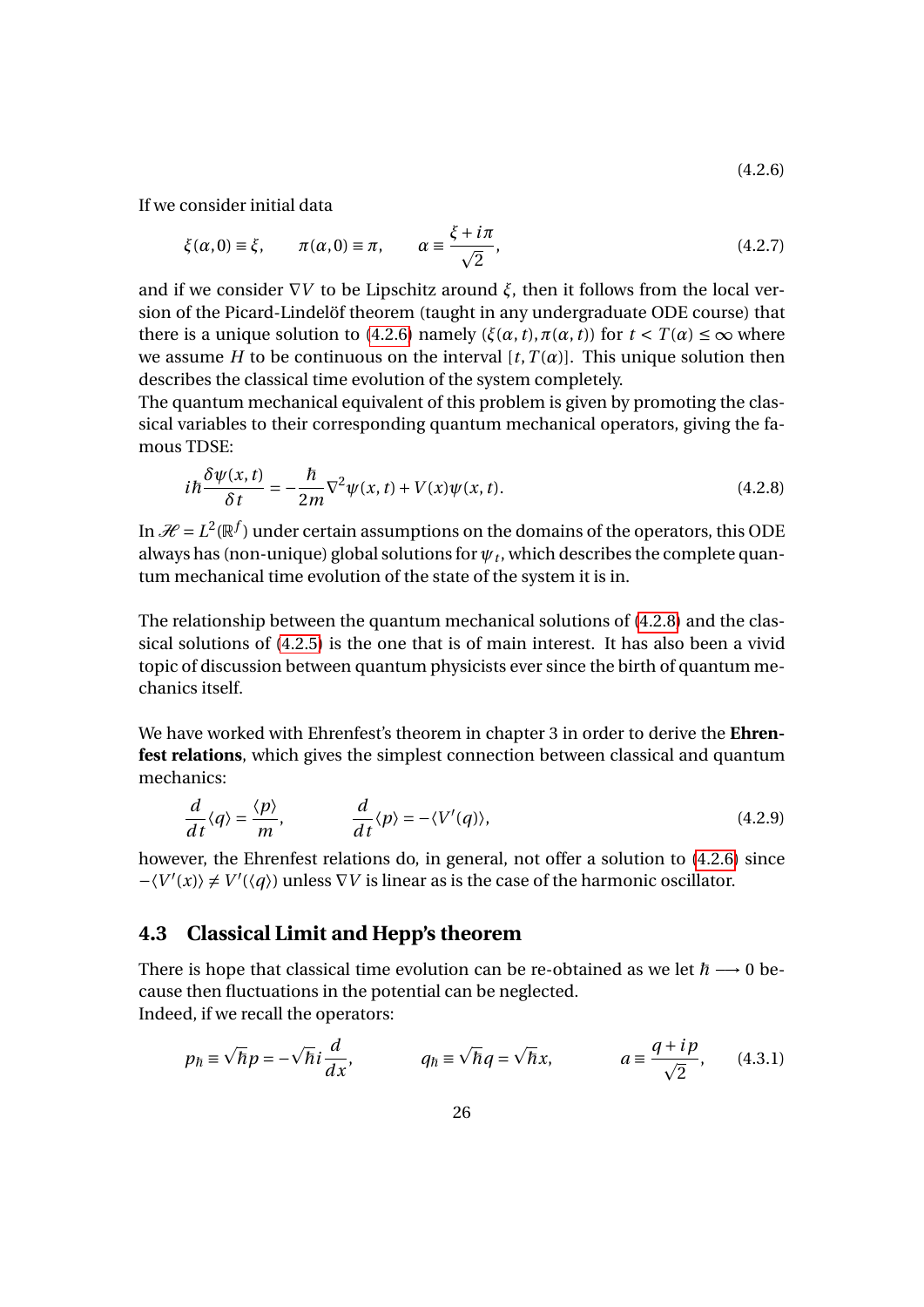then, if we let *p*ħ and *q*ħ respectively be in coherent states, centered around the large mean values of  $\frac{\pi}{\sqrt{\hbar}}$  and  $\frac{\xi}{\sqrt{\hbar}}$  respectively, we re-obtain the time evolution of classical systems in classical orbits, as will be proven shortly.

**Theorem 4.3.** *Let*  $\alpha \in \mathbb{C}$  *and*  $U(\alpha) \equiv \exp(\alpha a^* - a^* a)$ *, then* 

<span id="page-29-1"></span>
$$
U(\alpha) = \exp i(\pi q - \xi p), \qquad U(\alpha)aU^*(\alpha) = a - \alpha \qquad (4.3.2)
$$

*and, taken in the coherent state*  $|\alpha\rangle = U(\alpha)|0\rangle$ *, for an arbitrary monomial (polynomial consisting of only 1 term) in the p's and q's we have:*

$$
\left\langle \frac{\alpha}{\sqrt{\hbar}} \left| \left( q - \frac{\xi}{\sqrt{\hbar}} \right) \dots \left( p - \frac{\pi}{\sqrt{\hbar}} \right) \right| \frac{\alpha}{\sqrt{\hbar}} \right\rangle = \left\langle 0 \left| q \dots p \right| 0 \right\rangle. \tag{4.3.3}
$$

*And therefore*

<span id="page-29-0"></span>
$$
\lim_{\hbar \to 0} \left\langle \frac{\alpha}{\sqrt{\hbar}} \left| (q_{\hbar}) ... (p_{\hbar}) \right| \frac{\alpha}{\sqrt{\hbar}} \right\rangle = \xi ... \pi.
$$
\n(4.3.4)

*Proof.*

$$
U(\alpha) \equiv \exp(\alpha a^* - \alpha^* a) = \exp\left(\frac{\xi + i\pi}{\sqrt{2}} \frac{q - i p}{\sqrt{2}} - \frac{\xi - i\pi}{\sqrt{2}} \frac{q + i p}{\sqrt{2}}\right)
$$

$$
= \exp\left(\frac{1}{2} (\xi q - \xi i p + i\pi q + \pi p - \xi q - \xi i p + i\pi q - \pi p)\right)
$$

$$
= \exp\left(\frac{1}{2} (2i(\pi q - \xi p))\right) = \exp i(\pi q - \xi p).
$$

As  $[a, [a, a]] = [\alpha, [a, \alpha]] = 0$ , we use Baker-Campbell-Hausdorff's theorem [\(2.3.7\)](#page-14-1):

$$
U(\alpha)aU^*(\alpha) = \exp i(\pi q - \xi p) \frac{q + ip}{\sqrt{2}} \exp - i(\pi q - \xi p)
$$
  
\n
$$
= \frac{\xi + i\pi}{\sqrt{2}} + i \left[ \pi q - \xi p, \frac{q + ip}{\sqrt{2}} \right]
$$
  
\n
$$
= a + i \left( \left[ \pi q, \frac{q}{\sqrt{2}} \right] + \left[ \pi q, \frac{ip}{\sqrt{2}} \right] + \left[ \frac{q}{\sqrt{2}}, \xi p \right] + \left[ \frac{ip}{\sqrt{2}}, \xi p \right] \right)
$$
  
\n
$$
= a + i \left( \frac{1}{\sqrt{2}} \left[ \pi [q, q] + [q, q] q \right] + \frac{i}{\sqrt{2}} \left[ \pi [q, p] + [q, p] q \right] + \frac{1}{\sqrt{2}} \left( \xi [q, p] + [q, \xi] p \right) + \frac{i}{\sqrt{2}} \left( \xi [p, p] + [p, \xi] p \right)
$$
  
\n
$$
= a + i \left( \frac{i}{\sqrt{2}} \pi i + \frac{1}{\sqrt{2}} \xi i \right) = a - \left( \frac{\xi - i\pi}{\sqrt{2}} \right) = a - \alpha.
$$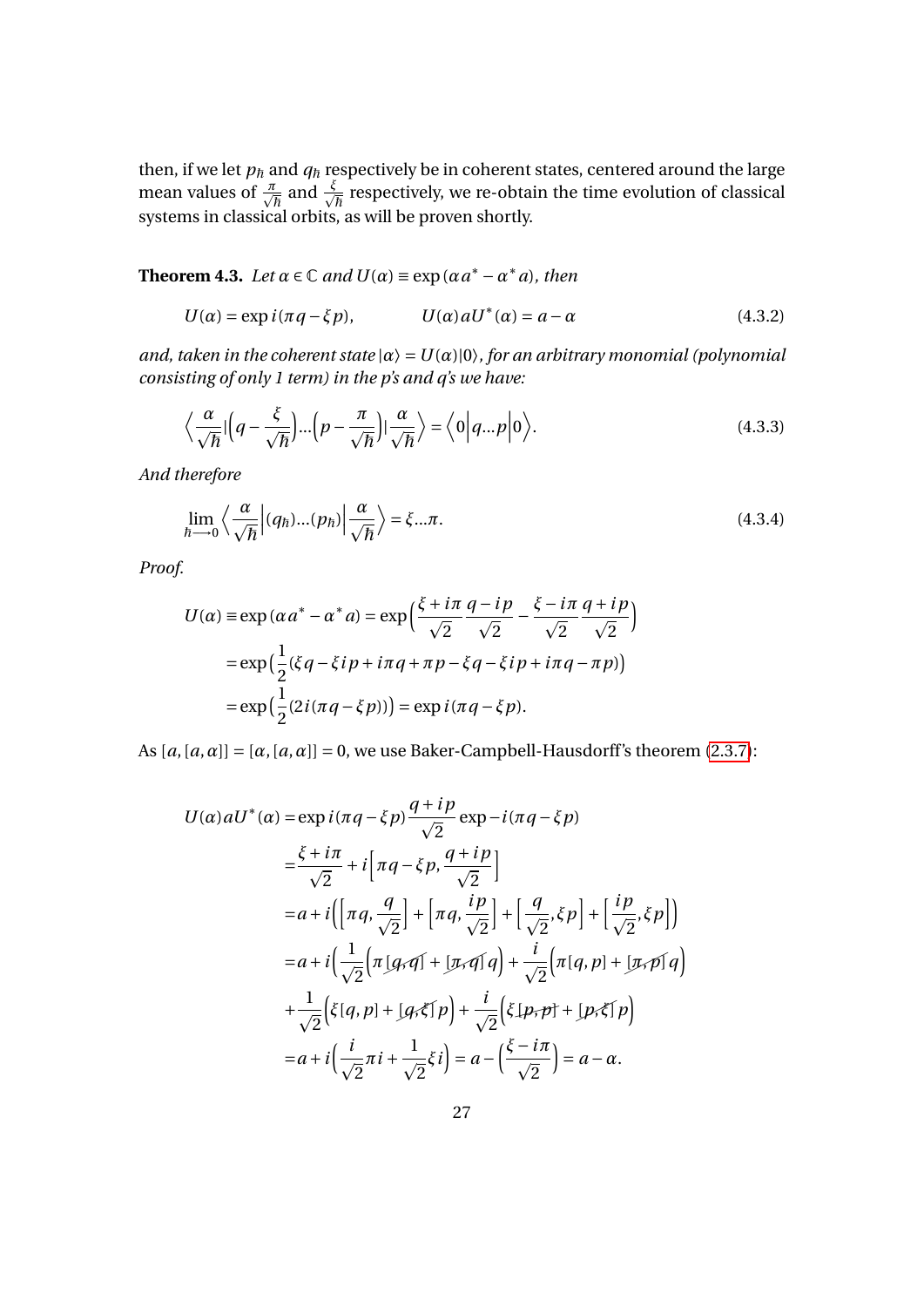We quickly note that  $|\alpha\rangle = U(\alpha)|0\rangle$  is indeed a coherent state. As  $U(\alpha)aU^*(\alpha) = a - \alpha$ we have  $U(\alpha)a = aU(\alpha) - \alpha U(\alpha)$  which implies  $aU(\alpha) = U(\alpha)a + \alpha U(\alpha)$ . Therefore:

$$
a|\alpha\rangle = aU(\alpha)|0\rangle = U(\alpha)a|0\rangle + \alpha U(\alpha)|0\rangle = \alpha|\alpha\rangle
$$
\n(4.3.5)

as  $a|0\rangle = 0$ . We also have that:

$$
\left\langle \frac{\alpha}{\sqrt{\hbar}} \left| \left( q - \frac{\xi}{\sqrt{\hbar}} \right) \dots \left( p - \frac{\pi}{\sqrt{\hbar}} \right) \right| \frac{\alpha}{\sqrt{\hbar}} \right\rangle = \left\langle \frac{\alpha}{\sqrt{\hbar}} | U \left( \frac{\xi}{\sqrt{\hbar}} \right) q U^* \left( \frac{\xi}{\sqrt{\hbar}} \right) \dots U \left( \frac{\pi}{\sqrt{\hbar}} \right) p U^* \left( \frac{\pi}{\sqrt{\hbar}} \right) \right| \frac{\alpha}{\sqrt{\hbar}} \right\rangle
$$
  
=  $\left\langle 0 \left| U^* \left( \frac{\xi}{\sqrt{\hbar}} \right) U \left( \frac{\xi}{\sqrt{\hbar}} \right) q U^* \left( \frac{\xi}{\sqrt{\hbar}} \right) \dots U^* \left( \frac{\pi}{\sqrt{\hbar}} \right) U \left( \frac{\pi}{\sqrt{\hbar}} \right) p U^* \left( \frac{\pi}{\sqrt{\hbar}} \right) U \left( \frac{\pi}{\sqrt{\hbar}} \right) \right| 0 \right\rangle$   
=  $\langle 0 | q \dots p | 0 \rangle.$  (4.3.6)

And hence

$$
\lim_{\hbar \to 0} \left\langle \frac{\alpha}{\sqrt{\hbar}} \middle| (q_{\hbar}) ... (p_{\hbar}) \middle| \frac{\alpha}{\sqrt{\hbar}} \right\rangle = \xi ... \pi.
$$
\n(4.3.7)

 $\Box$ 

As  $p_{\hbar}$  and  $q_{\hbar}$  are centered around large mean values of  $\hbar^{-1/2} \pi$  and  $\hbar^{-1/2} \xi.$ 

If we let  $\xi(\alpha, s)$ ,  $\pi(\alpha, t)$  denote the solutions of the classical equations of motion with initial data  $\alpha$  then we will show that [\(4.3.4\)](#page-29-0) in Weyl form is preserved under time evolution of any self adjoint extension  $H_{\hbar}$  of  $\frac{p_h^2}{2m}$  $\frac{p_h^-}{2m} + V_h$ 

$$
\lim_{\hbar \to 0} \left\langle \frac{\alpha}{\sqrt{\hbar}} \left| (q_{\hbar}(s))... (p_{\hbar}(t)) \right| \frac{\alpha}{\sqrt{\hbar}} \right\rangle = \xi(\alpha, s)...\pi(\alpha, t).
$$
\n(4.3.8)

in which the unitary time evolution operator of the equations of motion is linearized around the classical path:

$$
U_f = T \Big[ \exp \Big( -i \int_0^t dt' \Big( \frac{p^2}{2m} + \frac{q^2}{2} V''(\xi(\alpha, t')) \Big) \Big) \Big]. \tag{4.3.9}
$$

Indeed, this equation does hold under certain assumptions. Its mathematically precise statement, which I shall call Hepp's theorem, is as follows: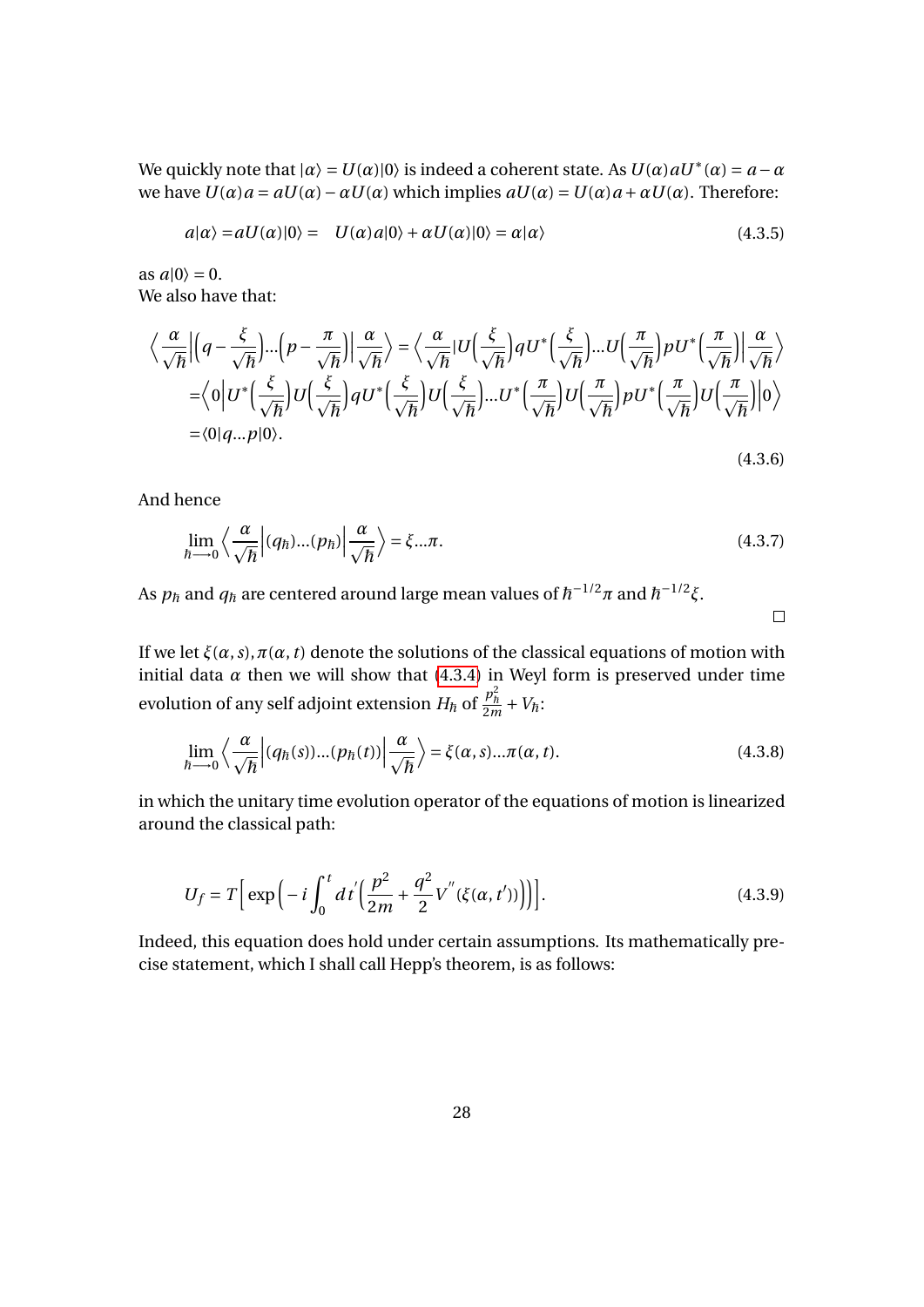**Theorem 4.4.** (Hepp's theorem) Let  $V(ξ) ∈ C<sup>3</sup>(ℝ)$  and  $ξ(α, t)$  be a solution of the initial *classical equations [\(4.2.6\)](#page-27-1) with initial data*  $\alpha$ *. Assume that*  $\int |V(x)|^2 exp(-\rho x^2) < \infty$ *for some*  $\rho < \infty$ *. Let*  $H_{\hbar} = H(x_{\hbar}, p_{\hbar})$  *be any self-adjoint extension of the Hermitian operator*  $\frac{\hbar p^2}{2m}$  $rac{\hbar p^2}{2m} + V(x)$  $\epsilon$  $\overline{h}$ )  $\in$   $L^2(\mathbb{R}^1)$  and  $U_{\hbar}(t)$   $\equiv$   $exp(-iH_{\hbar}t/\hbar)$ . Then, for all t for which *the classical trajectory* ( $\xi(t)$ ,  $\pi(t)$ ) *continues to exist and for all* (*r*, *s*)  $\in \mathbb{R}^2$ ,

<span id="page-31-2"></span>
$$
s\lim_{\hbar \to 0} U^* \left( \frac{\alpha}{\sqrt{\hbar}} \right) U^*_{\hbar}(t) \exp i \left[ r \left( q - \frac{\xi(\alpha, t)}{\sqrt{\hbar}} \right) + s \left( p - \frac{\pi(\alpha, t)}{\sqrt{\hbar}} \right) \right] U_{\hbar}(t) U \left( \frac{\alpha}{\sqrt{\hbar}} \right) = \exp i [r q(\alpha, t) + sp(\alpha, t)]
$$
\n(4.3.10)

<span id="page-31-3"></span>*and*

$$
s-lim_{\hbar \to 0} U^* \left( \frac{\alpha}{\sqrt{\hbar}} \right) U^*_{\hbar} (t) \exp i[r q_{\hbar} + sp_{\hbar}] U_{\hbar} (t) U \left( \frac{\alpha}{\sqrt{\hbar}} \right)
$$
  
=  $\exp i[r \xi(\alpha, t) + s\pi(\alpha, t)].$  (4.3.11)

*Where the limits are taken in the strong order topology and*  $(p(\alpha, t), q(\alpha, t))$  are so*lutions of [\(4.2.6\)](#page-27-1) linearized around ξ*(*α*,*t*) *with initial data* (*p*,*q*) *that arise from the self-adjoint classical hamiltonian:*

$$
H(t) = \frac{p^2}{2m} + \frac{q^2}{2}V''(\xi(\alpha, t)).
$$
\n(4.3.12)

Before giving the proof, we shall introduce and prove a small lemma.

**Lemma 4.5.** *The set of normalized states*  $K = \{ \psi_a(x) = \pi^{-1/4} e^{-\frac{(x-a)^2}{2}} | a \in \mathbb{R} \}$  spans  $L^2(\mathbb{R})$ . *We claim*  $\forall k \in \mathbb{R} : 0 < k < T$ ,  $\exists \hbar_k > 0 : \forall \hbar < \hbar_k$  and  $\forall |s| \leq k$ , the total set of states satis*fies:*

<span id="page-31-1"></span>
$$
\{\psi_a^{\hbar s} \equiv U_{\hbar}^1(s)U\Big(\frac{\alpha}{\sqrt{\hbar}}\Big)W(s,0)\psi_a\} \subseteq Dom(p^2) \cap Dom\Big(\frac{V(\sqrt{\hbar}q)}{\hbar}\Big) = Dom\Big(p^2 + \frac{V(\sqrt{\hbar}q)}{\hbar}\Big). \tag{4.3.13}
$$

*Proof.* We recall that the selfadjoint Hamiltonian  $H(t)$  is defined as:

$$
H(r) = \frac{p^2}{2m} + \frac{q^2}{2} V^{''}(\xi(\alpha, r)).
$$

Since this hamiltonian is quadratic in  $H(r)$  and  $V^{''}(\xi_r)$  is continuous in *r*, we have that the Dyson series  $W(t, s)$  converges for small  $|t - s|$  and

<span id="page-31-0"></span>
$$
W(s,0)qW^*(s,0) = \alpha q + \beta p,
$$
  
W(s,0)pW^\*(s,0) = \gamma q + \delta p, (4.3.14)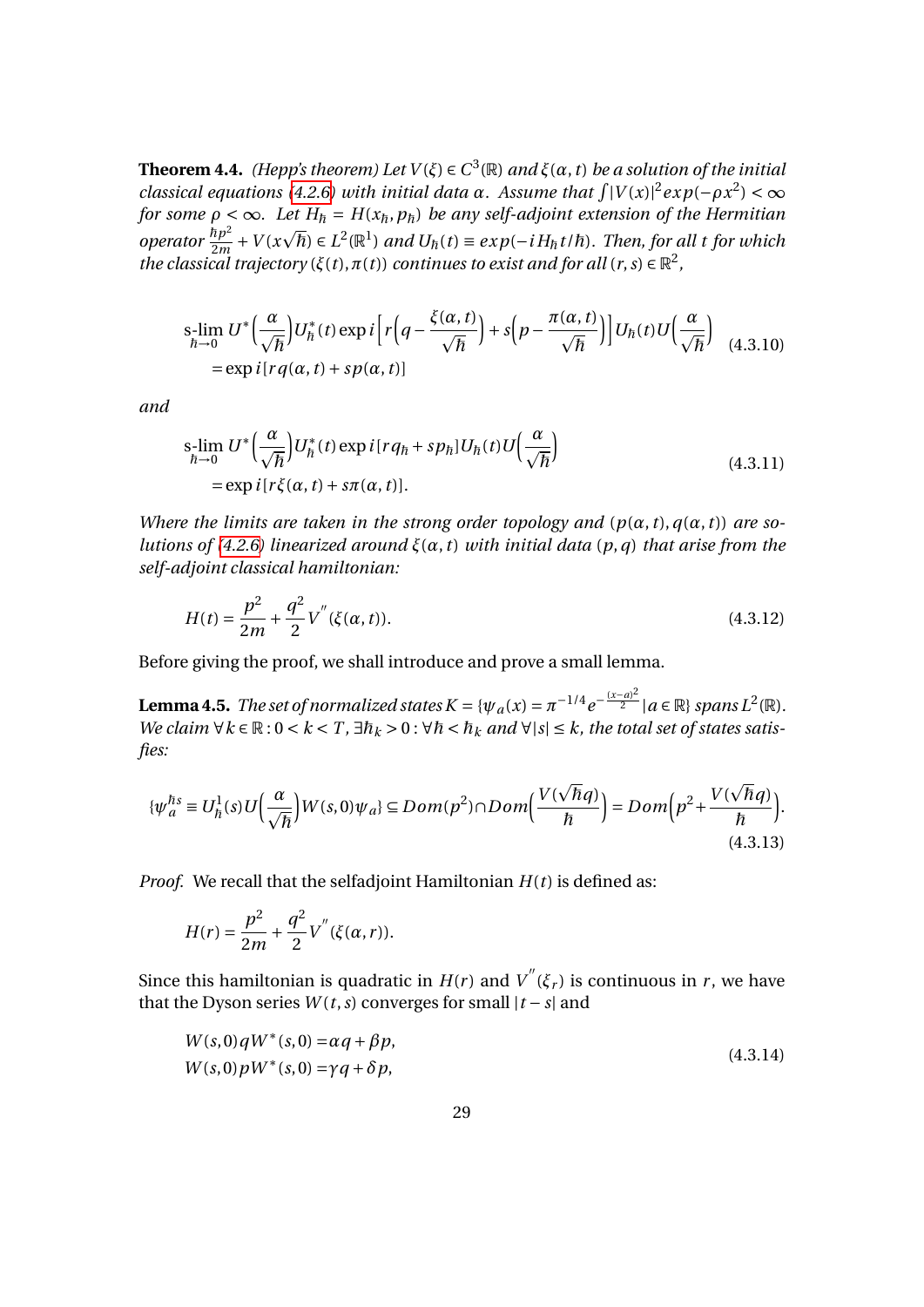With continuous dependence on *s*. This can be seen as follows:

$$
W(s,0)q = \hat{T} \exp\left(-i\int_0^s dr \frac{p^2}{2m} + \frac{q^2}{2}V''(\xi(\alpha,r))\right)q =
$$
  

$$
\left(1 + \sum_{n=1}^{\infty} (-i)^n \int_0^s ds_1 \int_0^{s_1} ds_2 ... \int_0^{s_{n-1}} ds_n H(r_1) H(r_2) ... H(r_n)\right)q
$$
  

$$
= (\alpha q + \beta p) \left(1 + \sum_{n=1}^{\infty} (-i)^n \int_0^s ds_1 \int_0^{s_1} ds_2 ... \int_0^{s_{n-1}} ds_n H(r_1) H(r_2) ... H(r_n)\right)
$$
  

$$
= (\alpha q + \beta p)W(s,0).
$$

Here  $\alpha$  and  $\beta$  are terms that arise from the the commutation relations with  $q$  on  $H(r)$ by bringing it to the left.

The proof for  $W(s, 0) pW^*(s, 0) = \gamma q + \delta p$  is exactly the same.

Next we note that  $\psi_a$  satisfies:

$$
[q - a + i p]\psi_a = [x - a + \frac{d}{dx}]\pi^{-1/4}e^{-\frac{-(x - a)^2}{2}} = [x - a + (a - x)]\psi_a = 0 \quad (4.3.15)
$$

and therefore also:

$$
0 = U_h^1(s)U\left(\frac{\alpha}{\sqrt{h}}\right)W(s,0)[q-a+i p]\psi_a.
$$
\n(4.3.16)

We will now bring the term  $[q - a + i p]$  to the left using the commutation relations of [\(4.3.14\)](#page-31-0) and [\(4.3.2\)](#page-29-1) and recall that  $\psi_a^{hs} = U_h^1(s)U\left(\frac{\alpha}{\sqrt{h}}\right)$  $\int W(s,0)\psi_a$ 

$$
0 = U_h^1(s)U\left(\frac{\alpha}{\sqrt{h}}\right)\left[\alpha q + \beta p - a + i\gamma q + i\delta p\right]W(s,0)\psi_a
$$
  
= 
$$
\left[(\alpha + i\gamma)(q - \frac{\xi_s}{\sqrt{h}}) - a + i(\delta - i\beta)(p - \frac{\pi_s}{\sqrt{h}})\right]\psi_a^{hs}.
$$

Therefore:

$$
\psi_a^{\hbar s} = C \exp \bigg[ -\frac{(\alpha + i\gamma)}{2(\delta - i\beta)} \bigg( x - \frac{\xi_s}{\sqrt{\hbar}} - \frac{a}{(\alpha + i\gamma)} \bigg)^2 + i\pi_s \frac{x}{\sqrt{\hbar}} \bigg].
$$

We note that:

$$
\Re\left(\frac{(\alpha+i\gamma)}{2(\delta-i\beta)}\right)=\Re\left(\frac{(\alpha+i\gamma)}{2(\delta-i\beta)}\frac{(\delta+i\beta}{\delta+i\beta}\right)=\frac{1}{2(\delta^2+\beta^2)}>\eta_k>0
$$

for all  $|s| \le k$  and since we assumed that  $\int |V(x)|^2 exp(-\rho x^2) < \infty$  for some  $\rho < \infty$ . We obtain the result of formula [\(4.3.13\)](#page-31-1) for  $\hbar_k = \frac{2\eta_k}{\rho_k}$  $\Box$ *ρ* .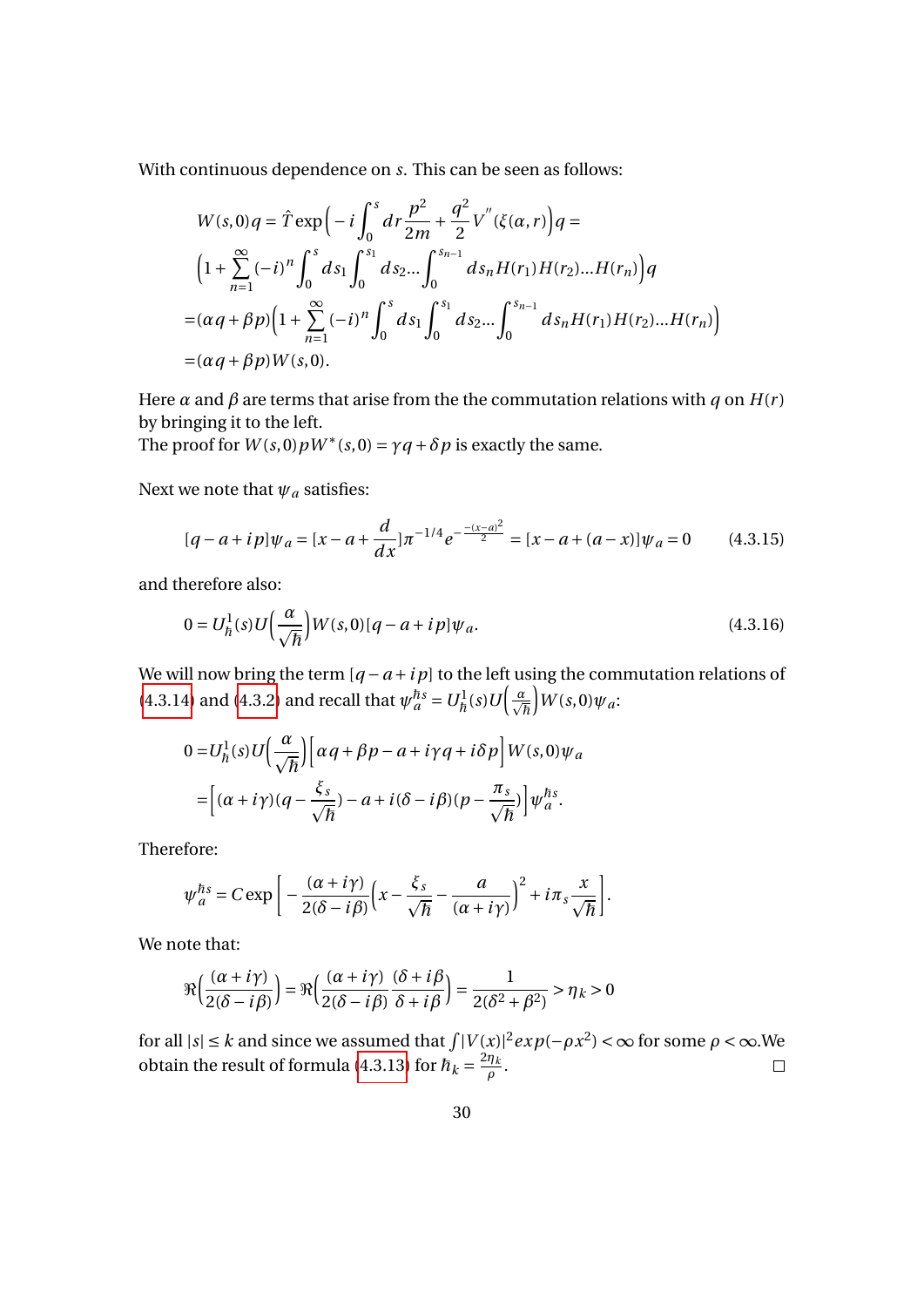From the previous lemma we conclude that  $W_{\hbar}(t,s)W(s,r)\psi_a$  is strongly differentiable with respect to *s*.

We now start the proof of the main theorem.

*Proof.* We begin by expanding  $\frac{H_h}{\hbar}$  around the classical trajectory  $\xi(\alpha, t) \equiv \xi_t$  in powers of  $q_{\hbar} - \xi(\alpha, t)$  and  $p_{\hbar} - \pi(\alpha, t)$ :

$$
\frac{p^2}{2m} + \frac{1}{\hbar} V(x\sqrt{\hbar}) = \frac{1}{\hbar} \left( \frac{\pi(t)^2}{2} + V(\xi(t)) \right) + \frac{1}{\sqrt{\hbar}} [\pi_t (p - \frac{\pi_t}{\sqrt{\hbar}}) + V'(\xi_t) (q - \frac{\xi_t}{\sqrt{\hbar}})]
$$
  
+ 
$$
\left( \frac{p - \frac{\pi_t}{\sqrt{\hbar}}}{2} \right) + V''(\xi_t) \left( \frac{q - \frac{\xi_t}{\sqrt{\hbar}}}{2} \right) + \mathcal{O}(\sqrt{\hbar})
$$
  
=  $H_h^0(t) + H_h^1(t) + H_h^2(t) + \mathcal{O}(\sqrt{\hbar})$ 

in which

$$
H_{\hbar}^{0}(t) \equiv \frac{1}{\hbar} H(\pi, \xi)
$$
  
\n
$$
H_{\hbar}^{1}(t) \equiv \frac{1}{\sqrt{\hbar}} \left[ \pi_{t} \left( p - \frac{\pi_{t}}{\sqrt{\hbar}} \right) + V'(\xi_{t}) \left( q - \frac{\xi_{t}}{\sqrt{\hbar}} \right) \right]
$$
  
\n
$$
H_{\hbar}^{2}(t) \equiv \left( \frac{p - \frac{\pi_{t}}{\sqrt{\hbar}}}{2} \right) + V''(\xi_{t}) \left( \frac{q - \frac{\xi_{t}}{\sqrt{\hbar}}}{2} \right)
$$
  
\n......

We note that there arises a linear term  $H^{1'}_{\boldsymbol{h}}$  $\frac{d}{dt}f(t) = \frac{1}{\sqrt{\hbar}}[\pi_t p + V'(\xi_t)q)]$  which is the generator of displacement by  $\frac{1}{\sqrt{\hbar}}(\xi(\alpha, t) - \xi(\alpha, 0))$  in position and  $\frac{1}{\sqrt{\hbar}}(\pi(\alpha, t) - \pi(\alpha, 0))$  in momentum.

The left hand side of [\(4.3.10\)](#page-31-2) can therefore be written in Weyl form:

<span id="page-33-0"></span>
$$
W_{\hbar}^{*}(t,0) \exp i(rq + sp)W_{\hbar}(t,0)
$$
\n(4.3.17)

where:

$$
W_{\hbar}(t,s) \equiv U^* \Big(\frac{\alpha}{\sqrt{\hbar}}\Big) U_{\hbar}^{1*}(t) U_{\hbar}(t-s) U_{\hbar}^{1}(s) U \Big(\frac{\alpha}{\sqrt{\hbar}}\Big) \exp\Big(i \int_s^t dr H_{\hbar}^0(r) \Big) \tag{4.3.18}
$$

with:

$$
U_{\hbar}^{0}(t) = \hat{T} \exp\left(-i \int_{0}^{t} dt^{'} H_{\hbar}^{0}(t')\right), \quad U_{\hbar}^{1}(t) = \hat{T} \exp\left(-i \int_{0}^{t} dt^{'} H_{\hbar}^{1}(t')\right), \quad \dots
$$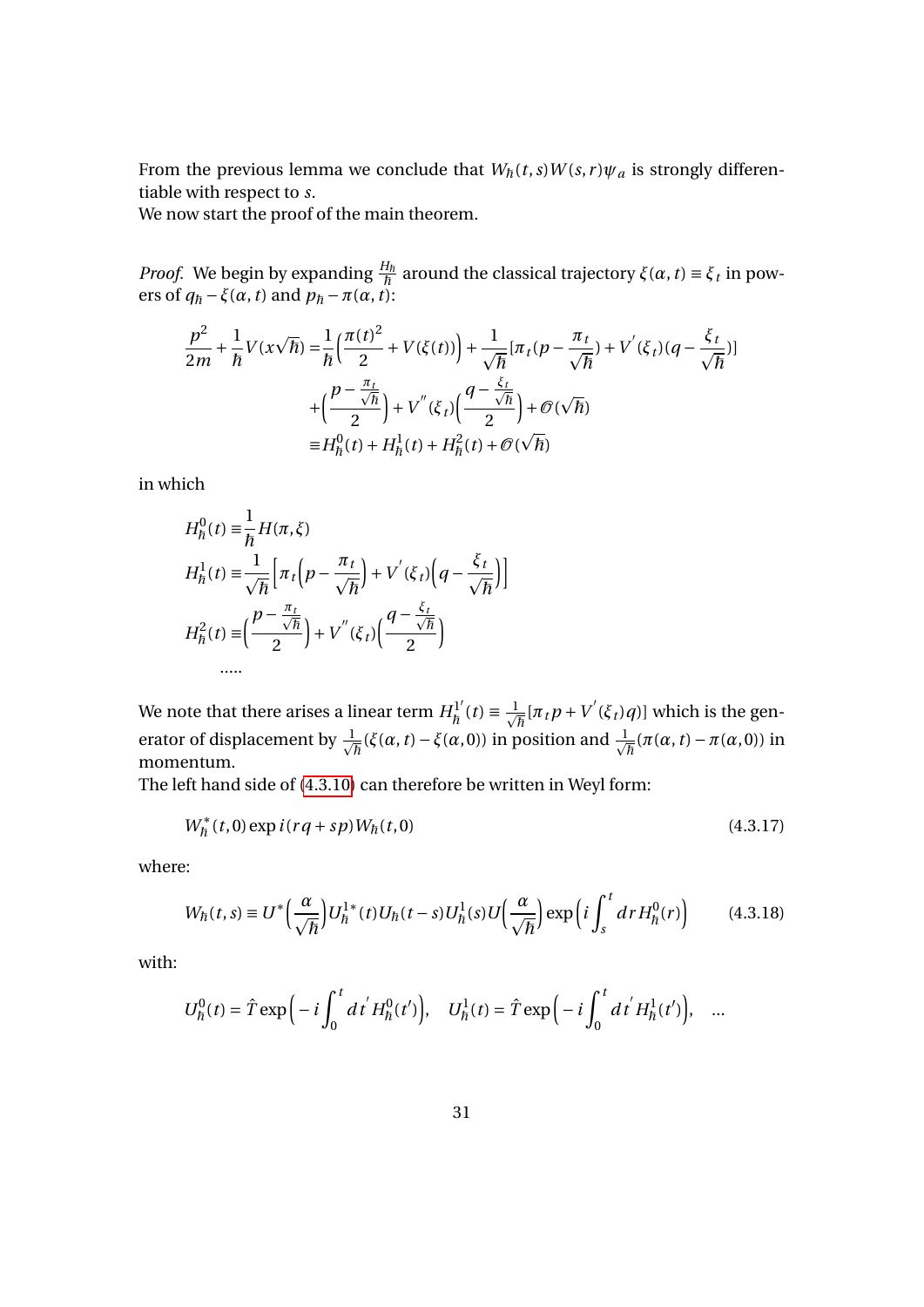such that:

$$
W_{\hbar}(t,0) = U^* \left(\frac{\alpha}{\sqrt{\hbar}}\right) U_{\hbar}^{1*}(t) U_{\hbar}(t) U_{\hbar}^{1}(0) U \left(\frac{\alpha}{\sqrt{\hbar}}\right) \exp\left(i \int_0^t dr H_{\hbar}^0(r)\right)
$$
  

$$
= U^* \left(\frac{\alpha}{\sqrt{\hbar}}\right) U_{\hbar}^{1*}(t) U_{\hbar}(t) U \left(\frac{\alpha}{\sqrt{\hbar}}\right) \hat{T} \exp\left(i \int_0^t dr H_{\hbar}^0(r)\right)
$$
  

$$
= U^* \left(\frac{\alpha}{\sqrt{\hbar}}\right) U_{\hbar}^{1*}(t) U_{\hbar}(t) U \left(\frac{\alpha}{\sqrt{\hbar}}\right) U_{\hbar}^0(t).
$$

Indeed, because the propagator  $U_{\hbar}^1(t)$  defines an automorphism of the Weyl algebra (see [4.3.2\)](#page-29-1):

$$
U_{\hbar}^{1*}(t)\Big(a^{\#}-\frac{\alpha^{\#}}{\sqrt{\hbar}}\Big)U_{\hbar}^{1}(t)=a^{\#}-\frac{\alpha^{\#}}{\sqrt{\hbar}}
$$

we have that

$$
W_{\hbar}^{*}(t,0) \exp i(rq + sp)W_{\hbar}(t,0) =
$$
  
\n
$$
U_{\hbar}^{0*}(t)U^{*}\left(\frac{\alpha}{\sqrt{\hbar}}\right)U_{\hbar}^{*}(t)U_{\hbar}^{1}(t)U\left(\frac{\alpha}{\sqrt{\hbar}}\right) \exp i[rq + sp]U^{*}\left(\frac{\alpha}{\sqrt{\hbar}}\right)U_{\hbar}^{1*}(t)U_{\hbar}(t)U\left(\frac{\alpha}{\sqrt{\hbar}}\right)U_{\hbar}^{0}(t)
$$
  
\n
$$
=U^{*}\left(\frac{\alpha}{\sqrt{\hbar}}\right)U_{\hbar}^{*}(t) \exp i\left[r\left(q - \frac{\xi}{\sqrt{\hbar}}\right) + s\left(p - \frac{\pi}{\sqrt{\hbar}}\right)\right]U_{\hbar}(t)U\left(\frac{\alpha}{\sqrt{\hbar}}\right).
$$

Hepp's theorem can then be interpreted as follows: As s-lim $_{\hbar\longrightarrow 0}$ , the time evolution of  $\frac{H_h}{\hbar}$  differs from  $H_h^1$  by a factor  $U_h^2$ .

If on a dense subspace s-lim $_{\hbar\longrightarrow 0}$   $W_{\hbar}(t,s)=W(t,s)\equiv \hat{T}\exp\left(-i\int_{s}^{t}drH(r)\right)$  holds, then so do [\(4.3.17\)](#page-33-0) and [\(4.3.10\)](#page-31-2).

<span id="page-34-0"></span>If  $0 < k < T, |s|, |t| \leq k$  and if  $\hbar < \hbar_k$  then for any self-adjoint extension  $H_{\hbar}$  of  $\frac{p_h^2}{2m_k}$  $\frac{p_{\bar{h}}}{2m} + V_{\bar{h}}$ we obtain a Duhamel formula (see [\(2.3.12\)](#page-14-2)):

$$
W(t,0)\psi_a - W_h(t,0)\psi_a = \int_0^t ds \frac{d}{ds} W_h(t,s)W(s,0)\psi_a
$$
\n(4.3.19)

and we note that:

$$
\frac{d}{ds}W_{\hbar}(t,s)W(s,0)\psi_{a} = iW_{\hbar}(t,s)\left[\frac{1}{\hbar}V(\xi_{s}+\sqrt{h}q)-\frac{1}{\hbar}V(\xi_{s})-\frac{1}{\sqrt{\hbar}}V'(\xi_{s})q-V''(\xi_{s})\frac{q^{2}}{2}\right]\psi_{a}.
$$
\n(4.3.20)

Our last step will be to estimate the norm of [\(4.3.19\)](#page-34-0).

We will say that there exists some  $\sigma > 0$  such that  $V(\xi_s + x) \in C^3$  for all  $|s| \leq k$  and  $|x| \leq \sigma$ . We consider the above term again:

<span id="page-34-1"></span>
$$
\int dx \left| \frac{1}{\hbar} V(\xi_s + \sqrt{\hbar} q) - \frac{1}{\hbar} V(\xi_s) - \frac{1}{\sqrt{\hbar}} V'(\xi_s) q - V''(\xi_s) \frac{q^2}{2} \right|^2 |W(s, 0)\psi_a)(x)|^2. \tag{4.3.21}
$$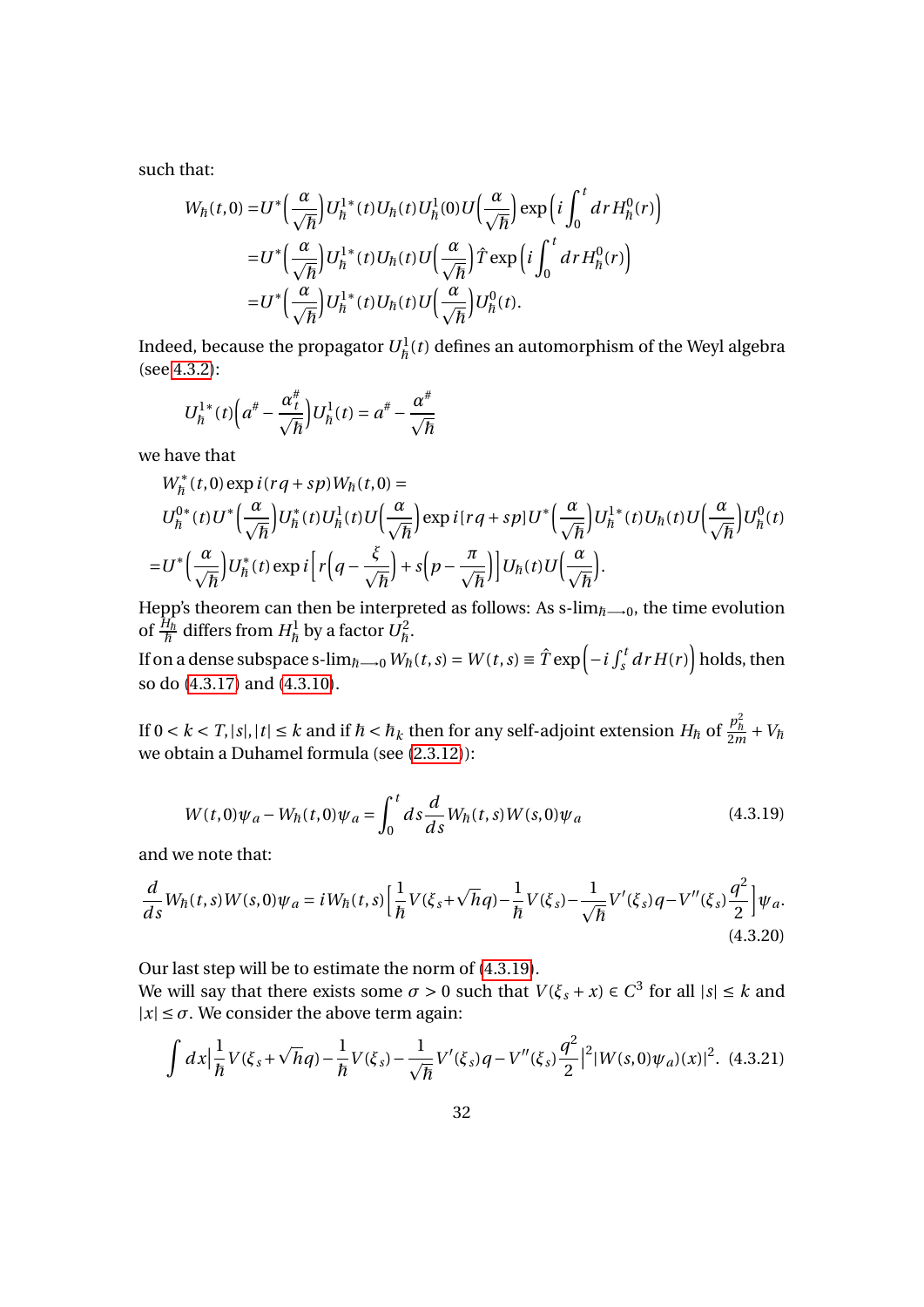Clearly, if  $|x| \ge \frac{\sigma}{\sqrt{h}}$  then  $|W(s,0)\psi_a(x)|^2$  and  $|V(\xi_s +$  $\sqrt[h]{h}$   $|hq\rangle|^2$  increases at most like  $\exp(\hbar \rho x^2)$ , as follows from  $\int |V(x)|^2 exp(-\rho x^2) < \infty$ . Therefore each term in [\(4.3.21\)](#page-34-1) is  $\mathscr{O}(\hbar^N)$  for every choice of  $N.$ If  $|x| \geq \frac{\sigma}{\sqrt{\hbar}}$  then:

$$
\begin{split} & \left| \frac{1}{\hbar} V(\xi_s + \sqrt{h}q) - \frac{1}{\hbar} V(\xi_s) - \frac{1}{\sqrt{\hbar}} V'(\xi_s) q - V''(\xi_s) \frac{q^2}{2} \right| \\ &\leq x^2 \big( \int_0^1 dy |V''(\xi_s + \sqrt{\hbar}xy) - V''(\xi_s) | - \int_0^1 y |V''(\xi_s + \sqrt{\hbar}xy) - V''(\xi_s) | \\ &= x^2 \int_0^1 dy (1 - y) |V''(\xi_s + \sqrt{\hbar}xy) - V''(\xi_s) | \leq C x^3 \hbar^{3/2}, \end{split}
$$

where Hölder continuity of  $V^{\prime\prime}$  is used. Therefore:

$$
||W(t,0)\psi_a - W_{\hbar}(t,0)\psi_a|| = \mathcal{O}(\hbar^{3/2}),
$$
\n(4.3.22)

such that s-lim  $W_{\hbar}(t,s) = W(t,s)$  holds and this proves [\(4.3.10\)](#page-31-2). By the exact same argument as above we note that

$$
\|U^*\left(\frac{\alpha}{\sqrt{\hbar}}\right)U_{\hbar}^*(t)\exp i[rq_{\hbar}+sp_{\hbar}]U_{\hbar}(t)U\left(\frac{\alpha}{\sqrt{\hbar}}\right)\psi - \exp i[r\xi_t + s\pi_t]\psi\|
$$
  
=\|W\_{\hbar}^\*(t,0)\exp i\sqrt{\hbar}(rq+sp)W\_{\hbar}(t,0)\psi - \psi\| (4.3.23)

and, since s-lim  $W_{\hbar}(t,0) = W(t,0)$  and s-limexp *i*  $\overline{h}(rq + sp) = I$ , [\(4.3.11\)](#page-31-3) follows.

 $\Box$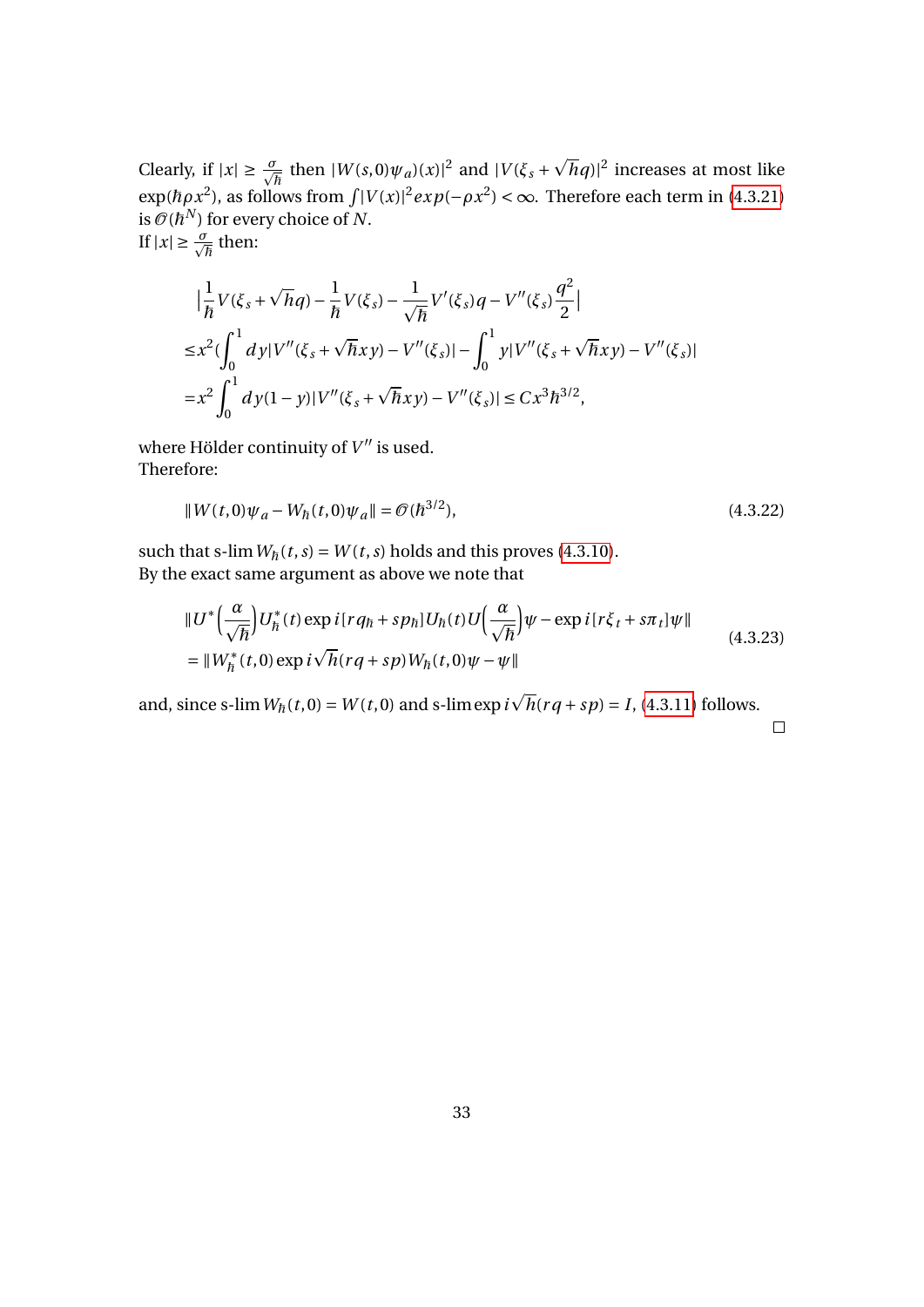## <span id="page-36-0"></span>**5 Conclusion**

We have shown that expectation values of products of Weyl operators that are translated in time by a quantum mechanical Hamiltonian and are in coherent states centered in phase space around the coordinates  $(\hbar^{-1/2}q, \hbar^{-1/2}p)$ , where  $(q, p)$  is an element of classical phase space, then, after we take the classical limit  $\hbar \rightarrow 0$ , the expectation values of products of Weyl operators become exponentials of coordinate functions of the classical orbit in phase space.

in Chapter 1 we have started off by giving a background discussion as to why this topic is interesting, formulating some basic ideas and background thoughts.

In Chapter 2 we have developed some of the formalism of the mathematical description of quantum mechanics that mostly stems from functional analysis. Understanding this mathematical description allows for a much more complete and rigorous description of operators and their description as some parts of chapter 4 show.

In Chapter 3 we developed the idea of coherent states from the idea of the quantum mechanical harmonic oscillator. Coherent states of the harmonic oscillator obey classical equations of motion and maintain to obey these classical equations of motion under time evolution. This is a first example of an analogy between classical and quantum mechanics.

In Chapter 4 we discuss some ideas of the classical limit and give a complete analysis of Klaus Hepp's paper. We introduce the Weyl algebra and Weyl operator to investigate the general setting of the classical limit and show examples. We discuss correspondence of classical and quantum mechanical time-evolution and give a specific correspondence in the sense of Hepp's paper.

I hope that the reader has learnt something new from this thesis. Even if he or she hasn't, then I still hope that some new connections of relevance have formed between the various topics in quantum theory and functional analysis such as the broad idea of the classical limit, but also assumptions under which classical limits are taken and a discrete example of the classical limit from the paper of Hepp.